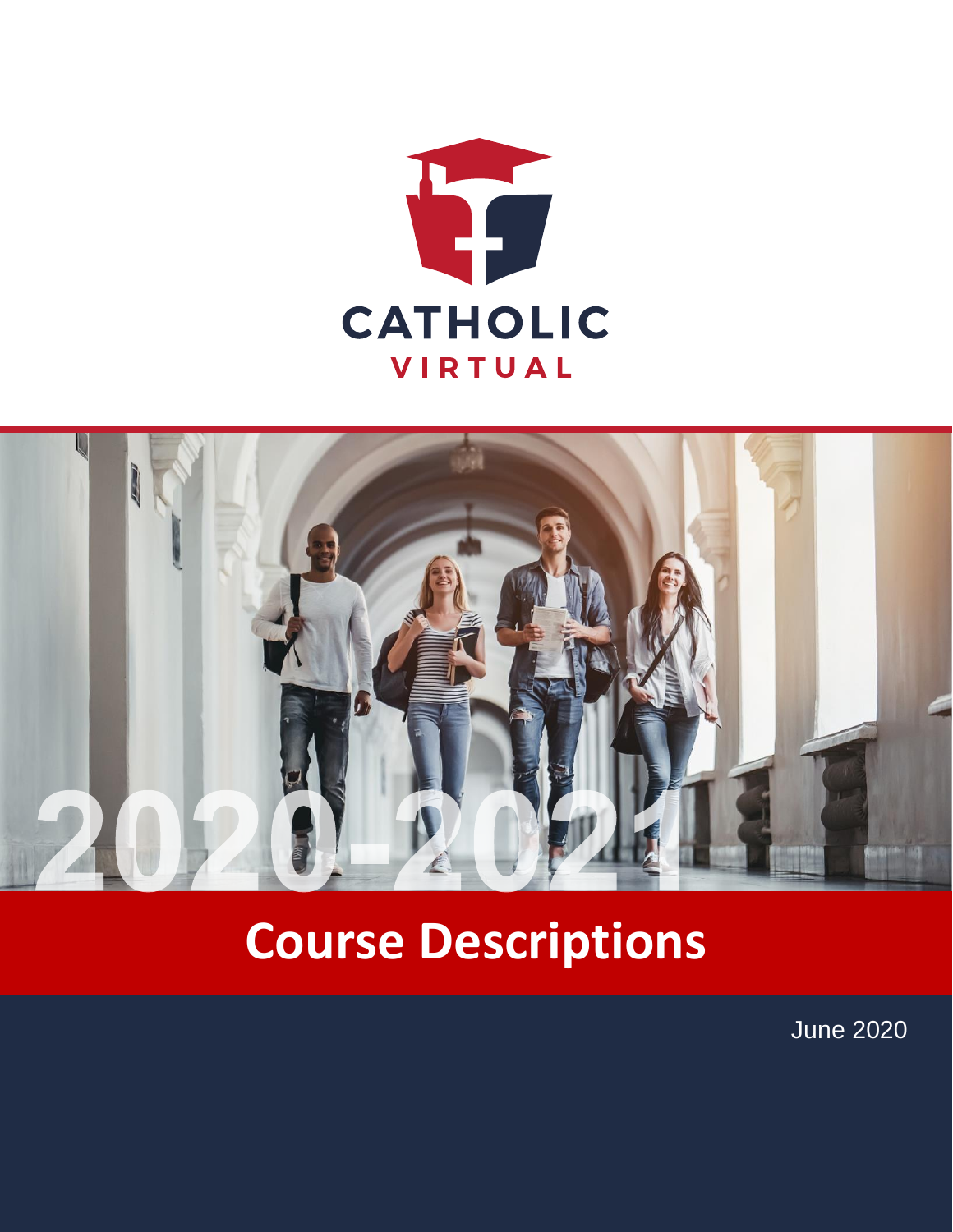# **Table of Contents**

| ADVANCED PLACEMENT® ENGLISH2         |  |
|--------------------------------------|--|
|                                      |  |
|                                      |  |
|                                      |  |
| ADVANCED PLACEMENT® SCIENCE5         |  |
|                                      |  |
| ADVANCED PLACEMENT® SOCIAL STUDIES 7 |  |
|                                      |  |
| <b>ADVANCED PLACEMENT®</b>           |  |
|                                      |  |
| MIDDLE SCHOOL LANGUAGE ARTS28        |  |
|                                      |  |
|                                      |  |
| MIDDLE SCHOOL SOCIAL STUDIES30       |  |
|                                      |  |
| ELEMENTARY SCHOOL COURSES35          |  |
| ELEMENTARY LANGUAGE ARTS 35          |  |
| ELEMENTARY MATHEMATICS 36            |  |
|                                      |  |
| ELEMENTARY SOCIAL STUDIES38          |  |
|                                      |  |
| ENGLISH AS A SECOND LANGUAGE41       |  |
| RELIGIOUS COURSE OFFERINGS 42        |  |



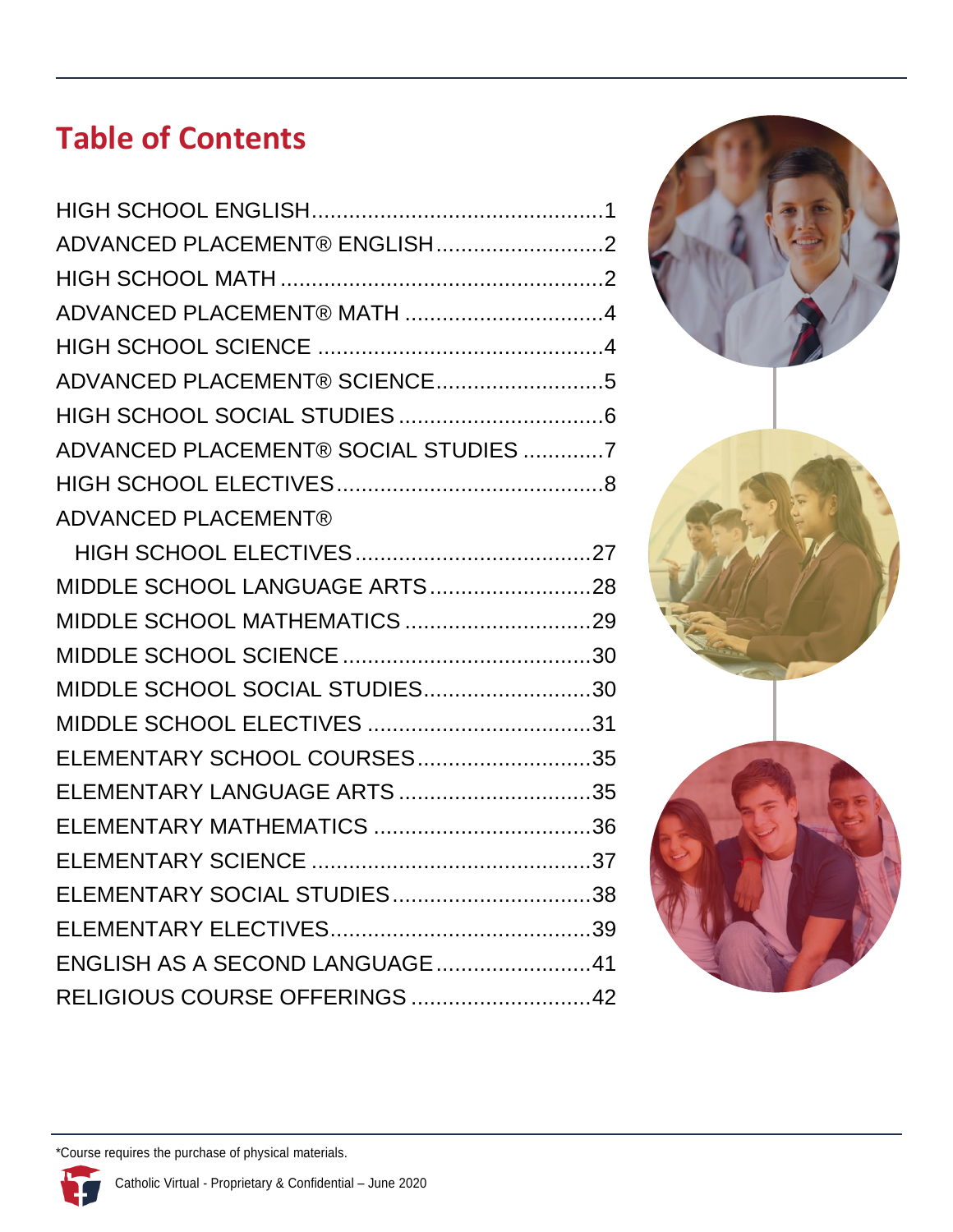# 2020–2021 Course Descriptions

# <span id="page-2-0"></span>**HIGH SCHOOL ENGLISH**

# **English I (1.0 credit) and Honors English I (1.0 credit): Survey of Literature**

This course has been designed to integrate all aspects of Language Arts standards into engaging and interactive units organized around reading, writing, and comprehension skills. Students will dissect and analyze the basic elements of plot, setting, mood, character development, narrative devices, theme, and author's perspective in a variety of literary genres. Students will analyze argumentative, explanatory, and functional texts and will synthesize information from different texts. Students will also create monologues, compare film and written versions of text, cite evidence, compare and contrast texts, and interpret graphic aids. Students are challenged to tap into the power of research as they deepen their understanding of a variety of topics. This course examines the process of writing, vocabulary development, and research skills in English, and reinforces students' strengths in the study of other disciplines such as science, math, world languages, and social studies. Students will explore these strengths through interactive and traditional learning exercises, enhancing their study of Language Arts while mastering the technological skills needed in today's academic environment.

### **English II (1.0 credit) and Honors English II (1.0 credit): World Literature**

This course has been designed to integrate all aspects of Language Arts standards into engaging and interactive units organized around reading, writing, and comprehension skills. Students will dissect the basic elements of plot, setting, mood, character development, narrative devices, theme, and author's purpose. Students will critique arguments and establish patterns of persuasion. They will delve into the language of poetry and experience author's style and voice. They will be exposed to history and culture by way of Greek tragedy and Medieval romance. Students will also experience first-hand the Shakespearean drama by way of the tragedy of Julius Caesar. Students are challenged to tap into the power of research, with units on investigation and the discovery of writing. This course examines the process of writing, vocabulary development, and research skills in English, and reinforces students' strengths in the study of other disciplines such as science, math, world languages, and social studies. Students will explore these strengths through interactive, as well as traditional, learning exercises as they enhance their study of Language Arts and master technological skills necessary in today's academic environment.

**Prerequisite:** English I recommended

# **English III (1.0 credit) and Honors English III (1.0 credit): American Literature**

This course has been designed to integrate all aspects of Language Arts standards into engaging and interactive units organized around reading, writing, and the comprehension of different text selections from American literature. Students explore passages from the emerging American nation from 1600-1800 with Early American writings and celebrate the Individual from 1800-1855 with the American Romanticism Movement. They explore an age of transition from 1855-1870 with pieces from the Romantic Movement to Realism and capture the American Landscape from 1870-1910 with excerpts from Regionalism and Naturalism. Students are exposed to passages from 1910-1940 encompassing the Harlem Renaissance and Modernism and arouse new perspectives with Contemporary Literature from the 1940s to the present day. Students are challenged to experience the power of research with a variety of projects encouraging investigation and discovery. This course examines the process of writing, vocabulary development, and research skills in English, and reinforces students' strengths in their study of other disciplines such as science, math, world languages, and social studies. Students will explore these strengths through interactive, as well as traditional, learning exercises as they enhance their study of Language Arts and master technological skills necessary in today's academic environment.

**Prerequisites:** English I & II recommended

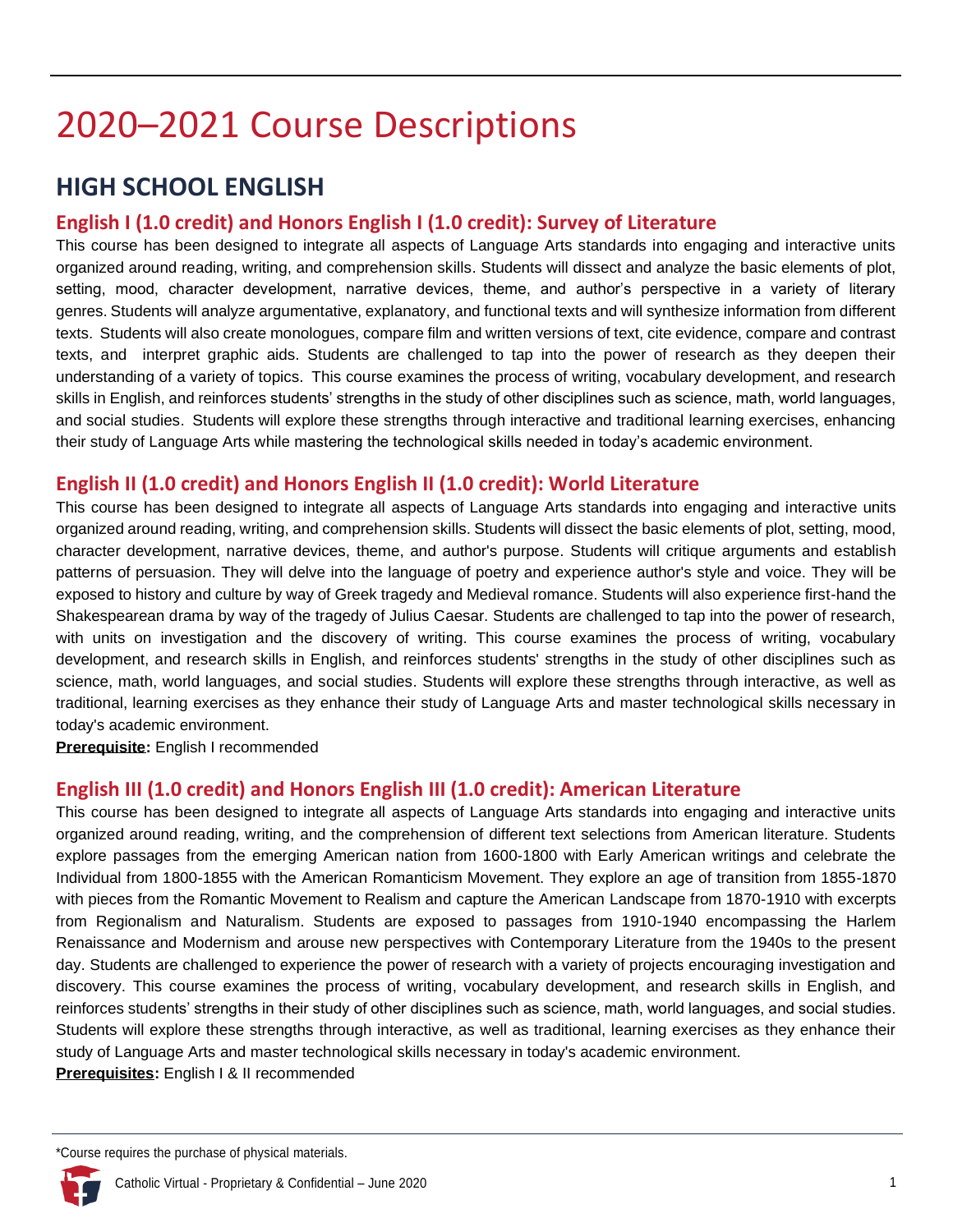# **English IV (1.0 credit) and Honors English IV (1.0 credit): British Literature**

This course has been designed to integrate all aspects of Language Arts standards into engaging and interactive units organized around reading, writing, and the comprehension of different text selections from British literature. Students explore passages from the Anglo-Saxon and Medieval periods circa 449-1485. They delve into the English Renaissance, circa 1485-1660, and explore the Restoration and the 18th Century from 1660-1798. Students are expected to capture the essence of the flowering of Romanticism, circa 1798-1832 and are exposed to an era of rapid changes in the Victorian Age from 1832-1901. Students are challenged to tap into the power of research with a variety of projects encouraging investigation and discovery. This course examines the process of writing, vocabulary development, and research skills in English, and reinforces students' strengths in the study of other disciplines such as science, math, world languages, and socials studies. Students will explore these strengths through interactive, as well as traditional, learning exercises as they enhance their study of Language Arts and master the technological skills necessary in today's academic environment. **Prerequisites:** English I, II & III recommended

# <span id="page-3-0"></span>**ADVANCED PLACEMENT® ENGLISH**

# **AP® English Language and Composition (1.0 credit)**

This course provides high school students with college-level instruction in analyzing and writing various texts. The course covers topics in language and rhetoric as well as expository and persuasive writing. Students become skilled readers of prose written in various periods, disciplines, and rhetorical contexts. The study of texts from both the reader and writer perspectives develops an understanding of the function, effect, and purpose behind the choices writers make, leading students to improve their own composition skills. This course will effectively prepare students for the AP Exam and learning beyond the exam by enabling them to read, analyze, and write about complex texts.

**Prerequisites:** English I & II

# **AP® English Literature and Composition (1.0 credit)**

The AP® English Literature and Composition course focuses on reading, analyzing, and writing about imaginative literature (fiction, poetry, drama) from various periods. Students engage in close reading and critical analysis of imaginative literature to deepen their understanding of the ways writers use language to provide both meaning and pleasure. As they read, students consider a work's structure, style, and themes, as well as its use of figurative language, imagery, and symbolism. Writing assignments include expository, analytical, and argumentative essays that require students to analyze and interpret literary works.

**Prerequisites:** English I, II & III recommended

# <span id="page-3-1"></span>**HIGH SCHOOL MATH**

# **Algebra I (1.0 credit) and Honors Algebra I (1.0 credit)**

This course is the foundation for high school mathematics. It is the bridge from the concrete to the abstract study of mathematics. The main goal of Algebra is to develop fluency in working with linear equations and provide a formal development of the algebraic skills and concepts necessary for students to succeed in a wide range of advanced math and science courses. Students will extend their experience with tables, graphs, and equations; solve linear equations, inequalities, and systems of linear equations and inequalities; and begin the process of working with polynomials and quadratic relationships. Algebra I students will extend their knowledge of the number system to include irrational numbers, generate equivalent expressions, and use formulas.

**Prerequisite**: Math 8 or Pre-Algebra

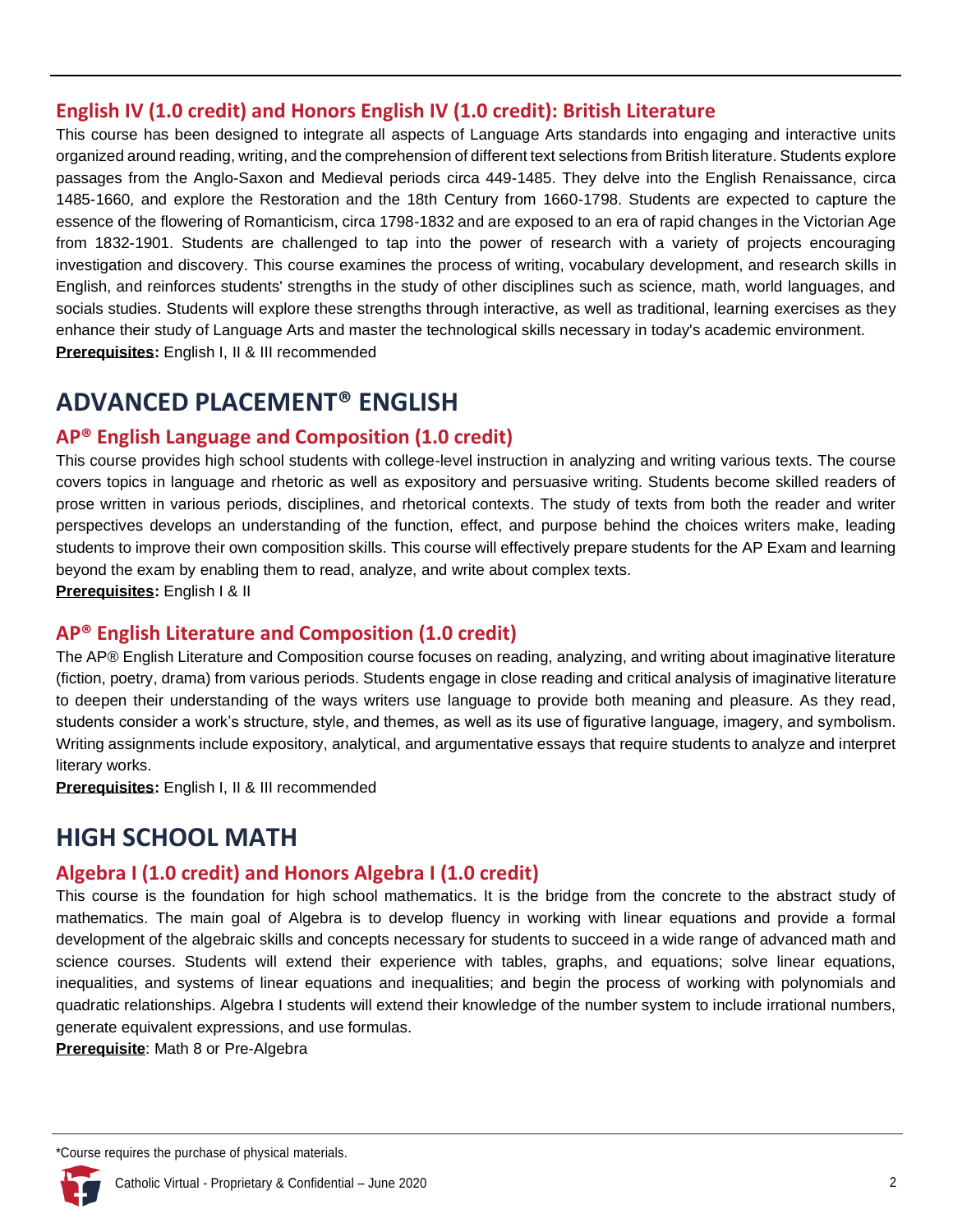# **Algebra II (1.0 credit) and Honors Algebra II (1.0 credit)**

A primary goal of Algebra II is for students to conceptualize, analyze, and identify relationships among functions. In this course, the basic concepts from Algebra 1 are enriched. Topics include equations and inequalities; linear equations; linear systems and matrices; quadratic functions and factoring; polynomials; rational exponents and radical functions; exponential and logarithmic functions; rational functions; quadratic relations and conic sections; trigonometric ratios and functions; trigonometric graphs, identities, and equations; counting methods and probability; data analysis and statistics; and sequences, series, and limits. This course ties together many of the ideas from arithmetic and geometry. **Prerequisite**: Algebra I

# **Pre-Calculus (1.0 credit)**

The Pre-Calculus course is designed to prepare students for topics covered in an elementary Calculus course at the college level. It begins with a comprehensive study of functions and moves into an analysis of rudimentary calculus concepts such as the difference quotient and the notion of "taking a limit." In addition to introducing students to terminology and concepts essential to the study of Calculus, this course should also help students develop reasoning and analytical skills which may be applied to problems outside the typical realm of mathematics. Facility with these topics is especially important for students intending to study calculus, physics and other sciences, and/or engineering in college.

# **Calculus (1.0 credit)**

This course is divided into two semesters and is designed to acquaint students with calculus principles such as derivatives, integrals, limits, approximation, and applications and modeling. During this course, students will gain experience in the use of calculus methods and learn how to apply calculus methods practically. Upon completion of this course students will be able to work with functions represented in a variety of ways: graphical, numerical, analytical, or verbal; understand the connections among these; understand the meaning of the derivative in terms of a rate of change and local linear approximation; be able to use derivatives to solve a variety of problems; understand the meaning of the definite integral; be able to use integrals to solve a variety of problems; and understand the relationship between the derivative and the definite integral.

**Prerequisite:** Pre-Calculus

**Required Materials**: graphing calculator (TI83 or above)

# **Geometry (1.0 credit) and Honors Geometry (1.0 credit)**

Geometry introduces the study of points, segments, triangles, polygons, circles, solid figures, and their associated relationships as a mathematical system. Students will have the opportunity to make conjectures about geometric situations and prove in a variety of ways, both formal and informal, that their conclusions follows logically from their hypotheses. Geometry is meant to employ an integrated approach to the study of geometric relationships. Integrating synthetic, transformational, and coordinate approaches to geometry, students will justify geometric relationships and properties of geometric figures. Students will extend their pre-existing experiences with algebra and geometry to trigonometry, coordinate geometry, and probability. The main goal of Geometry is for students to develop a Euclidean geometric structure and apply the resulting theorems and formulas to address meaningful problems.

**Prerequisites**: Algebra I or its equivalent

# **Statistics (1.0 credit) and Honors Statistics (1.0 credit)**

This course is a practical hands-on approach to the study of statistics and probability. Topics include the use of graphs such as histograms, stem plots, time plots, and scatter plots to display data; using numbers such as median, mean, and standard deviation to describe data; and evaluating data distribution. Students examine relationships using correlations and least square regressions. They calculate the probability of simple and compound events. They learn to estimate with confidence, explore tests of significance, and evaluate the validity of statistics contained within published reports.

**Required Materials**: graphing calculator (TI83 or above)

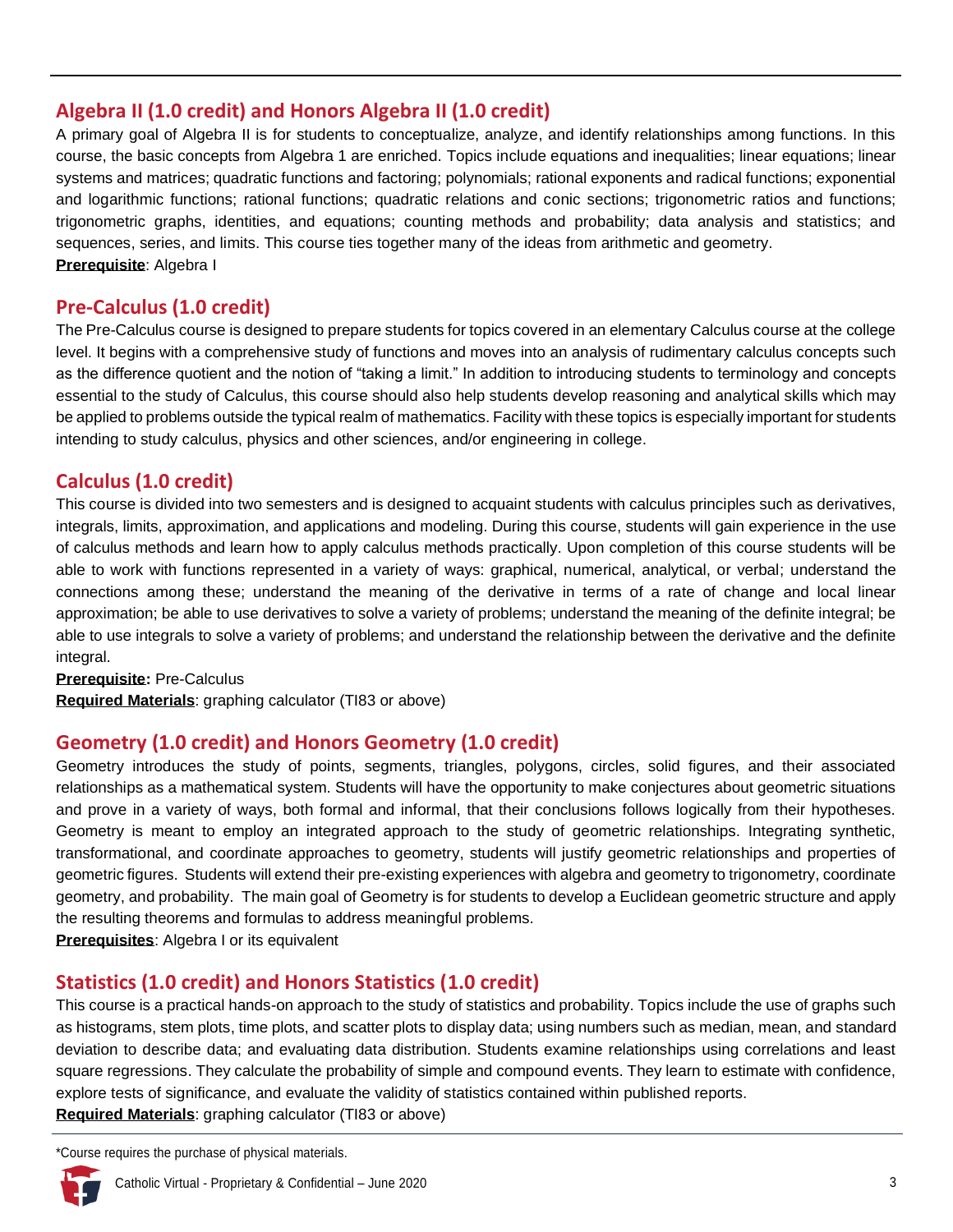# <span id="page-5-0"></span>**ADVANCED PLACEMENT® MATH**

# **AP® Calculus AB (1.0 credit)\***

AP® Calculus AB is an introductory college-level calculus course. Students cultivate their understanding of differential and integral calculus through engaging with real-world problems represented graphically, numerically, analytically, and verbally and using definitions and theorems to build arguments and justify conclusions as they explore concepts like change, limits, and the analysis of functions.Daily preparation is required for success. This course fulfills the requirements for the Advanced Placement Calculus AB exam.

**Prerequisites**: Algebra I, Geometry, Algebra II, and Pre-Calculus or Trigonometry/ Analytical Geometry **Required Materials**: calculator approved for use on the AP exam

# **AP® Calculus BC (1.0 credit)\***

AP® Calculus BC is an introductory college-level calculus course. Students cultivate their understanding of differential and integral calculus through engaging with real-world problems represented graphically, numerically, analytically, and verbally and using definitions and theorems to build arguments and justify conclusions as they explore concepts like change, limits, and the analysis of functions. Daily preparation is required for success. This course fulfills the requirements for the Advanced Placement Calculus BC exam.

**Prerequisites**: Algebra I, Geometry, Algebra II, and Pre-Calculus or Trigonometry/Analytical Geometry **Required Materials**: calculator approved for use on the AP exam

### **AP® Statistics (1.0 credit)\***

AP® Statistics is an introductory college-level statistics course that introduces students to the major concepts and tools for collecting, analyzing, and drawing conclusions from data. Students cultivate their understanding of statistics using technology, investigations, problem solving, and writing as they explore concepts like variation and distribution; patterns and uncertainty; and data-based predictions, decisions, and conclusions.

**Prerequisite**: Algebra II

**Required Materials**: calculator approved for use on the AP exam

# <span id="page-5-1"></span>**HIGH SCHOOL SCIENCE**

# **Biology (1.0 credit) and Honors Biology (1.0 credit)**

This course investigates the relationship between structure and function from molecules to organisms and systems the interdependence and interactions of biotic and abiotic components of the environment, and mechanisms that maintain continuity and lead to changes in populations over time. Students will explore biological concepts through an inquiry approach. Embedded standards for inquiry, technology and engineering, and mathematics are taught in the context of the content standards for cells, interdependence, flow of matter and energy, heredity, and biodiversity and change.

# **Chemistry (1.0 credit) and Honors Chemistry (1.0 credit)**

Chemistry is the investigation of atomic and molecular-level properties and interactions. The course begins with properties of matter, atomic structure, and basic atomic bonding. It then lays a mathematical and conceptual groundwork by which more complex molecular interactions can be understood. Chemistry allows students an opportunity to explore substances, their properties, and how the interactions of these substances can generate a different set of properties. This course will provide students with several analytical tools needed for scientific investigation and thought. Chemistry is a necessary component of the student's understanding of physical processes in the world around them.

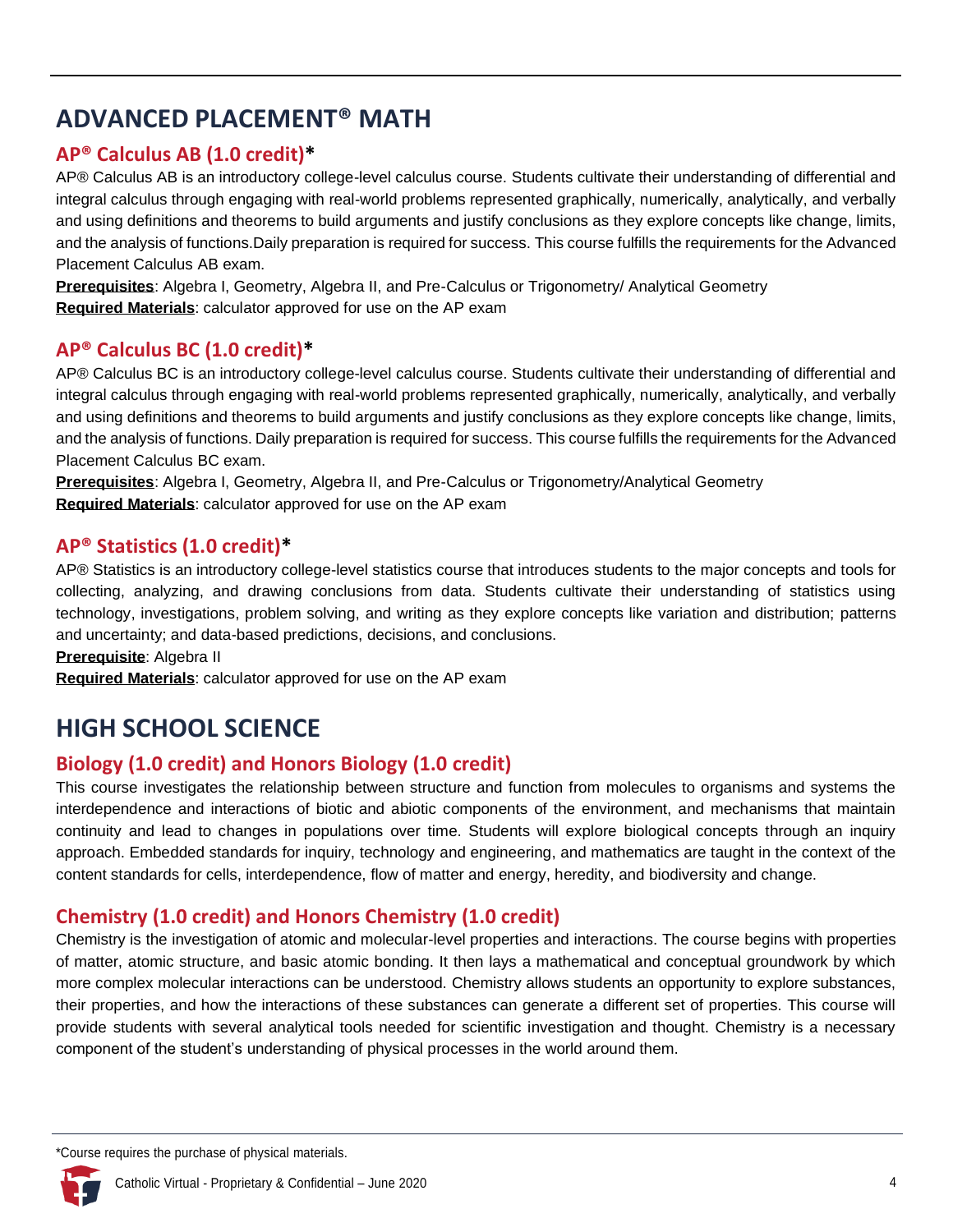### **Environmental Science (1.0 credit)**

Environmental Science is a year-long course designed to show thematic connections between a variety of science disciplines including biology, chemistry, and physics. It gives students a coherent and realistic picture of the applications of a variety of scientific concepts as they manifest in our environment. The aim of this course is to increase students' knowledge of environmental challenges of today, while continuing to cultivate scientific critical thinking skills.

# **Physics (1.0 credit) and Honors Physics (1.0 credit)**

This course examines the relationship between matter and energy and how the two interact. This course has a strong emphasis on the mathematics of physics. Students explore physics concepts through an inquiry-based approach. Embedded standards for inquiry, technology and engineering, and mathematics are taught in the context of the content standards for mechanics, thermodynamics, waves and sound, light and optics, electricity and magnetism, and atomic and nuclear science.

# <span id="page-6-0"></span>**ADVANCED PLACEMENT® SCIENCE**

### **AP® Biology (1.0 credit)\***

AP® Biology is an introductory college-level biology course. Students cultivate their understanding of biology through inquiry-based investigations. The course focuses on topics encompassing evolution; cellular processes and homeostasis; genetics and information transfer; and ecology and biological interactions. The course also emphasizes inquiry-based learning and the development of science practices and skills.

**Prerequisites**: Biology, Chemistry and Algebra I recommended

**Required Materials**: household items for lab experiments

### **AP® Chemistry (1.0 credit)\***

The AP® Chemistry course is designed to be the equivalent of an introductory college chemistry course. Students will attain an in-depth understanding of fundamentals and competence in dealing with chemical problems. The course helps students develop abilities to think clearly and express their ideas orally and in writing, with clarity and logic. This course will reinforce the chemical principles learned in college-prep chemistry such as the periodic table, chemical formulas and equations, stoichiometry, and chemical bonding. This course also includes new topics such as the hybrid theory, the molecular orbital theory, organic chemistry, chemical kinetics, chemical equilibrium, and thermo-chemistry.

**Prerequisites**: Chemistry, Algebra I, and Algebra II

#### **Required Materials:**

- *AP Chemistry Chang* Raymond Chang, Kenneth Goldsby 12th Edition, 2016; ISBN-13: 978-0076727704; ISBN-10: 007672770X
- *Cracking the AP Chemistry Exam*, 2020 Edition; ISBN-13: 978-0525568186; ISBN-10: 0525568182
- [Advanced Microchem Kit](https://www.qualitysciencelabs.com/advanced-chemistry/advanced-microchem-kit/) (https://www.qualitysciencelabs.com/advanced-chemistry/advanced-microchem-kit/)

# **AP® Environmental Science (1.0 credit)\***

AP® Environmental Science provides students with the scientific principles, concepts, and methodologies required to understand the interrelationships of the natural world. Students identify and analyze environmental problems that are natural and human-made. They evaluate the relative risks associated with these problems and examine alternative solutions for resolving or preventing problems. Laboratories support student content mastery in both hands-on and virtual experiences. **Prerequisites**: Algebra I and two years of high school science, with labs

**Required Materials**: household items for lab experiments

<sup>\*</sup>Course requires the purchase of physical materials.

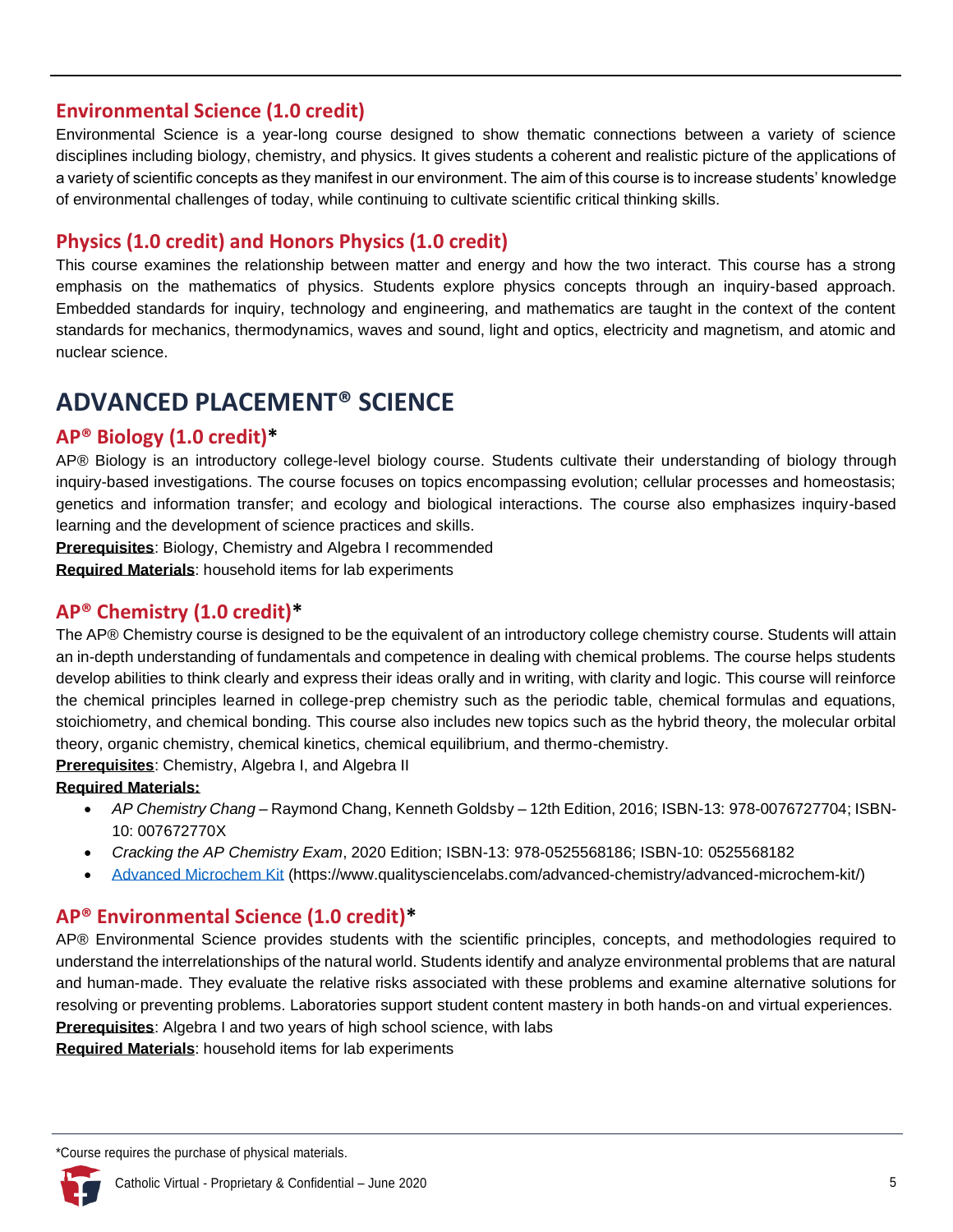# **AP® Physics 1 (1.0 credit)\***

AP® Physics is a college level course designed to give students an understanding of physical theory and principles. The subject matter includes the interaction of matter and energy, fluid mechanics, thermal physics, electricity, magnetism, and nuclear and atomic physics. The course is designed for students with strong mathematics, problem-solving, and expository writing skills. It is designed as a senior year course for students who are independent learners and who intend to select careers in science, medicine, engineering, or the applied sciences.

#### **Required Materials:**

- graphing calculator
- *Cracking the AP Physics 1 Exam*, 2020 Edition; ISBN-13: 978-0525568308; ISBN-10: 0525568301
- **[Lab Materials](https://accelerate.education/wp-content/uploads/2019/08/APPhysics_MaterialsInfo.pdf)**

# <span id="page-7-0"></span>**HIGH SCHOOL SOCIAL STUDIES**

# **Economics (0.5 credit) and Honors Economics (0.5 credit)**

Economics is the study of how humans make decisions in the face of scarcity. This course introduces the principles and the applications of economics in everyday life. Students develop an understanding of limited resources and compare it with unlimited wants and needs. Students learn how individual and national economic decisions are made to allocate goods and services among competing users. Students will think and problem solve as they focus on understanding economic problems, laws of demand and supply, market organization, labor and financial markets, competition, monopolies, and poverty and economic inequality. A goal of the course is for students to develop the critical skills of analysis, synthesis, and evaluation in a demanding and thoughtful academic setting focused on developing their own views on current economic and monetary issues.

#### **U.S. Government (0.5 credit) and Honors U.S. Government (0.5)**

U.S. Government will introduce to students the main concepts that have become inherent within our modern government. Students will learn the function of political systems, the purpose of a party system, how policy is decided, elections, voting, and the basic ideas that are associated with being a participant within a political system. Students will look at the development of our government from its inception to the modern incarnation that it has become. A primary goal of this course will be to teach students the concepts associated with the idea of civil efficacy.

#### **U.S. History (1.0 credit) and Honors U.S. History (1.0 credit)**

American History is a course that expands upon basic skills and knowledge acquired from previous history/social studies classes. Students within this course will apply their broader knowledge of historical study and American history to a more specific era within United States history. This course will closely examine American history following the era of post-Reconstruction to illustrate the dynamic growth and change of the nation following the most devastating era of US history, the Civil War. During this course, students will focus on such themes as cultural immigration, ethnic diversity, social problems, political developments, religious diversity, economics, and international diplomacy.

# **World History (1.0 credit) and Honors World History (1.0 credit)**

The purpose of World History is to explore the variety of cultures, beliefs and lifestyles that have existed throughout the globe from the earliest days of human existence. This course will connect students to the world of the past to help them gain an understanding of human progression, and an appreciation for the countless achievements that were necessary to allow us to exist in our modern world.

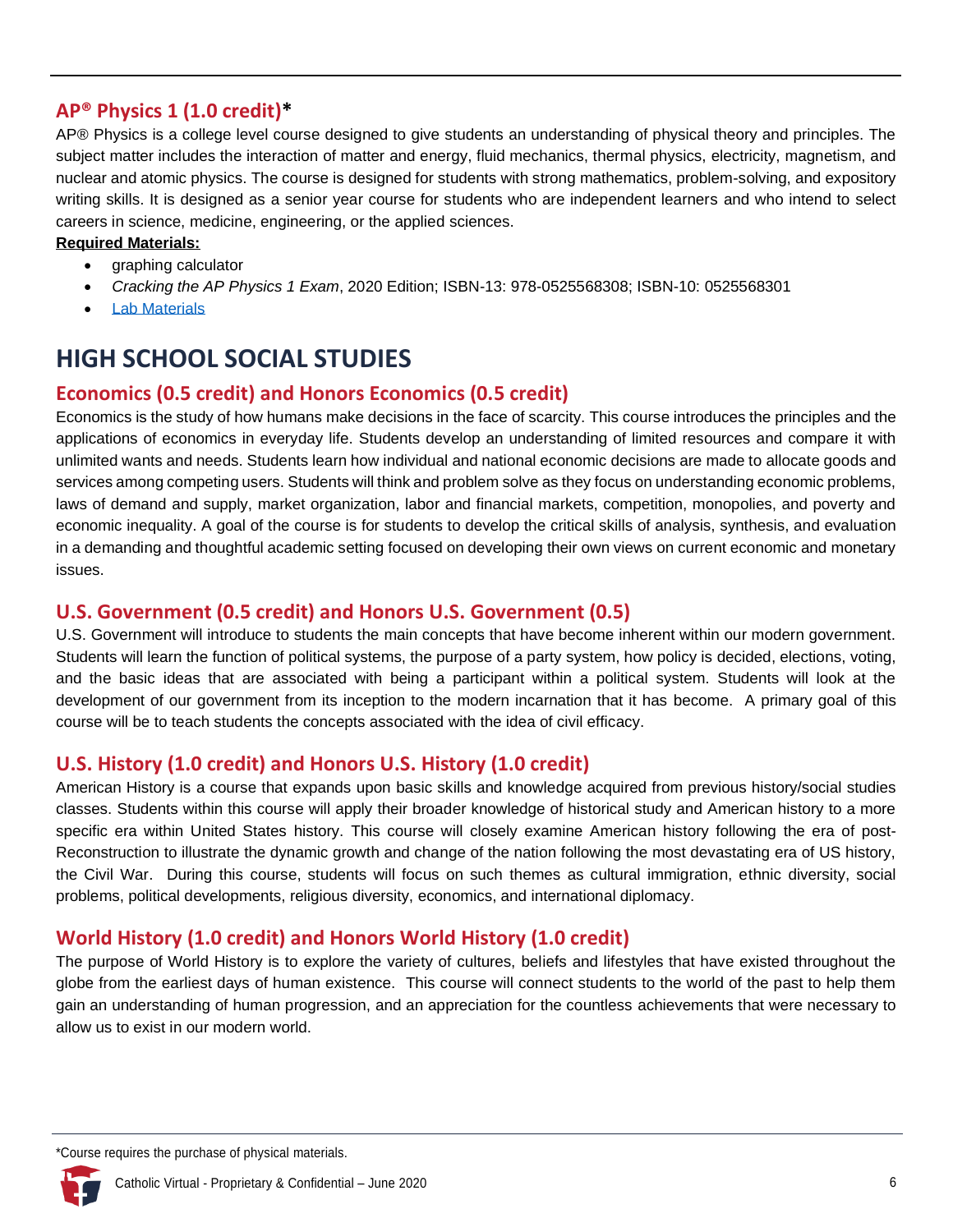# <span id="page-8-0"></span>**ADVANCED PLACEMENT® SOCIAL STUDIES**

# **AP® European History (1.0 credit)\***

AP® European History is a study of European history since 1300, introducing students to economic, cultural, social and political developments. These developments played a fundamental role in shaping the world. Second semester will introduce students to the birth of modern political thought, the Great Depression, and World War II. Students will study the Cold War and the collapse of communism and wrap up with the dawn of the 21st Century. Students will complete a project at the end of each unit, with the final project being a critical analysis.

#### **Required Materials:**

- *Western Heritage, since 1300* (11th Edition) Donald Kagan; ISBN-13: 978-0134050225; ISBN-10: 134050223
- *Cracking the AP European History Exam*, 2020 Edition; ISBN-13: 978-0525568261; ISBN-10: 0525568263

# **AP® Human Geography (1.0 credit)**

The AP® Human Geography course is designed to provide college level instruction on the patterns and processes that impact the way humans understand, use, and change Earth's surface. Students use geographic models, methods, and tools to examine human social organization and its effect on the world in which we live. Students are challenged to use maps and geographical data to examine spatial patterns and analyze the changing interconnections among people and places.

# **AP® Macroeconomics (0.5 credit)**

AP® Macroeconomics is an introductory college-level macroeconomics course. Students cultivate their understanding of the principles that apply to an economic system as a whole by using principles and models to describe economic situations and predict and explain outcomes with graphs, charts, and data as they explore concepts like economic measurements, markets, macroeconomic models, and macroeconomic policies.

**Prerequisite**: Algebra I recommended

#### **AP® Microeconomics (0.5 credit)**

AP® Microeconomics is an introductory college-level microeconomics course. Students cultivate their understanding of the principles that apply to the functions of individual economic decision-makers by using principles and models to describe economic situations and predict and explain outcomes with graphs, charts, and data as they explore concepts like scarcity and markets; costs, benefits, and marginal analysis; production choices and behavior; and market inefficiency and public policy.

**Prerequisite**: Algebra I recommended

# **AP® Psychology (1.0 credit)**

The AP® Psychology course introduces students to the systematic and scientific study of human behavior and mental processes. While considering the psychologists and studies that have shaped the field, students will explore and apply psychological theories, concepts, and phenomena associated with such topics as the biological bases of behavior, sensation and perception, learning and cognition, motivation, developmental psychology, testing and individual differences, treatment of abnormal behavior, and social psychology. Throughout the course, students will employ psychological research methods, including ethical considerations, as they use the scientific method, analyze bias, evaluate claims and evidence, and effectively communicate ideas.

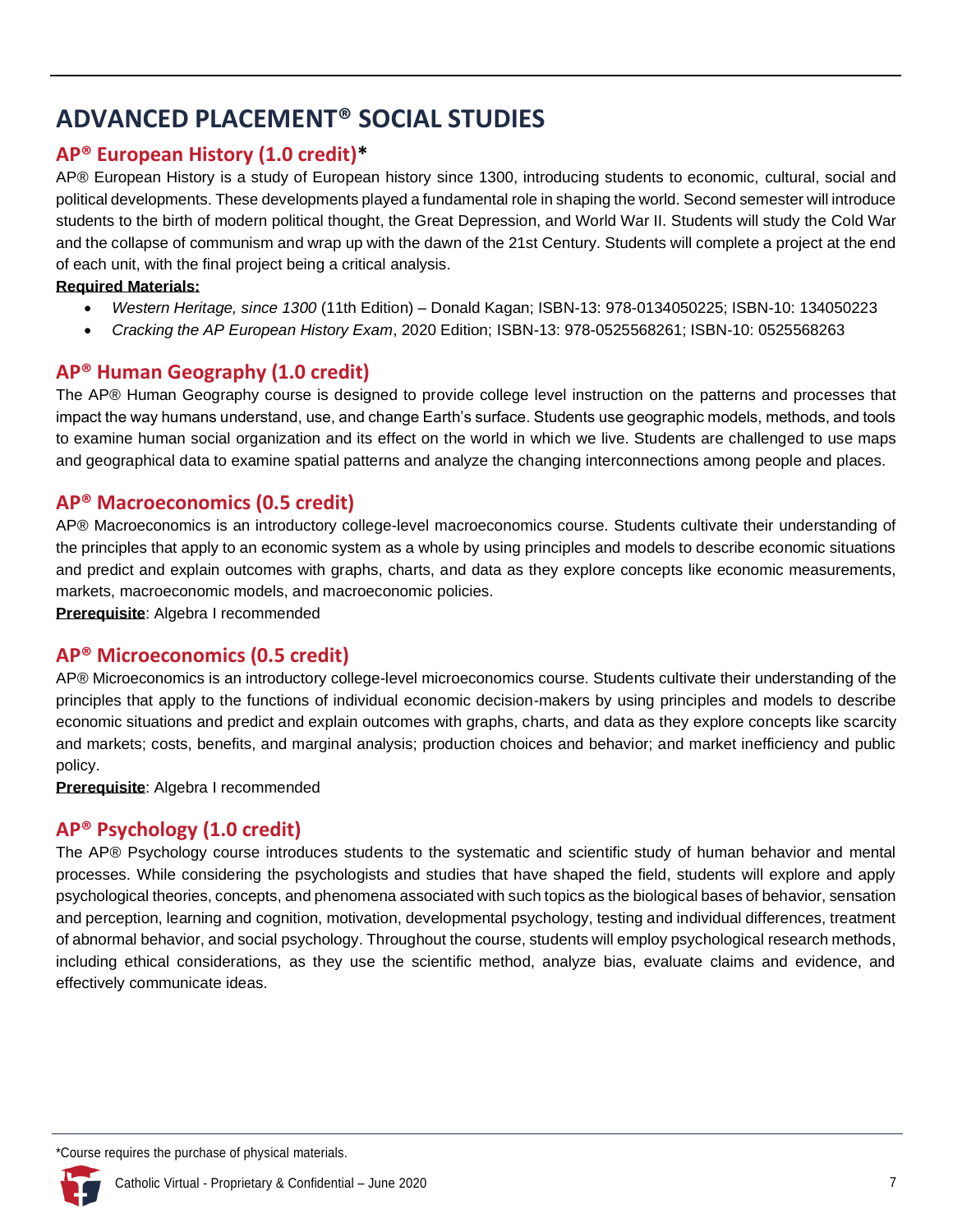### **AP® U.S. Government and Politics (1.0 credit)**

Students investigate key political concepts, ideas, institutions, policies, interactions, roles, and behaviors that characterize the constitutional system and political culture of the United States. Students will study the structure of the Constitution throughout the course, as well as its implications for the functioning of government today. Other foundational documents, landmark Supreme Court cases, and opportunities for research and civic action are key elements in this rich course that prepares students to be informed and active participants in U.S. society.

**Prerequisite**: United States History recommended

#### **AP® U.S. History (1.0 credit)\***

Within AP® U.S. History, students will develop and use historical thinking skills (chronological reasoning, comparison and contextualization, crafting historical arguments from historical evidence, and historical interpretation and synthesis) to examine the history of the United States from 1491 to the present. Students will learn through active participation as they analyze sources and collaborate to gain a conceptual understanding of U.S. history. The AP® U.S. History course is structured around nine time periods outlined within the College Board Advanced Placement United States History Framework. Each time period is divided into key concepts meant to contextualize history and show continuity and well as change over time. The intention is for students to explore history, establishing economic, political, and social patterns. **Prerequisite**: World History recommended

#### **AP® World History (1.0 credit)\***

AP® World History is structured around the investigation of selected themes covering distinct chronological periods. It is equivalent to an introductory college survey course. The course has a three-fold purpose. First, it is designed to prepare students for successful placement into higher-level college and university history courses. Second, it is designed to develop skills of analysis and thinking in order to prepare students for success in the 21st century. Finally, it is intended to make the learning of world history an enjoyable experience. Students will show mastery of the course goals by taking part in the AP World History exam at the end of the school year.

#### **Required Materials:**

- *Bentley, Traditions & Encounters: A Global Perspective on the Past UPDATED AP* Edition © 2017, 6e, Student Edition; ISBN-13: 978-0076681280; ISBN-10: 0076681289
- *AP World History Modern Prep Plus 2020 & 2021;* ISBN-13: 978-1506248127; ISBN-10: 1506248128

# <span id="page-9-0"></span>**HIGH SCHOOL ELECTIVES**

#### **Accounting (0.5 credit)**

In this semester course, students will explore accounting, including investigating accounting careers. Students will learn basic accounting skills and procedures both with and without a computer for general journals, general ledgers, cash payments journals, cash receipts journals, sales journals, accounts payable ledgers, and accounts receivable ledgers. Students will also learn how to reconcile a bank statement and to prepare payroll records. This course covers the basic principles of financial accounting for individuals and for companies with attention to both the mathematical formulas and to the ethical side of accounting. Each unit has practical exercises including a project at the end.

# **Adobe® Illustrator Certification Course (0.5 credit)**

This course introduces students to the Adobe Illustrator and prepares students to take the ACE Certification Exam on Illustrator. Students will get an insight into what it is like working in the graphic design industry. Students will learn everything from absolute basics like navigating Illustrator to performing complex tasks like managing colors, drawing, creating illustrations, and much more. The course contains guided video tutorials, hands-on projects, and step-by-step resources that help students learn how to work in Illustrator.

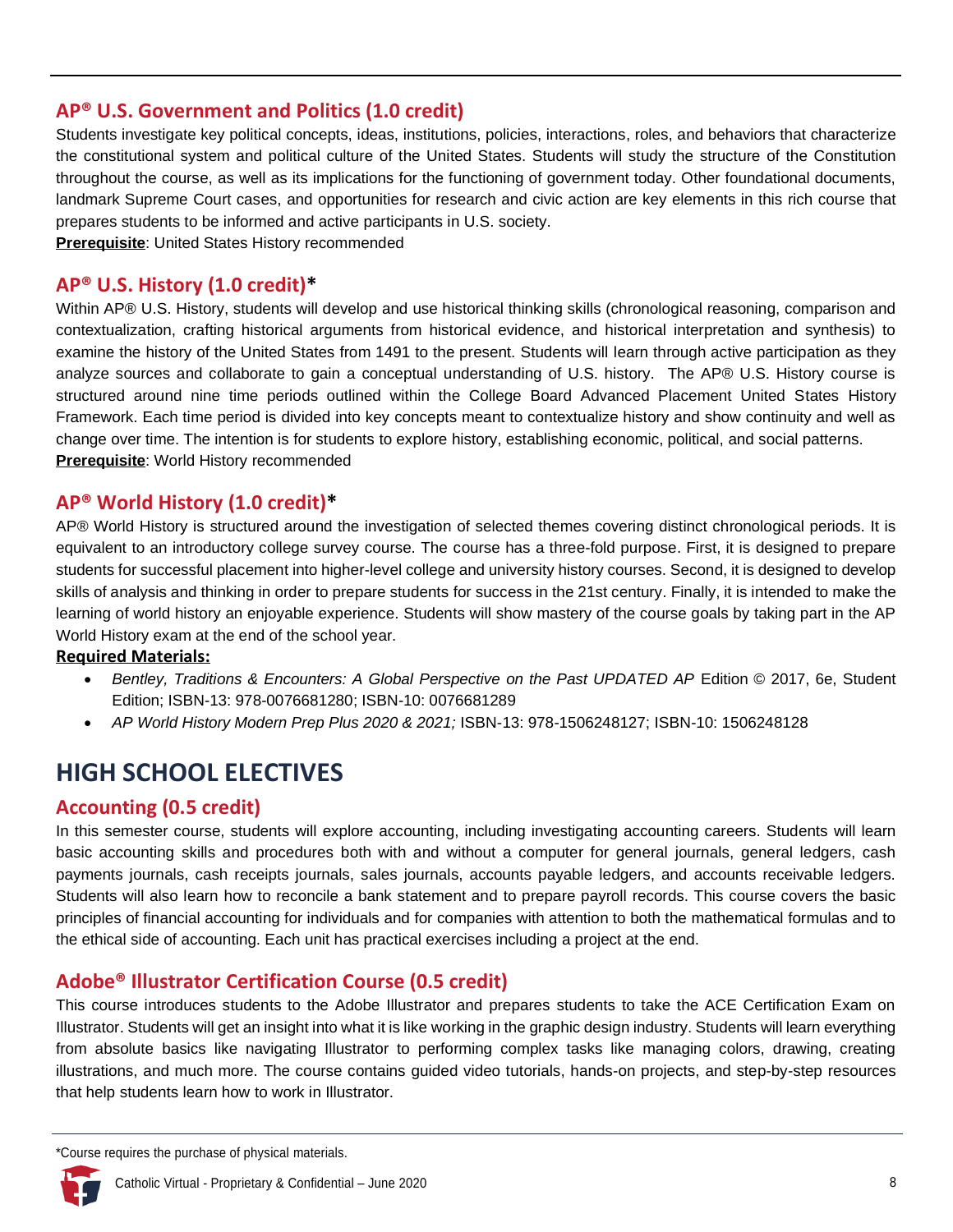### **Adobe® InDesign Certification Course (0.5 credit)**

This course introduces students to the world of Adobe InDesign and prepares students to take the ACE Certification Exam on InDesign. Students will get an insight into what it is like working in the print and digital media publishing industry. Over 10 modules, students will learn everything from absolute basics like navigating InDesign to performing complex tasks like creating multi-page documents, applying effects, and even creating original artwork. The course contains guided tutorials, do-it-yourself projects, and great resources that will help students practice and learn how to work in InDesign.

# **Adobe® Photoshop Certification Course (0.5 credit)**

This course prepares students to demonstrate expertise in Adobe's Photoshop software and take the ACE Certification Exam on Photoshop. Students will learn through engaging and interactive content, projects and practice exam items aligned to the learning objectives outlined by Adobe's exam specifications. Students will leave this course with career-ready, real‐ time skills in one of the most popular software programs in the world!

#### **American Sign Language I (1.0 credit)**

The beginning of this full-year course will introduce you to vocabulary and simple sentences, so that you can start communicating right away. Importantly, you will explore Deaf culture: social beliefs, traditions, history, values and communities influenced by deafness. The second semester will introduce you to more of this language and its grammatical structures.

### **American Sign Language II (1.0 credit)**

In this course, students will build on the skills they learned in American Sign Language (ASL) I and explore the long and rich history of Deaf culture and language. They will expand their knowledge of the language as well as their understanding of the world in which it is frequently used. Students will grow their sign vocabulary and improve their ability to interact using facial expressions and body language. They will also learn current trends in technology within ASL as well as potential education and career opportunities.

**Prerequisites**: American Sign Language I

# **Anatomy & Physiology (1.0 credit)**

This course covers the basics of human anatomy and physiology including anatomical terminology, basic biochemistry, cells and tissues, and the integumentary, skeletal, muscular, nervous, endocrine, cardiovascular, lymphatic/immune, respiratory, digestive, urinary, and reproductive systems. This course also introduces common human disease processes and will prepare students to take advanced anatomy and physiology courses.

# **Anthropology I: Uncovering Human Mysteries (0.5 credit)**

The aim of anthropology is to use a broad approach to gain an understanding of our past, present and future, and in addition address the problems humans face in biological, social and cultural life. This course will explore the evolution, similarity and diversity of humankind through time. It will look at how we have evolved from a biologically and culturally weak species to one that has the ability to cause catastrophic change. Exciting online video journeys to different areas of the anthropological world are just one of the powerful learning tools utilized in this course.

# **Anthropology II: More Human Mysteries Uncovered (0.5 credit)**

Anthropology has helped us better understand cultures around the world and through different time period. This course continues the study of global cultures and the ways that humans have made sense of their world. We will examine some of the ways that cultures have understood and gave meaning to different stages of life and death. The course will also examine the creation of art within cultures and examine how cultures evolve and change over time. Finally, we will apply the concepts and insights learned from the study of anthropology to several cultures found in the world today.

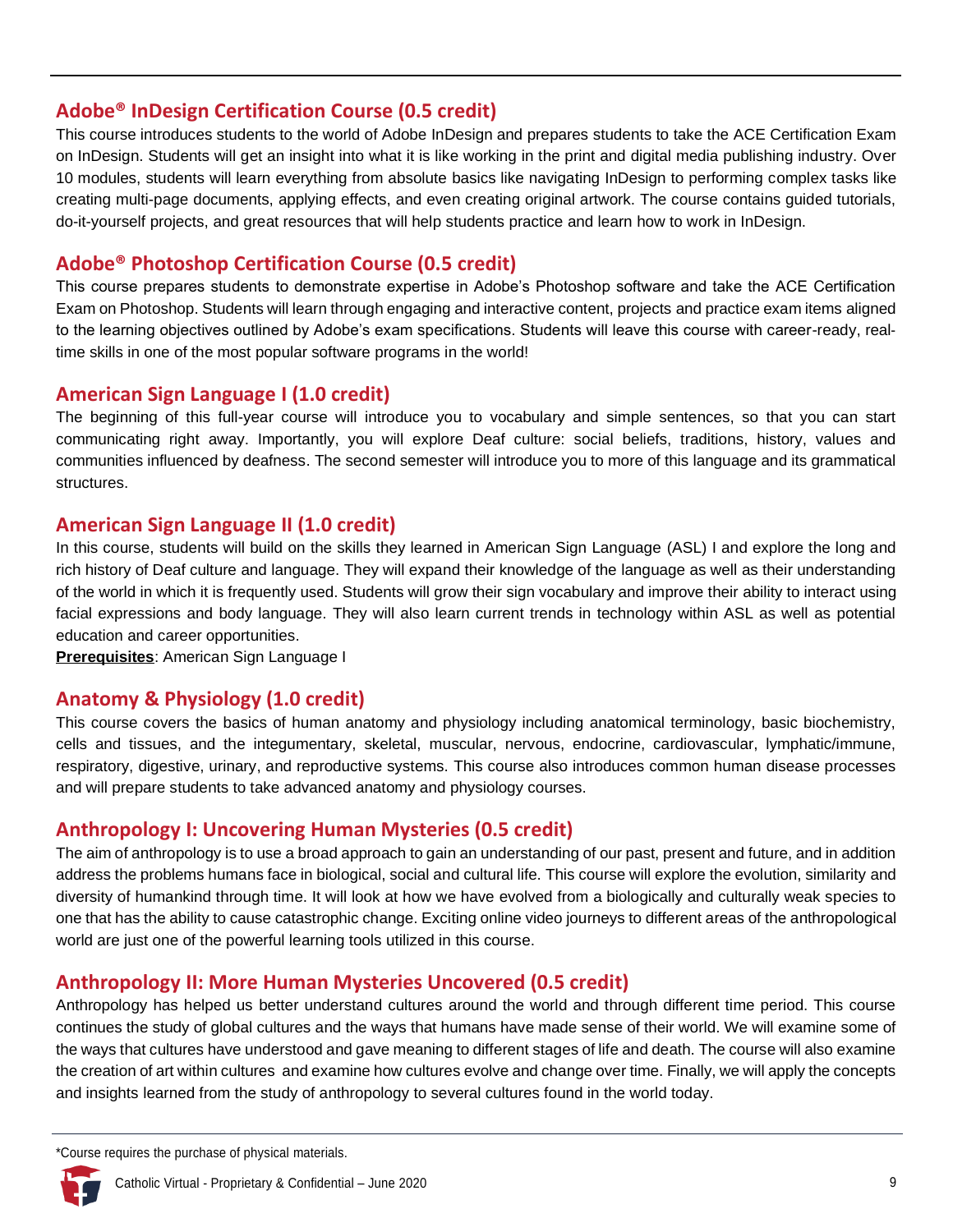# **Art Appreciation (0.5 credit)**

Art Appreciation investigates how quality is determined and created by artists, in order to evaluate and appreciate art on a deeper level. Students will be introduced to the elements and principles of art and the importance of artists' context and perspective. The course covers different periods in art history, different techniques in art, and how to research and evaluate art, emphasizing why each contributes to valuing a piece of art and provides the necessary knowledge to do so.

# **Art History (0.5 Credit)**

This Art History course integrates the four components of art study: art production, historical and cultural context, critical process and aesthetic process. Students will be able to identify and describe art from prehistoric times to modern time. Throughout this course, students will discuss various artworks, research artists, and create documents and presentations demonstrating concepts learned.

# **Arts Careers (0.5 credit)\***

For every Broadway dancer, every television star, and every pop singer, there are countless people behind the scenes helping to make it happen. Arts Careers introduces students to the skills that are part of many fascinating careers in the arts. Studying the arts creates independent and innovative thinkers and many doors are open to an artist with the proper training.

#### **Required Materials:**

- digital camera (camera phone, DSLR and other devices with a camera is acceptable)
- video camera (camera phone, DSLR and other devices with a camera is acceptable)
- video software (iMovie and other video editing software is acceptable)

# **Augmented and Virtual Reality (0.5 credit)**

Recent advances in technology have allowed augmented and virtual reality (AR/VR) systems to become extremely sophisticated and realistic. This course introduces students to the technologies that underpin AR/VR systems. The course walks through five applications of AR/VR and how they will change and impact numerous aspects of our lives and the economy. Students will also learn about and discuss the risks and side effects of these systems on health, privacy, and ethical implications.

#### **Basic Web Design (0.5 credit)\***

In this course, students will learn how to design a beautiful and functional website. Students will learn how to take their design and translate it into a live website using Hypertext Markup Language (HTML) and Cascading Style Sheets (CSS) programing languages. HTML5 and CSS3 will be the standard versions used in the class. Students will understand design components of websites, including the use of color, layout and when to use different techniques, typography rules, and the importance of imagery. At the conclusion of the course, students will present a website to the class. Upon completion of this course, each student will have hands-on experience creating a fully functioning website. Students do not need to have a previous technical background with HTML or CSS prior to taking this course.

#### **Required Materials:**

- HTML Text Editor (choose one):
	- $\circ$  TextEdit For use on Mac comes with OS
	- o Notepad For use on Windows comes with OS
	- $\circ$  Text For use on Chromebook free app download from the Google Store
- image editing software (choose one):
	- o Pixlr <https://pixlr.com/editor/> (in-browser)
	- o GIMP <http://www.gimp.org/downloads/> (downloadable program)
- webhosting and basic in-browser FTP:
	- o Neocities https://www.neocities.org

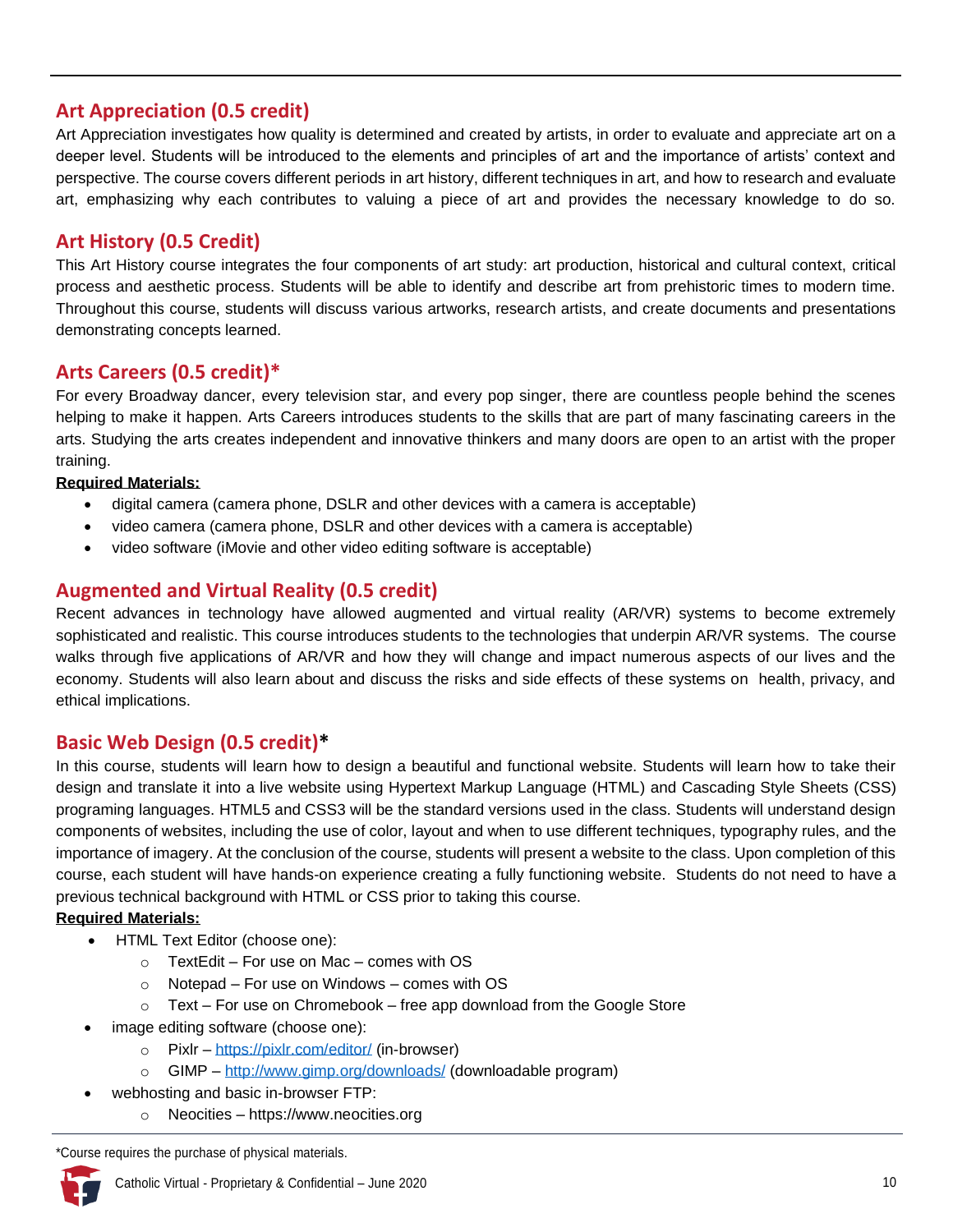# **Beginning Painting (0.5 credit)\***

This course introduces students to classical and contemporary painting, techniques and concepts, with emphasis on the understanding of its formal language and the fundamentals of artistic expression. Painting from still life, landscape, and life models from observation will be geared towards realism; at the same time, various other painting styles could be explored. Color theory, linear perspective, compositional structure, figure/ground relationships, visual perception, spatial concepts, and critical thinking skills will all be emphasized. Students will study and research major painting styles and movements in historical context. The hope is that students will use this global approach to develop a "critical eye" in evaluation of contemporary painting. Acrylic and watercolors are the mediums used in this class. The main emphasis of this course is to encourage and nourish individuality and creativity.

#### **Required Materials:**

- chromacryl tube of acrylic paints
- round brush
- flat brush
- watercolor paints (includes brush)
- set of markers
- painting paper (The pad of paper may be labeled watercolor paper. Please use for all paintings, including acrylic.)
- newsprint paper (This paper is for sketches and testing paints. Do not use for painting projects.)
- 1–4b pencil
- 7 project cardstock pages

### **Biology Creationism (1.0 credit)**

In this class, students will study the cell, the molecular basis of heredity, biological creation, interdependence of organisms, matter and energy, and organization in living systems and the behavior of organisms. We will explore the nature of science, discuss the ideas behind both creationism (intelligent design) and evolutionary science, survey some of the evidence for evolution and natural selection, and learn about the societal conflict between modern creationism and evolution (both in the courtroom and in the classroom). We will explore these themes through readings, discussions/debates, and multimedia (including music, film, and internet sources).

#### **Business Computer Information Systems (1.0 credit)**

Business Computer Information Systems is a year-long course that explores the use of technology applications in both business and personal situations. The course provides key knowledge and skills in the following areas: communication, business technology, word processing, spreadsheet, and database applications, telecommunications, desktop publishing, and presentation technology, computer networks, and computer operating systems.

#### **Business Law (0.5 credit)**

In this course, students will learn about the American legal system. They will examine ethics, court systems, criminal law, and torts. They will explore how the court systems work together, and which types of misconduct result in going to court. As they progress through the course, students will also gain an understanding of what is right and wrong in business actions and employment law. Study will focus on the formation of a business and the basic legal issues associated with each type of business.

# **Career Planning (0.5 credit)**

The Career Planning course guides students through the essential elements of the career planning process and the development of a defined career plan. Students will consider the many factors that impact career success and satisfaction. Using a process of investigation, research, and self-discovery, students will acquire the understandings critical to the career planning process. Upon completion of the course, students will have created a practical and comprehensive college or career transition portfolio that reflects their skills and abilities, as well as their interests, values, and goals.

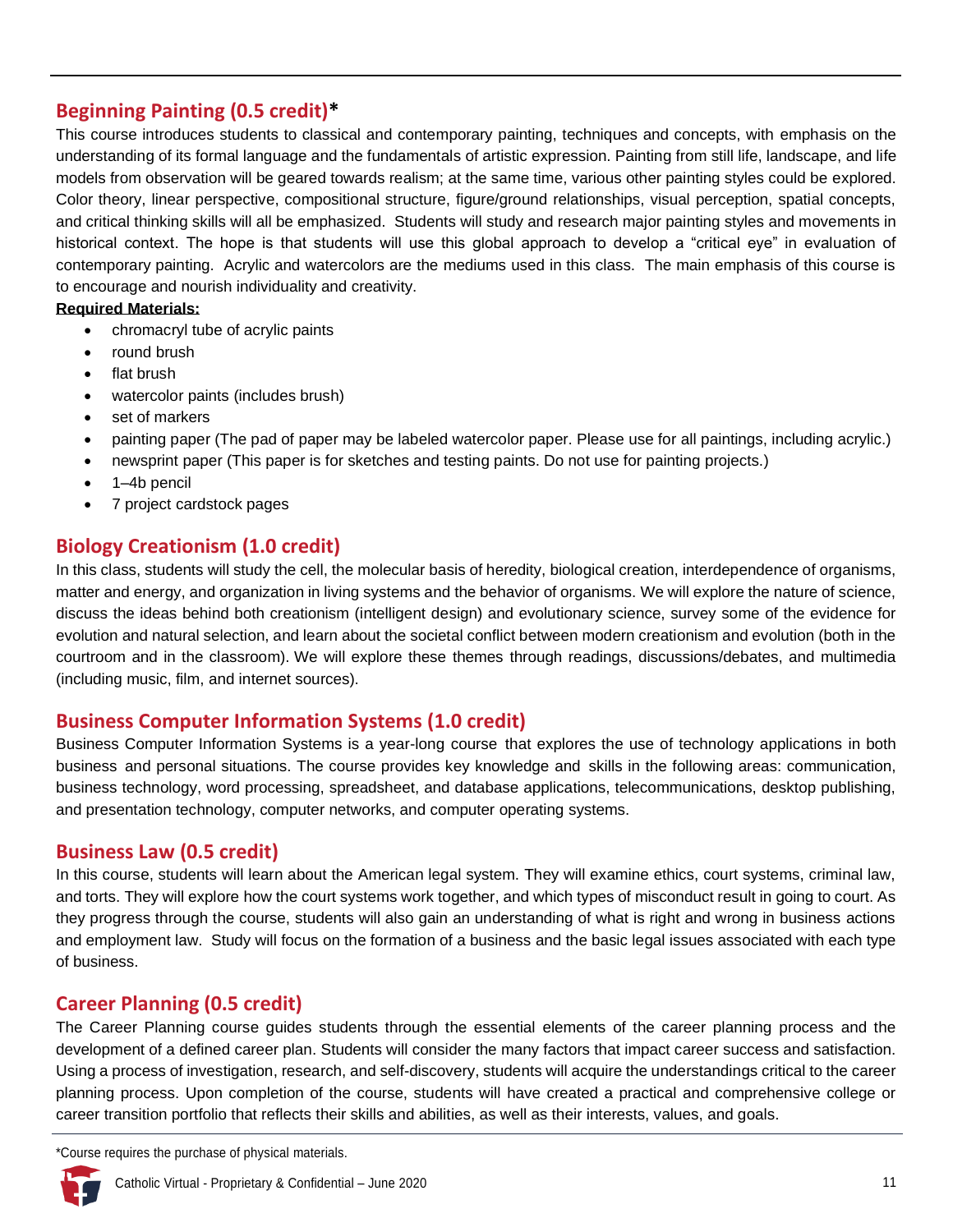# **Character Education (0.5 Credit)**

This course teaches students practical skills for understanding and managing their emotions, setting goals and getting organized, understanding and getting along with others in our diverse world, and making good decisions. Research shows that people who practice these skills have greater academic achievement as students and experience more success and satisfaction as adults.

# **Civics (0.5 credit)**

In this course students will understand the significance of government, law, and politics. They will examine the United States foundational documents and how they shaped the Unites States government. Students will examine the purposes and functions of federal, state and local government, the justice system, political systems the environment, and the economy. Learners will evaluate their role and civic responsibility to their families, communities, and country including voting and being a productive member of society. Students will get to know leaders and influential people that have championed many causes including civil rights and the environment. Learners will also learn proper ways to interact in society including interpersonal skills and respecting differences in others including disabilities. Learners will follow a step-by-step approach for successfully completing each lesson, which includes textbook reading, interactive activities, supplemental reading, lecture, video clips, and Power Point presentations to enhance and reinforce learning. Learners receive frequent feedback from teacher and peers through discussions. By the end of the course students will have a deep understanding of their civic responsibilities as well as the difference o ne individual can make in society.

# **College and Career Readiness (0.5 credit)**

This course will assist students in learning about a variety of college writing assignments, as well as the most efficient and effective methods to complete them. Each unit focuses on a different type of college writing and techniques.

# **Computer Basics (0.5 credit)**

In this course you will learn how to use productivity and collaboration tools, such as G Suite by Google Cloud to create word processing documents, spreadsheets, surveys and forms such as personal budgets and invitations.

# **Consumer Math (1.0 credit)**

This course focuses on the mathematics involved in making wise consumer decisions. Students explore the many ways in which mathematics affects their daily lives. The first semester will cover paychecks and wages, taxes, insurance, budgets, bank accounts, credit cards, interest calculations, and comparison shopping. Second semester topics include vehicle and home purchasing, investing, and business and employee management.

#### **Contemporary Novels (0.5 credit)\***

For this course, students will read a set of novels and novellas that were written during the twentieth century and reflect themes common to contemporary literature, such as the ability of the human spirit to rise above seemingly-impossible circumstances. Through creative projects and writing assignments, students will identify and analyze each novel's themes and also compare and contrast the novels' treatment of common themes. Please note that, like most contemporary literature, the novels assigned for this course contain realistic situations and language. In addition to the novels listed, each student will read another contemporary novel of his or her choosing that the instructor must approve. MLA (Modern Language Association) documentation is required on all papers submitted.

#### **Required Materials:**

- *Picture Bride* by Yoshiko Uchida; ISBN-10: 9780295976167; ISBN-13: 978-0295976167
- *Night* by Elie Weisel; ISBN-10: 9780374500016; ISBN-13: 978-0374500016
- *To Kill a Mockingbird* by Harper Lee; ISBN-10: 0060935464; ISBN-13: 978-0060935467
- *Fallen Angels* by Walter Dean Myers; ISBN-10: 0545055768; ISBN-13: 978-0545055765
- *The Old Man and The Sea* by Ernest Hemingway; ISBN-10: 0684801221; ISBN-13: 978-0684801223

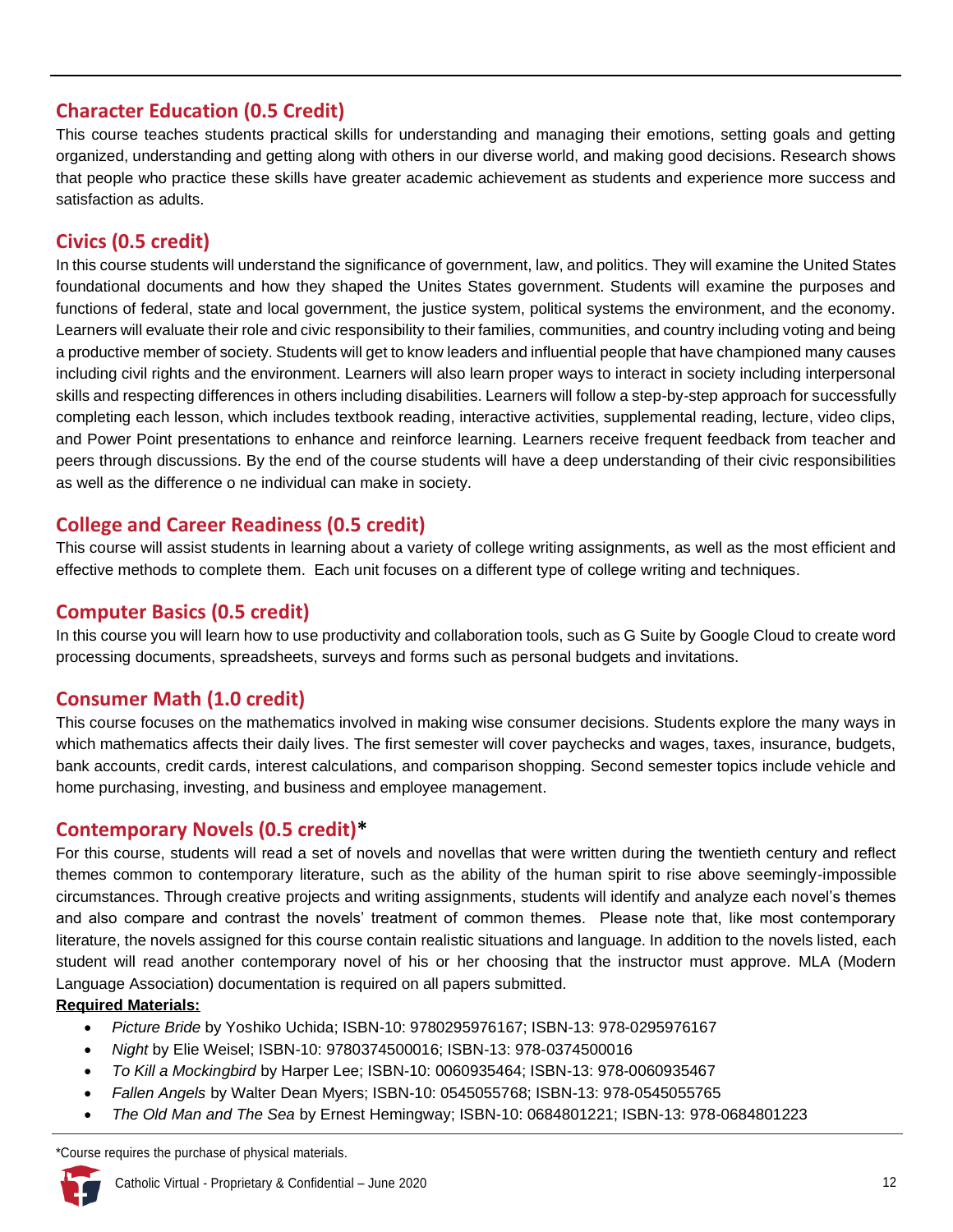# **Creative Writing (1.0 credit)**

At the beginning of the semester, students consider the importance of word play exercises in improving their facility with language while building a compelling and creative writing style. Focusing on word nuances and precision, later lessons guide students to write in a variety of short modes—including poetry, song lyrics, prose poetry, short short stories, and creative nonfiction. There are several opportunities for peer review in this semester, during which students learn best practices for participating in writing workshops, and then revise their work using feedback from their peers. This semester focuses on longer works of fiction: short stories, plays, and novels. Students learn basic techniques of plot and character development along with strategies for creating suspense and building a theme, and they have opportunities to write in several different genres. Lessons cover a few special topics as well, including graphic novels, animation, comedy, and improvisation. Students apply what they have learned about writing workshops and revising to the longer pieces of writing they create for this semester.

# **Cybersecurity (1.0 credit)**

We depend more and more on the technologies we interact with every day, and we put more and more of our personal data out there online. Can all of that data really be kept "secret"? We all need to know more about how to protect our personal information, especially given how much we rely on and use our network devices and media. You'll learn about the various parts of your computer, how they work together, and how you can manipulate them to keep your data safe. You'll also dive into the tools, technologies, and methods that will help protect you from an attack and discover the many opportunities in the rapidly growing field of cybersecurity.

# **Digital Media (0.5 credit)\***

Digital Media is a project-based survey of different forms of digital media, such as digital audio, imaging and illustration, movie editing, and animation. The course is oriented toward teaching broad, flexible tools and concepts that are not tied to any one platform or program. Each module ends with a culminating task (such as a podcast or short film). Students will be able to draft and develop projects as they build their skills over each lesson.

**Required Materials:** printer, camera, scanner (optional), and one of the following programs: Audacity, GIMP, Inkscape, DaVinci Resolve (free version), Pencil2D, Blender, GDevelop, or Piskel.

# **Digital Photography (0.5 credit)\***

Understanding the tools available in digital photography opens the possibilities to create images with impact. In Digital Photography, students will study the history of photography as well as the basic operation of a digital camera. As they are introduced to different styles of photography and photographers, students will begin to develop artistic skills as well as their own voice through their photographs.

**Required Materials:** digital camera (tripod, lenses, lights optional), paper, scissors, glue, access to photo manipulation software.

# **Drawing (0.5 credit)\***

In Basic Drawing, students will experiment with several different art materials and tools to see what each tool can do best. Students will explore ordinary things around them to become more observant of the structures and meanings of things which can be seen in your their home and community. Your work will be your own study of the forms, textures, movements, and patterns of the things that you see every day.

Each project and each lesson is based on the one before it; so always do the lessons in the order they are given. Be sure to follow the directions exactly regarding which materials, sizes, and subject matter to use for each project. Each lesson will be a study of a new way of drawing. The examples given will show only the method and materials to be used, never the same subject or size as the project assigned. The examples are never to be copied. An example will only show one way of using the technique described. By becoming more observant, by experimenting with new materials, and by exploring a

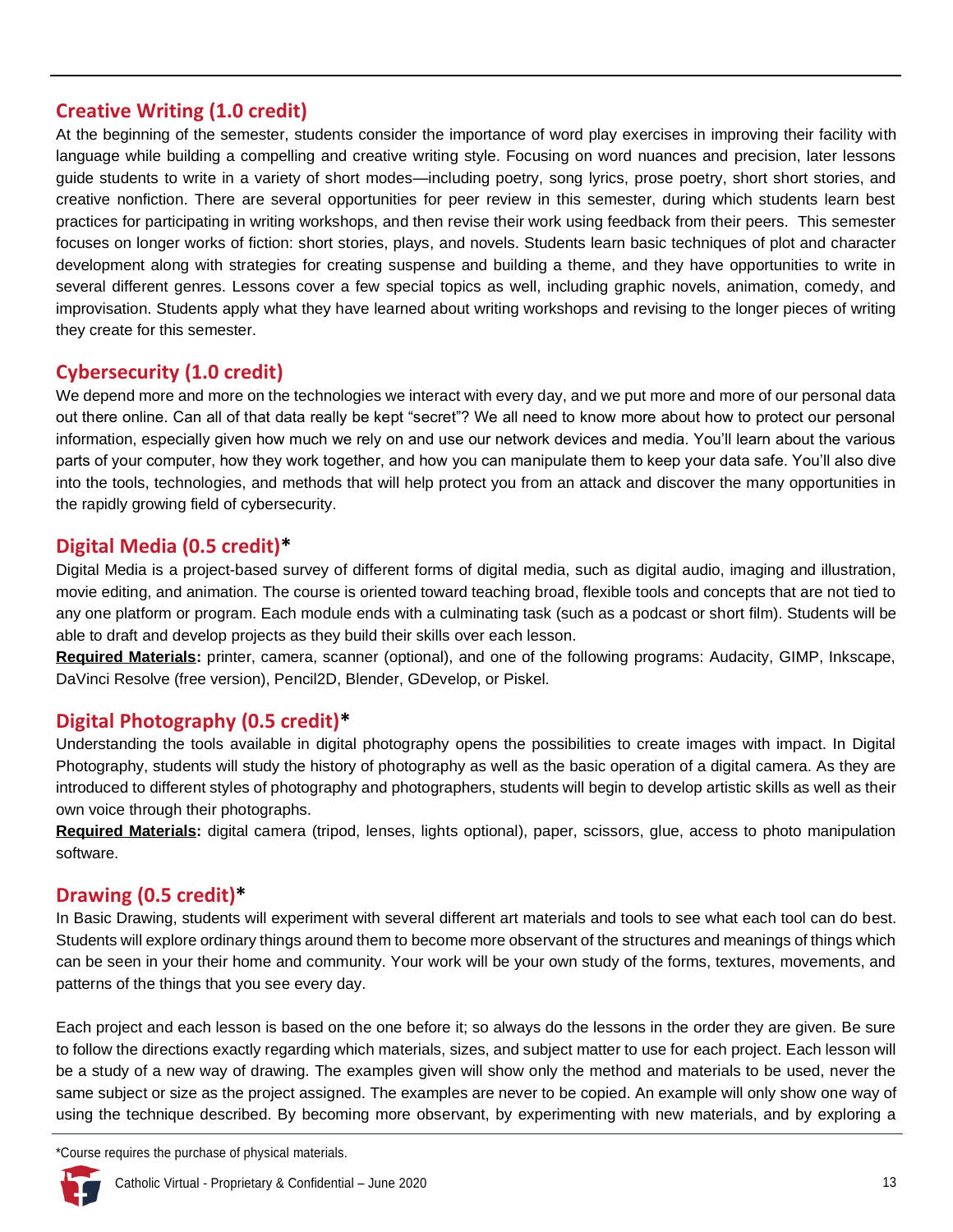variety of methods, students will continue to grow in artistic skill and enjoyment. Beyond fundamental skills are various levels of creativity. Each lesson provides room for expressing the technical skill learned in a unique, creative way. **Required Materials:**

- 1 drawing pencil, 2B
- 1 round hair brush #10
- 1 bottle India Ink, black
- 1 Pilot Varsity Pen, self-contained black ink
- 2 conté crayons: white, black
- 1 Art gum eraser
- 1 white, wax Crayola crayon
- 40 sheets white drawing paper, 9x12
- 5 sheets construction paper, 9x12, black
- 15 sheets grey construction paper, 9×12
- 14 large envelopes, 10 x 13
- 2 sheets white watercolor paper (rough, heavy, stiff)
- 2 sheets rice paper 9 1/2 x12 (soft, translucent)
- 25 sheets newsprint, 9x12
- 1 bottle white glue (obtain locally)

# **Drones – Remote Pilot Certification (0.5 credit)**

The field of unmanned aerial vehicles is growing rapidly, as the opportunities to use them for search and rescue, photography, recreation, inspection, and many other applications continue to multiply. This course prepares students to take the [Federal Aviation Administration's Part 107](https://www.faa.gov/uas/commercial_operators/) exam, which is essential to becoming a commercial drone pilot. Students will learn critical facts to prepare for the test, including regulations, airspace and requirements, weather, loading and performance, and operations. The course will conclude with a look at the most promising careers in the field of drones.

# **E-Sports and the History of Video Games (0.5 credit)**

In this course, students will learn about the technologies and design principles that have been the foundation of video game technology and development over the last 50 years. Students will examine and discuss the impact of video games on culture and the economy. Students will learn about the current gaming and e-sports landscape, including strategies and techniques of top teams and individuals. This course will also discuss the risks and dangers of video games and understand how to set appropriate time and content parameters. Finally, the course will identify career paths and opportunities for those who are passionate about gaming.

# **Earth Science (1.0 credit)\***

In this course, students will learn about scientific inquiry, the structure and composition of the universe, and features of the solar system. Students learn the importance of scientific inquiry and how to communicate the results of scientific investigations. Specific topics include the Big Bang theory; the motions of celestial objects; stellar evolution; features of the sun and planets; weather, climate, and earth's water cycle; the atmosphere and clouds; factors that influence local and global climate; the physical structure of the earth and earth's tectonic system; weathering, erosion, and soil formation; the earth as a system; geologic history, including the evolution of Earth's atmosphere, the geologic time scale, and the fossil record; natural resources and the effects of human population on natural resources; how science and technology work together, and the technological design process in earth science applications.

**Prerequisites:** Pre-Algebra, Physical Science 8

#### **Required Materials:**

- uninflated round balloon
- permanent marker

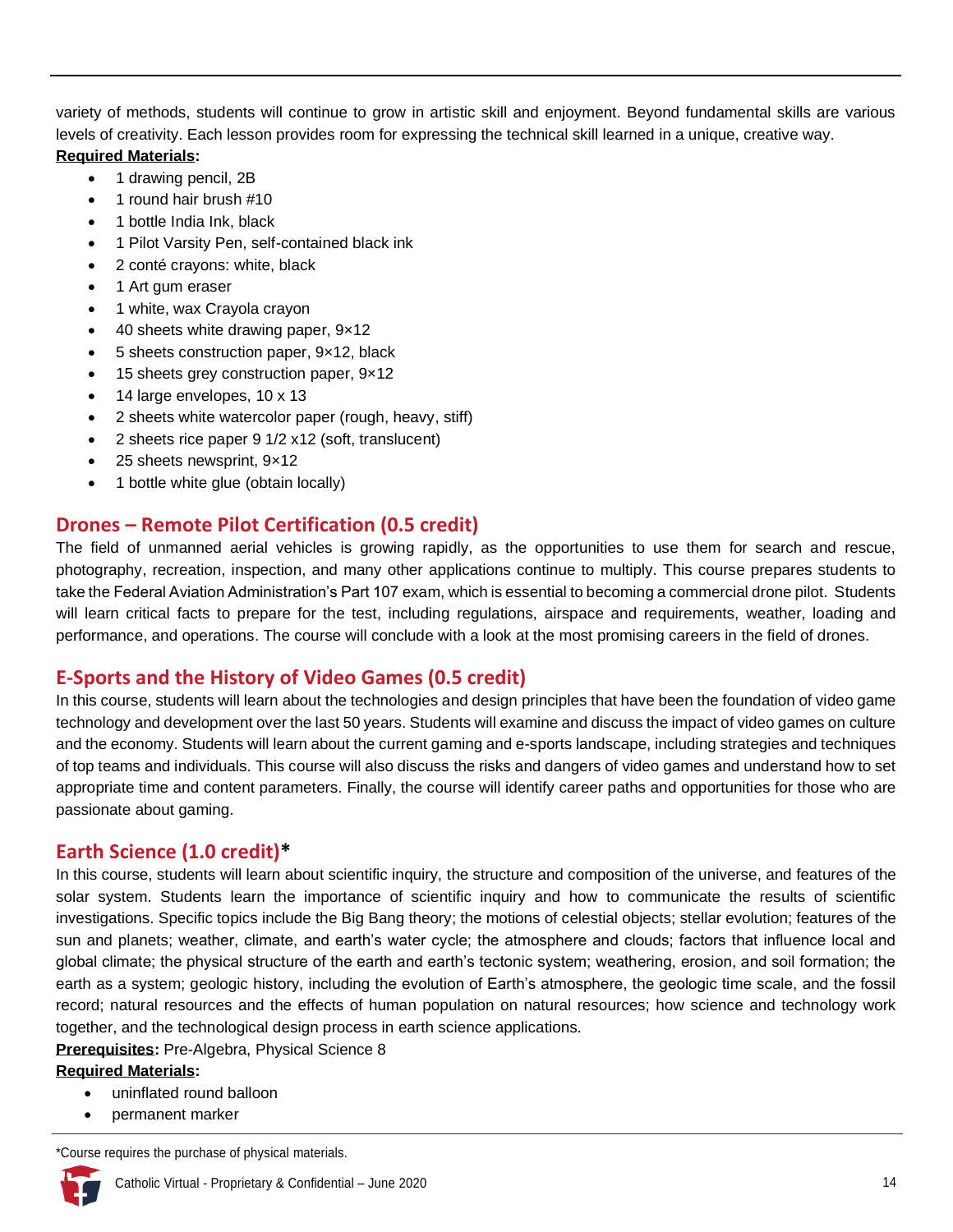- 50 small candies that have letters on one side of them (like M&Ms or Skittles)
- a small zipper seal plastic bag
- two kitchen mixing bowls
- ice cubes
- water
- a permanent marker
- a block of wood
- a pair of pliers
- a pair of needle-nose tweezers
- a slotted spoon
- a drinking straw
- sunflower seeds in the shell
- colored water
- a long narrow vase
- rice grains
- small block of Styrofoam
- 3 or 4 large marshmallows
- a teaspoon of herbs (any kind will do, like basil or parsley)

# **Engineering and Product Development (0.5 credit)**

This semester-long course provides an overview of the concepts of product engineering and development. Students analyze the life cycle of a product to prepare a product for distribution and for target markets. The course begins with building an understanding of the product life cycle, from the initial idea to drafting requirements to using 3-D modeling tools and other design tools. The final unit focuses on assembling the pieces within a project plan to achieve a product and evaluating the plans for a successful product launch. In addition, the course provides information about the different careers available to students interested in engineering, product development, and project management.

# **Entrepreneurship and Small Business (0.5 credit)**

This course prepares students for the Entrepreneurship and Small Business Certification exam. This certification has been designed to test concepts around starting and managing a small business. These topics include entrepreneurship, evaluation of opportunities, preparation to start a business, operation of a business, marketing, and management of finances. Students gain insights and understand real-world applications that will not only allow them to succeed in passing the certification exam, but also in successfully starting, working in, or running a small business.

# **Fashion and Interior Design (0.5 credit)\***

Do you have a flair for fashion? Are you constantly redecorating your room? If so, the design industry might just be for you! In this course, you'll explore what it is like to work in the industry by exploring career possibilities and the background that you need to pursue them. Get ready to try your hand at designing as you learn the basics of color and design then test your skills through hands-on projects. In addition, you'll develop the essential communication skills that build success in any business. By the end of the course, you'll be well on your way to developing the portfolio you need to get your stylishly clad foot in the door of this exciting field.

#### **Required Materials:**

- clothing items
- sewing machine
- digital camera
- thread
- fabric

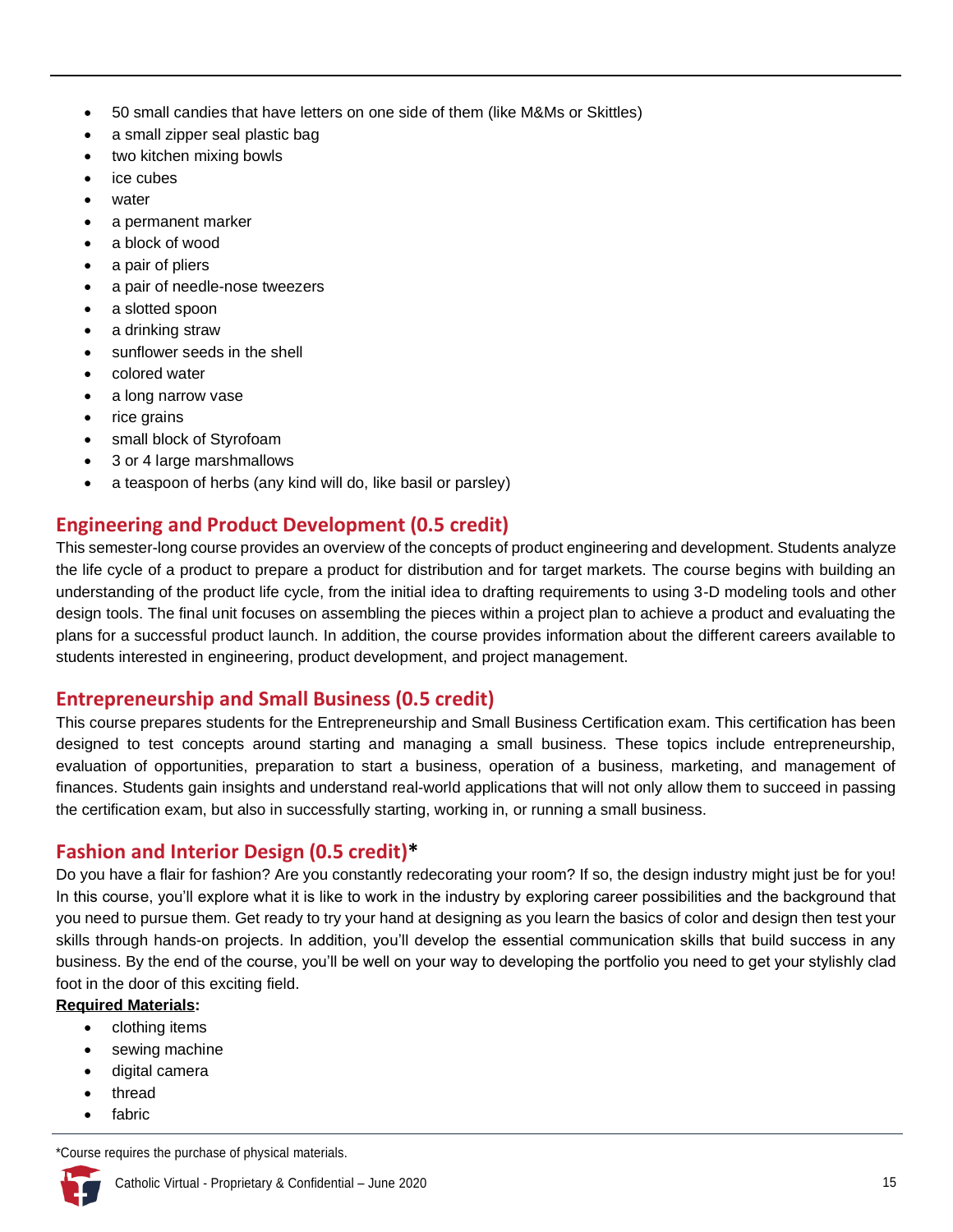- clothing Patterns
- measuring tape
- sketchpad
- paper
- **scissors**

# **Film and Television (0.5 credit)**

The culture of cinema and television tells a unique story of history and innovation. Students in Film and Television will be introduced to industry icons and stars of the big and small screen. By studying and writing about film and television, students will analyze trends in technology and culture and better understand how to be an informed viewer.

# **Financial Literacy (0.5 credit)**

This course is designed to help students budget, keep a checkbook and filing system, deal with debt and credit, and become wiser consumers. Students will learn how money and the dynamics surrounding it affect their relationships, their lifestyles, and their retirement.

# **First Aid (0.5 credit)**

In this course, students learn and practice first aid procedures for a variety of common conditions, including muscular, skeletal, and soft tissue injuries. In addition, students learn how to appropriately respond to a variety of emergency situations. They also learn the procedures for choking and CPR for infants, children, and adults. In addition to emergency response, students will explore personal, household, and outdoor safety, and disaster preparedness.

# **Flying Cars and the Future of Transportation (0.5 credit)**

This course introduces students to new and cutting-edge, futuristic transportation technologies. Students will gain familiarity with the history of transportation development and understand a framework with which to evaluate new transportation modes. Students will examine 10 different technologies on the horizon, , the pros and cons of each mode, and explore potential career paths in these emerging fields.

# **French I (1.0 credit)**

French I is designed to focus on successful communication through speaking, writing, reading, and listening, and provides a thorough grounding in aspects of culture. Activities blend different forms of communication and culture to ensure that students meet all standards. Course strategies include warm-up activities, vocabulary study, reading, threaded discussions, multi-media presentations, self-checks, practice activities and games, oral and written assignments, projects, quizzes, and exams. Learning activities in each unit are focused upon a specific theme.

# **French II (1.0 credit)**

French II is designed to focus on successful communication through speaking, writing, reading, and listening, and provides a thorough grounding in aspects of culture. Activities blend different forms of communication and culture to ensure that students meet all standards. Course strategies include warm-up activities, vocabulary study, reading, threaded discussions, multi-media presentations, self-checks, practice activities and games, oral and written assignments, projects, quizzes, and exams. Learning activities in each unit are focused upon a specific theme.

**Prerequisite**: French I

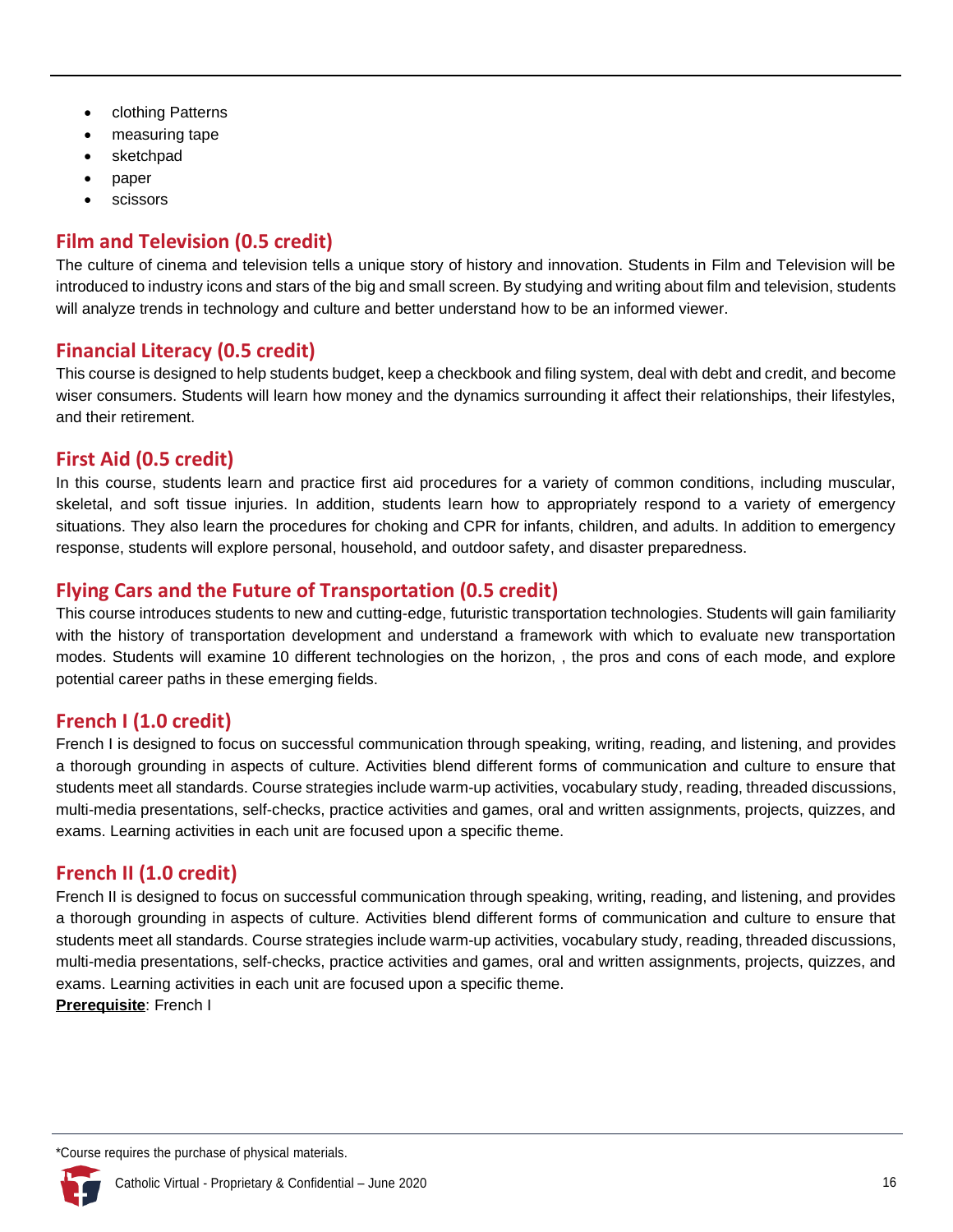#### **French III (1.0 credit)**

In this course, students will deepen their understanding of French by focusing on the three modes of communication: Interpretive, interpersonal, and presentational. Each unit consists of a variety of activities which teach students how to understand more difficult written and spoken passages, communicate with others through informal speaking and writing interactions, and express their thoughts and opinions in more formal spoken and written contexts. Students will be actively engaged in their own language learning; use correct vocabulary terms and phrases naturally; incorporate a wide range of grammar concepts consistently and correctly while speaking and writing; participate in conversations and respond appropriately to conversational prompts; analyze and compare cultural practices, products, and perspectives of various French-speaking countries; read and analyze important pieces of French literature; and take frequent assessments to monitor progress. The course is conducted almost entirely in French, and is aligned to national standards as set forth by ACTFL (American Council on the Teaching of Foreign Languages). **Prerequisite**: French II

### **Future of Education (0.5 credit)**

This course is designed to prepare future educators for the classroom they will inherit! It starts with a history of education and how blended, adaptive, and personalized learning are coming to the forefront in learning. It then explores new and emerging technologies, along with their current and future impact on education. Throughout the course, students will explore a wide range of career possibilities in the education field and evaluate both the promises and pitfalls of technology in education.

### **Future of Healthcare Careers (0.5 credit)**

This course introduces students to the exciting and varied career opportunities in the health care industry that will be in demand in their future! The course will introduce the roles and tasks, identify education and skills needed, identify responsibilities of roles which support or supervise their role, analyze legal and ethical responsibilities, limitations, and implications for each of these professions.

# **Future of Home Construction (0.5 credit)**

This course introduces students to the evolving industry of construction! In addition to building on standard concepts such as technical skills, project planning, and regulations, students will learn about the variety of career possibilities within construction. They will also explore the entrepreneurial side of construction and discover what it takes to start and run your own business in this field. Finally, the course will look towards the future and analyze trends in green materials, energy efficiency, and technology to determine how these will impact the homes we build and live in.

# **Future of Space Travel: Facts, Fiction, and Possibilities (0.5 credit)**

This course introduces students to the history and near future of space travel. Students will explore the possibilities of moon bases, Mars colonies, and visiting the outer planets in our solar system and their moons. Students will discuss ethical and legal issues around space exploration such as asteroid mining and war in space. The course gives an expansive view of the technologies, science, and theories that may become realities during students' lifetimes.

# **German I (1.0 credit)**

This introductory course teaches basic communication and comprehension in German. It coordinates the study of language with culture through the use of video, audio, and mass media. This course introduces the fundamentals of German conversation and grammar. Students will begin to develop a functional competency in the four primary language areas: Speaking, reading, listening, and writing; and establish a solid grammatical base. In the second semester, students will further develop their skills in pronunciation, grammar, grammar structures, and vocabulary. The different cultures of the German-speaking world are emphasized through readings, videos, and other activities.

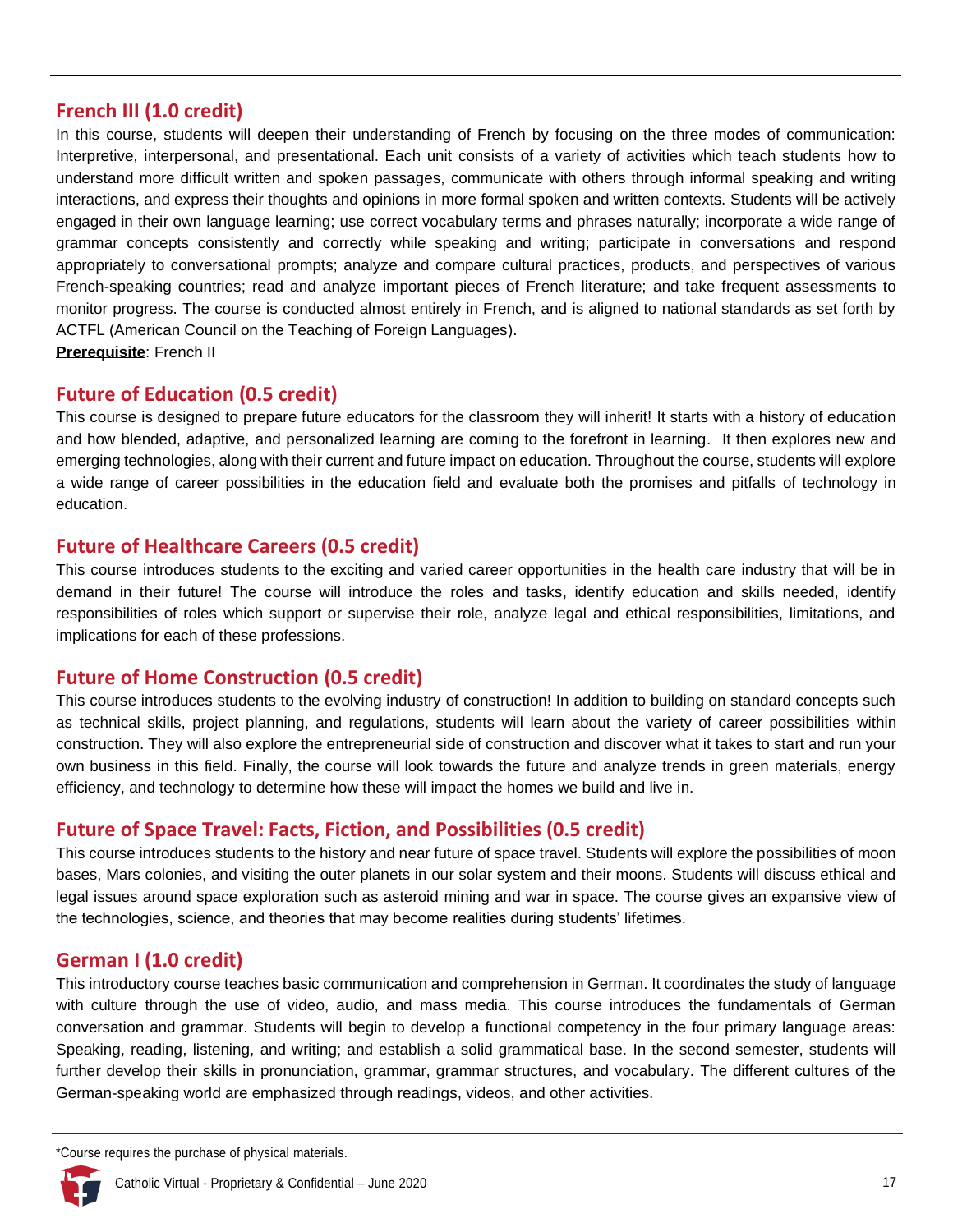### **German II (1.0 credit)**

In this course, students will build on their German grammar and language skills. Students will review basic grammar skills, learn and study stem-changing verb conjugation, and explore cultural themes regarding current events, famous German people, music, and festivals. In the second semester, students will increase their proficiency by forming more complex sentences. Cultural themes are entwined throughout the course.

**Prerequisite**: German I

### **Graphic Design (0.5 credit)\***

This Graphic Design course is an introduction to elements of design, spatial relationships, typography, and imagery as they apply to practical visual solutions for self-promotion, resumes, logo design, web design, and sequential systems. In this course, students will explore the principles and elements of design through visual projects. Students will work with both analog and digital media as they explore two-dimensional and three-dimensional design and color theory. This course will improve students' ability to communicate visually. Students are given the room to express new technical skills in their own creative ways.

**Required Materials:** one of the following software programs: [Adobe Illustrator](http://www.adobe.com/creativecloud/catalog/desktop.html) (cost associated), [Adobe Photoshop](http://www.adobe.com/creativecloud/catalog/desktop.html) (cost associated), [GIMP](http://www.gimp.org/downloads/) (free download), or [Pixlr](https://pixlr.com/editor/) (free browser-based program). Additional required materials include the following: triangle, Exacto knife, markers, pencil, paper note pad, colored pencils, dotted line paper, glue stick, ruler, scanner or camera for submitting finished work.

### **Health and Fitness (1.0 credit)**

The purpose of this course is to develop and enhance healthy behaviors that influence lifestyle choices and student health and fitness. The course provides opportunities to prepare for and implement healthy actions and set personal goals. Students will engage in daily physical activity, design a personal fitness plan, and monitor progress as they implement their fitness plans. Nutrition and other healthy lifestyle topics are covered.

#### **Health Careers (0.5 credit)**

In this course students explore a variety of career options related to the health care field, including medicine, nursing, physical therapy, pharmacy, dental careers, child care, sports medicine, personal training, social work, psychology, and more. Students will learn about various options within each field, what each of these jobs entails, and the education and knowledge required to be successful. In addition, they will focus on basic job skills and information that would aid them in health care and other career paths.

#### **Health Science Concepts (1.0 credit)**

This year-long course introduces high school students to the fundamental concepts of anatomy and physiology—including the organization of the body, cellular functions, and the chemistry of life. As they progress through each unit, students learn about the major body systems, common diseases and disorders, and the career specialties associated with each system. Students investigate basic medical terminology as well as human reproduction and development. Students are introduced to these fundamental health science concepts through direct instruction, interactive tasks, and practice assignments. This course is intended to provide students with a strong base of core knowledge and skills that can be used in a variety of health science career pathways.

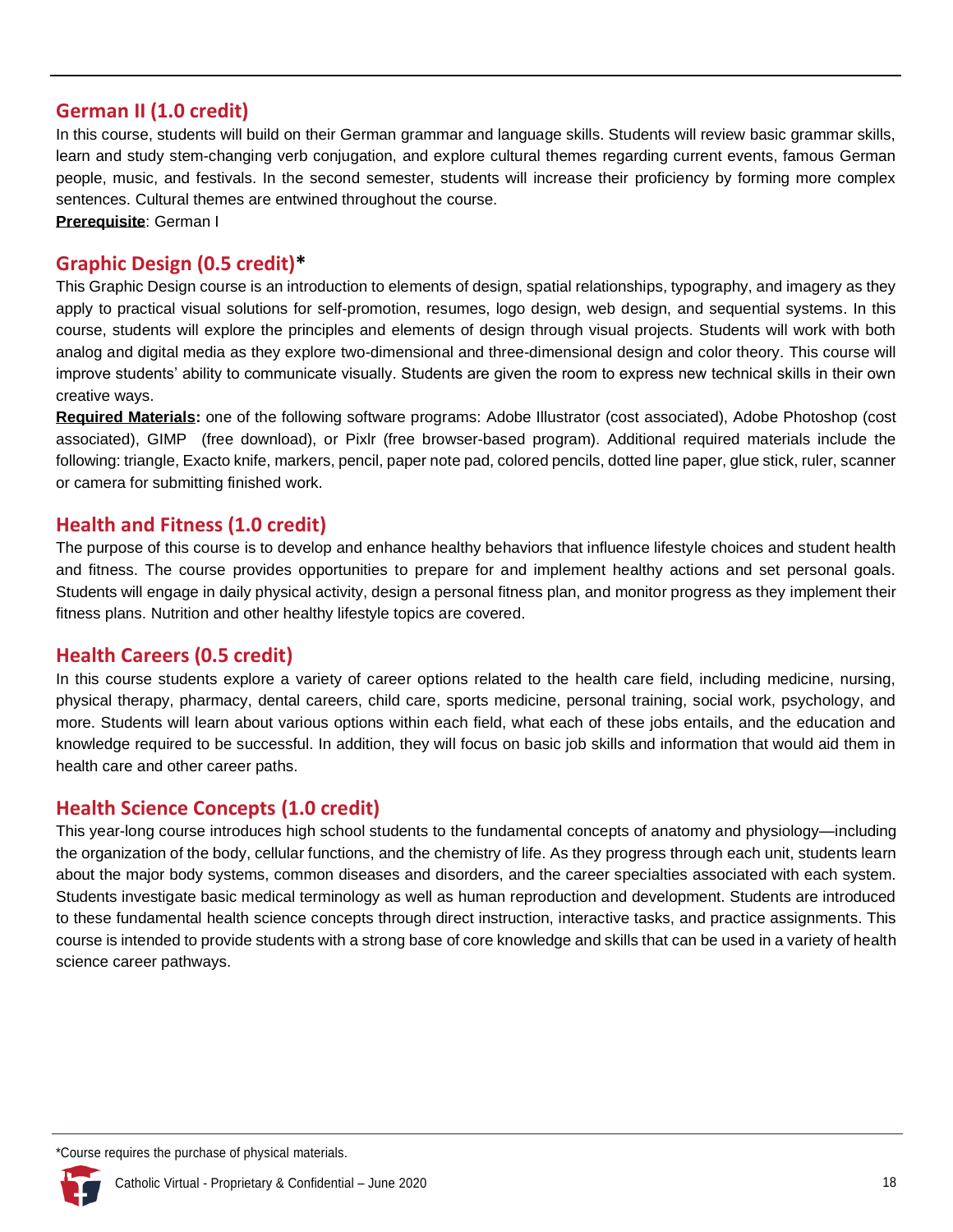# **Individual and Team Sports (0.5 credit)**

To improve and maintain optimum health, it is necessary for people of all ages to participate in physical exercise. There is little doubt that, in addition to students in schools, the number of adults participating in sports and recreational activities in the United States has increased in recent years. Physical education is much more than just fitness and exercise. A wellplanned program will cause you to think and express your emotions about different situations. In addition, a good program can make a valuable contribution to your education. These experiences will help you develop a sense of wellness.

Emphasis in this course is placed on the value of these sports as possible lifetime activities and on creating a clear explanation of the rules and basic principles of a variety of sports. The sports covered in this course are archery, bicycling, golf, skiing, tennis, volleyball, baseball, basketball, football, hockey, and soccer. Information about the playing area and equipment, basic rules, safety considerations, and terminology for each sport are included in the discussions. For the most part, the information presented in each lesson applies to sports programs throughout most sections of the United States.

### **Integrated Math 1 (1.0 credit)**

In Integrated Math 1, students use arithmetic properties of subsets of integers and rational, irrational and real numbers by simplifying expressions, solving linear equations and inequalities, graphing equations, finding the equation of a line, working with monomials and polynomials, and factoring and completing the square. Students use properties of the number system to judge the validity of results, justifying each step of the procedure to prove or disprove statements. Students compute perimeter, circumference, are, volume and surface area of geometric figures. Students also use basic trigonometric functions defined by the angles of a right triangle.

### **Integrated Math 2 (1.0 credit)**

Students in Integrated Math 2 will focus on pulling together and applying the accumulation of learning that they have acquired from their previous math courses. They will apply methods from probability and statistics; expand their repertoire of functions to include polynomial, rational, and radical functions; and expand their study of right triangle trigonometry. In addition, they will bring together all of their experience with functions and geometry to create models and solve contextual problems.

#### **Prerequisite:** Integrated Math 1

#### **Integrated Math 3 (1.0 credit)**

Students in Integrated Math III will focus on pulling together and applying the accumulation of learning that they have from their previous courses. They will apply methods from probability and statistics. Students will expand their repertoire of functions to include polynomial, rational, and radical functions. They will expand their study of right triangle trigonometry. Students will use all of their experience with functions and geometry to create models and solve contextual problems. **Prerequisite:** Integrated Math 2

#### **Introduction to Agriculture, Food, and Natural Resources (0.5 credit)**

This semester-length high school course introduces students to the basic scientific principles of agriculture and natural resources. Students recognize and research plant systems, animal systems, government policy, "green" technologies, agribusiness principles, and sustainability systems. In this course, students apply understanding of ecosystems and systems thinking to the management of natural resources to maximize the health and productivity of the environment, agriculture, and communities. Students also analyze community practice or policy development related to sustainability in agriculture, food, and natural resources. Finally, students apply adaptive ecosystem management to a common pool resource problem in a manner that addresses ecological, socioeconomic, and institutional contexts.

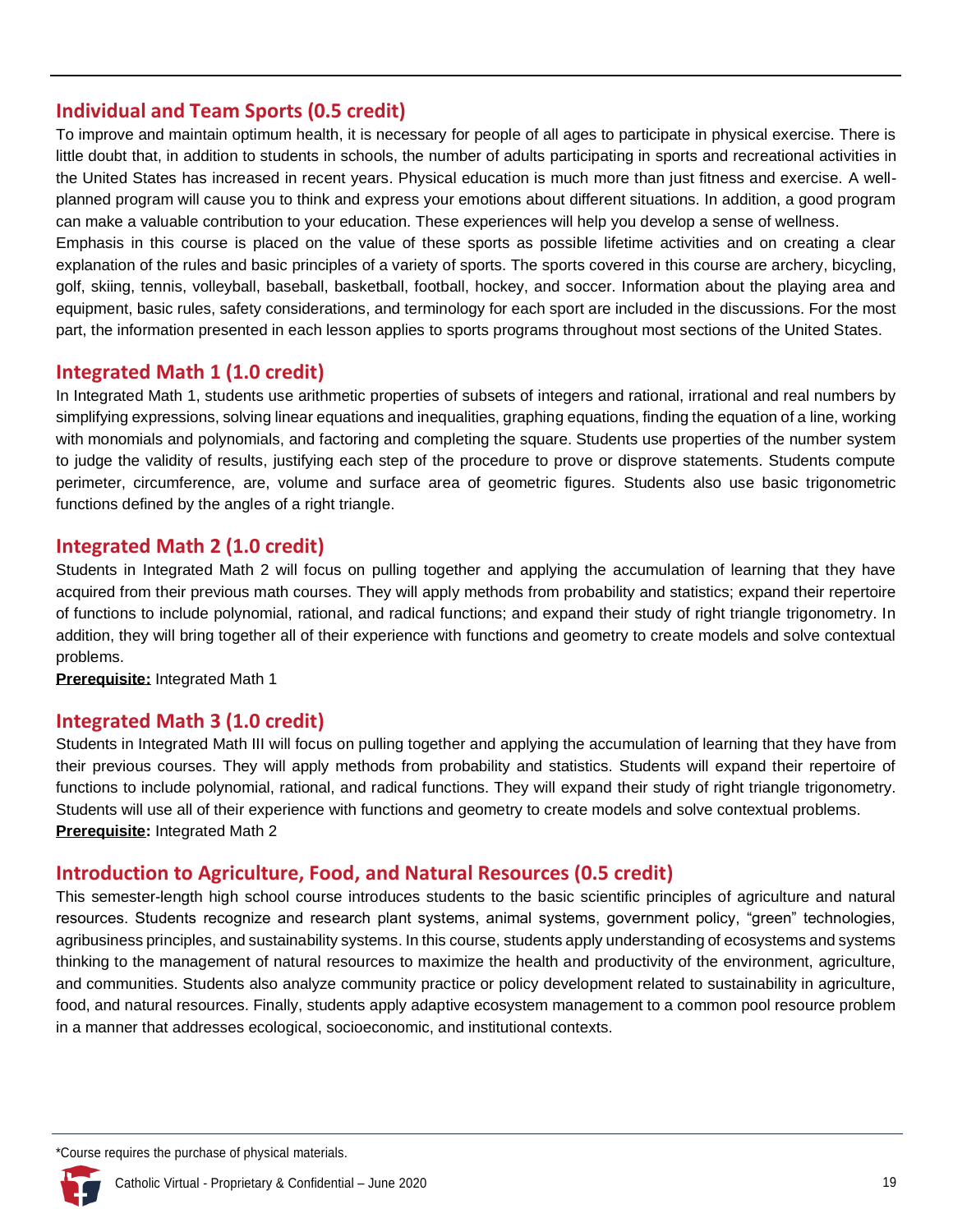### **Introduction to Artificial Intelligence (0.5 credit)**

This course teaches what every student should know about Artificial Intelligence. AI is a fast-moving technology with impacts and implications for both our individual lives and society as a whole. In this course, students will get a basic introduction to the building blocks and components of artificial intelligence, learning about concepts like algorithms, machine learning, and neural networks. Students will also explore how AI is already being used, and evaluate problem areas of AI, such as bias. The course also contains a balanced look at AI's impact on existing jobs, as well as its potential to create new and exciting career fields in the future. Students will leave the course with a solid understanding of what AI is, how it works, areas of caution, and what they can do with the technology.

#### **Introduction to Bitcoin and the Future of Money (0.5 credit)**

In this course, students will learn about the nascent industry of digital currencies and how they function. Upon completion of this course, students will understand bitcoin, including its history, development, and context within the modern global economy. Students will learn the basic cryptographic principles that underlie bitcoin and gain confidence by demonstrating strong security principles in storing and transacting with bitcoin. Key principles such as mining, wallets, and hashing will be introduced.

### **Introduction to Blockchain Technology (0.5 credit)**

In this course, students will learn about blockchain, distributed ledger technology that allows us to exchange value electronically. Topics include what blockchain is, why it is significant today, its key concepts, and areas where blockchain has the greatest potential. Students will explore how blockchain has the potential to reshape society in a wide range of arenas including reducing diploma fraud; protecting one's own data and identity; giving musicians, artists, and photographers more control over their creations; eliminating voter fraud; and improving health records.

#### **Introduction to Business (0.5 credit)**

This course introduces students to basic business concepts that will help them understand how a business survives in today's economy and the role that consumers play in the same economy. Students will learn how to balance a checkbook, save for the future, and use credit wisely. Students will also learn how to create a resume and how to participate in a job interview.

# **Introduction to Careers in Dentistry (0.5 credit)**

This course introduces students to the exciting and varied career opportunities in the dentistry profession, from dental assistant all the way up through oral surgeon. Students will review the history of dentistry globally and in the U.S., and will learn key dental terminology. The course will introduce the roles and tasks done as well as skills and education required of nearly every member of the dental staff. Students will gain an understanding of what it takes to perform each position, and how they work together.

# **Introduction to Careers in Finance (0.5 credit)**

Introduction to Careers in Finance is a semester-long course that provides the fundamentals of the financial services industry in the United States and explores the jobs and career opportunities that the industry offers. Course units address a broad set of services in the industry including finance overview, financial services, securities analysis, investments, principles of corporate finance, banking services, risk management, and insurance.

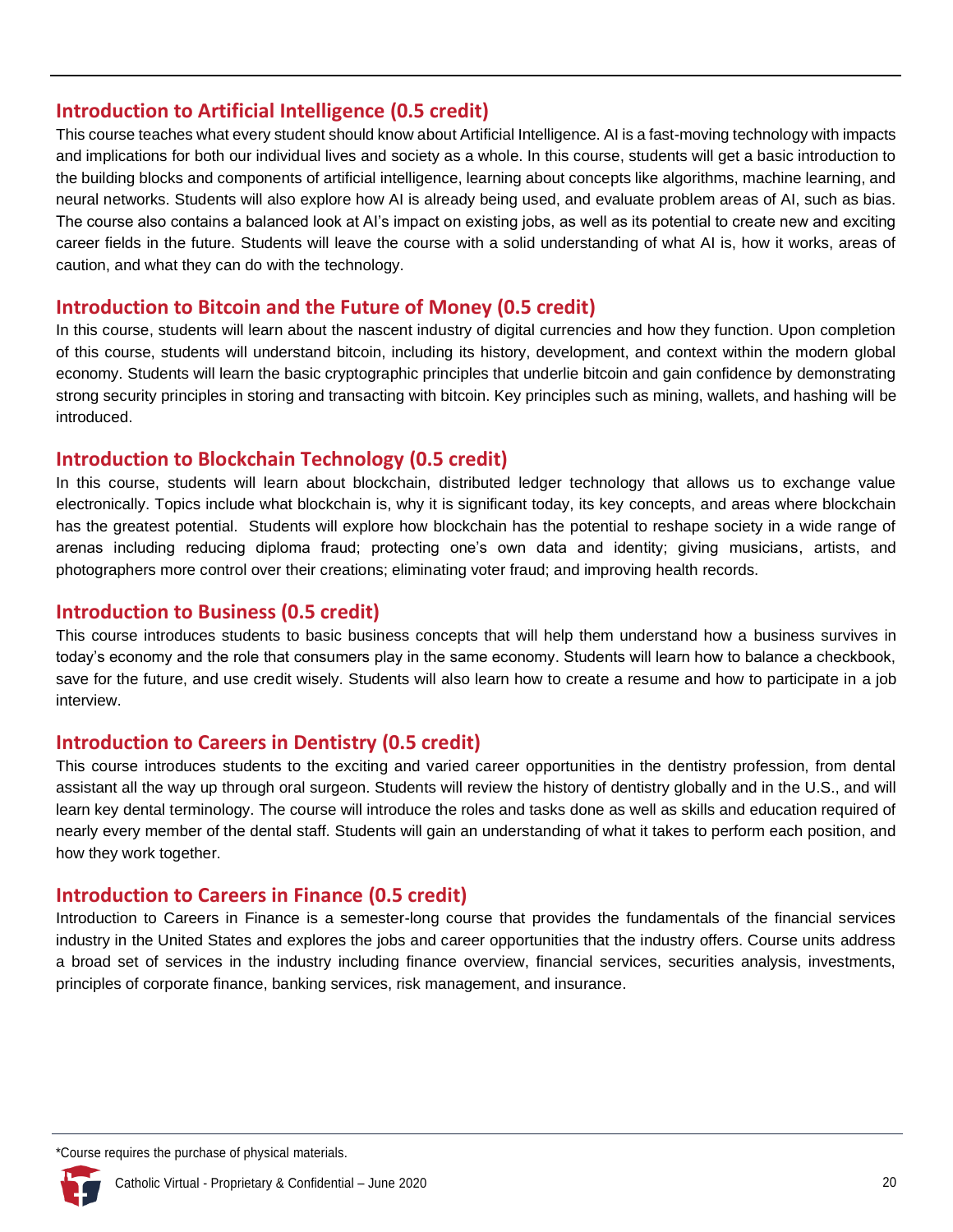#### **Introduction to Consumer Services (0.5 credit)**

In this semester-long course, students analyze various career paths in terms of employment opportunities and educational requirements, such as hard and soft skills, certifications, and licensures for different pathways. Developing research, analytical, and presentations skills are key components. This course is designed as an overview to prepare students for a consumer services-related career and to introduce them to specialty areas. Emphasis is placed on the human services aspect (vs. corporate concerns) of consumer services. Social issues and advocacy, as well as ethics and legalities, are a recurring theme. Students gain knowledge of current issues affecting various consumer services professions, and the impact of local, state, national and global issues on consumer services.

#### **Introduction to JAVA Programming (0.5 credit)\***

Java is one of the most widely used computer languages in the world. This course will teach students Java by having them complete multiple projects, including games such as mad libs, player vs. computer games, battleship, tic-tac-toe, picture shuffler, and many more. This course assumes no Java coding experience and includes self-graded quizzes and tests. **Required materials:** HTML Text Editor (TextEdit, Notepad, or Text) and [Eclipse](http://www.eclipse.org/downloads/eclipse-packages/)

#### **Introduction to Network Systems (0.5 credit)**

This semester-long course introduces students to the fundamental technology and concepts that make networking systems possible. The most important concept introduced is that of the OSI reference model and its bottom four layers, which are most directly concerned with networking instead of computing. The course explores the software and hardware supporting LANs, WANs, and Wi-Fi networks. Students are introduced to the protocols in the TCP/IP stack that are used to communicate across a network, and to networking hardware, including hubs, switches, bridges, routers, and transmission media. Students explore questions of security, network management, and network operating systems.

#### **Introduction to Nursing (1.0 credit)**

This two semester course introduces students to the field of nursing. In the first semester students will learn about the history and evolution of nursing, education and licensure requirements, career path options, and nursing responsibilities. Students will also focus on foundational information such as basic anatomy, physiology, medical terminology, pharmacology, first aid, and disease prevention. In semester two students will examine various nursing theories, as well as focus on the nursing process, including assessment, diagnosis, and treatment options. Students will also learn about professional and legal standards and ethics. Additional skills of communication, teaching, time and stress management, patient safety, crisis management will be included.

#### **Introduction to the Internet of Things (0.5 credit)**

Today's world is increasingly becoming the internet of things. With advances in battery power, sensors, and computer chips, more and more devices are being connected to the internet, allowing them to be monitored, controlled, and used more effectively for people and businesses. This course examines the trends and opportunities surrounding the Internet of Things. Students will learn about the technologies, hardware, and software that underpin the Internet of Things. Students will investigate a variety of end-market applications in our homes, businesses and cities. Finally, students will learn about the many career opportunities that the Internet of Things will enable.

#### **Introduction to Wall Street and Financial Careers (0.5 credit)**

This course introduces students to the world of finance and the role of finance within society. Students will review key financial terms and examines various groups, positions, and roles within financial institutions. Students will learn about resumes, interviews, and networking. Students will also discuss ethics on Wall Street.

\*Course requires the purchase of physical materials.

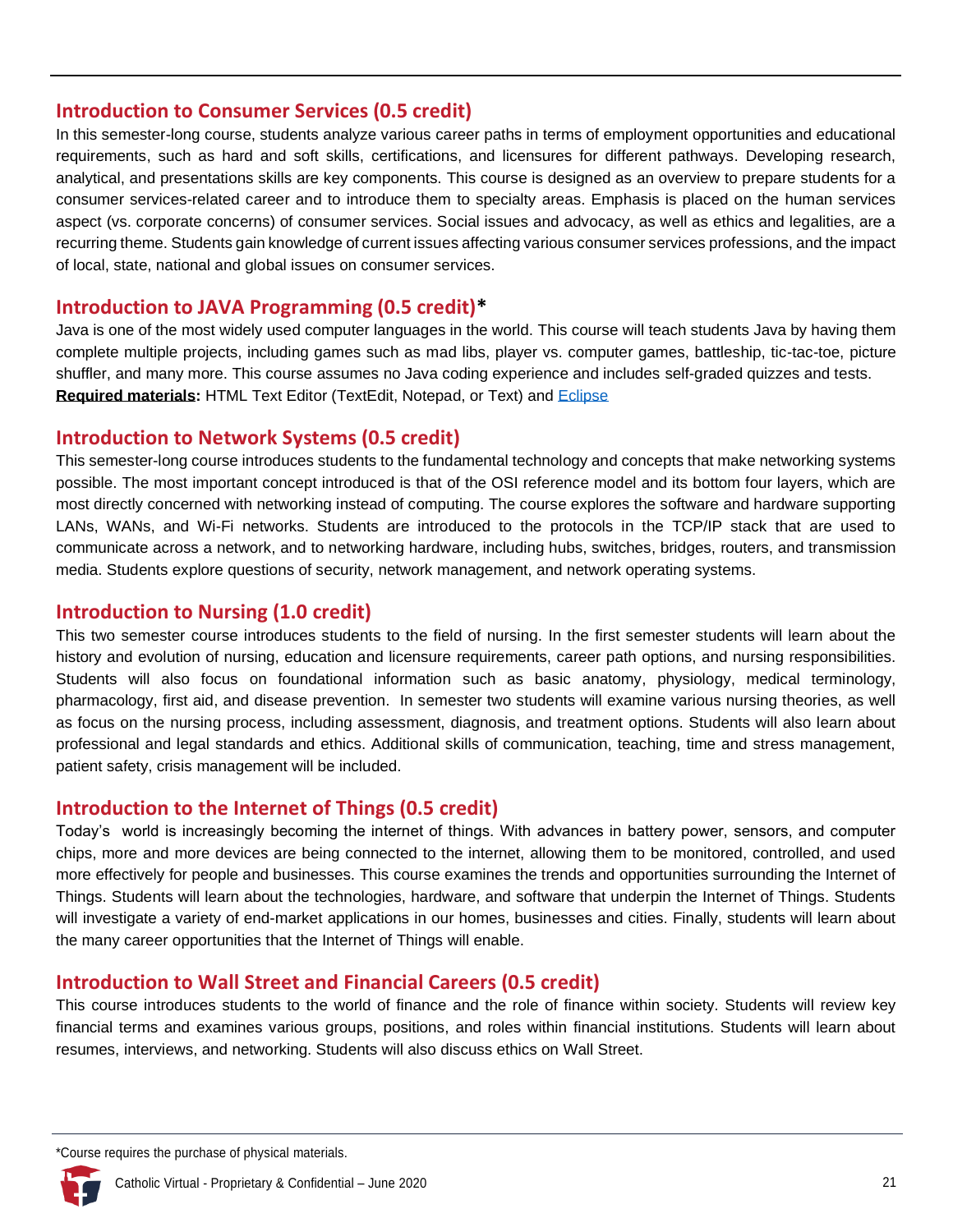#### **JavaScript Game Design (0.5 credit)\***

In this course, students will learn how to start programming with JavaScript. Students will learn the basics of JavaScript including testing, functions, objects, arrays, loops, conditional code, operators and syntax basics. Students will learn timing, animations, and how to debug and complete a final project that incorporates everything they learned in the semester.

**Prerequisite:** Students should have a working knowledge of HTML and CSS prior to taking this course.

**Required materials**: text editor (TextEdit, Notepad, or Text), Image Editing Software [\(Pixlr](https://pixlr.com/editor/) or [GIMP,](http://www.gimp.org/downloads/) and Webhosting and basic in-browser FTP like [Neocities\)](https://www.neocities.org/).

#### **Journalism (0.5 credit)**

This course is designed to prepare you to become a student of journalism and media. The work we do here will equip you with the critical skills you must have to succeed in high school media, college media, and beyond. We will read a variety of journalistic material and do a great deal of news writing. We will also look at journalism from legal, ethical, and historic vantage points. Expect to complete numerous writing activities in a variety of styles including editorial, hard news, feature, review, and more. If you participate actively, you will gain tremendous skills that will serve you for the rest of your life. Individual and group project will also be a part of this class. This course is a project-based course and does not include traditional tests, unit level understanding is assessed through unit projects.

### **Latin I (1.0 credit)**

Latin I has been carefully designed to focus on successful communication through speaking, writing, reading and listening, as well as a thorough grounding in aspects of culture. Each unit embodies allthese standards in accordance with the theories described in this document. Unit activities blend different forms of communication and culture to ensure that the student meets all standards. Course strategies include warm-up activities, vocabulary study, reading, threaded discussions, multi-media presentations, self-checks, practice activities and games, oral and written assignments, projects, quizzes and exams. Learning activities in each unit are focused upon a specific theme.

#### **Latin II (1.0 credit)**

Latin II has been carefully designed to focus on successful communication through speaking, writing, reading and listening, as well as a thorough grounding in aspects of culture. Each unit embodies all of these standards in accordance with the theories described in this document. Unit activities blend different forms of communication and culture to ensure that the student meets all standards. Course strategies include warm-up activities, vocabulary study, reading, threaded discussions, multi-media presentations, self-checks, practice activities and games, oral and written assignments, projects, quizzes and exams. Learning activities in each unit are focused upon a specific theme. **Prerequisite:** Latin I

#### **Latin III (1.0 credit)**

Latin III has been carefully designed to focus on successful communication through speaking, writing, reading and listening, as well as a thorough grounding in aspects of culture. Each unit embodies all of these standards in accordance with the theories described in this document. Unit activities blend different forms of communication and culture to ensure that the student meets allstandards. Course strategies include warm-up activities, vocabulary study, reading, threaded discussions, multi-media presentations, self-checks, practice activities and games, oral and written assignments, projects, quizzes and exams. Learning activitiesin each unit are focused upon a specific theme. **Prerequisite**: Latin II

<sup>\*</sup>Course requires the purchase of physical materials.

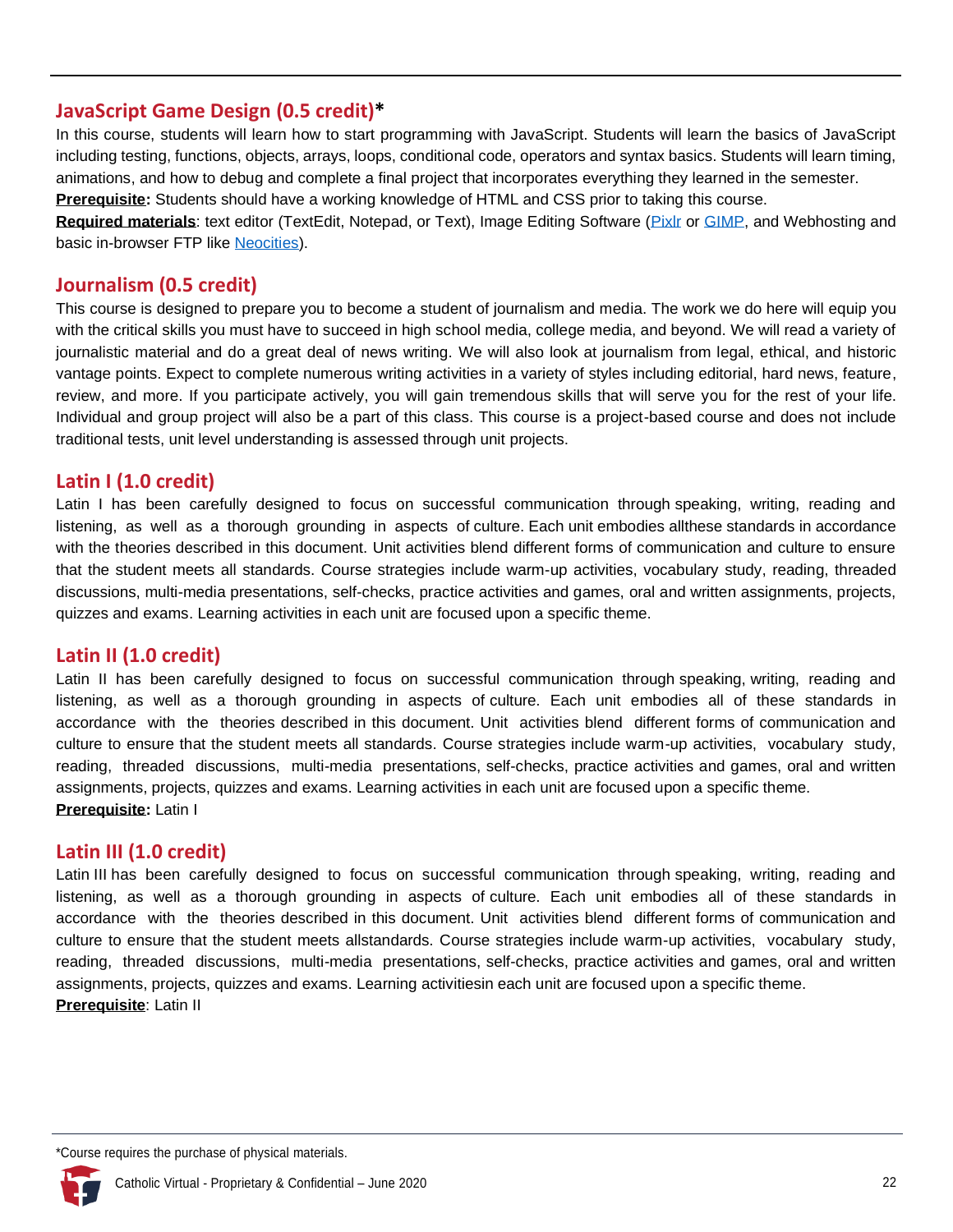### **LEED Green Associate Certification (0.5 credit)**

This course prepares students for the LEED Green Associate certification exam. This exam tests knowledge of the U.S. Green Building Council's Leadership in Energy and Environmental Design (LEED) Rating Systems. The LEED Green Associate demonstrates knowledge of green design, construction, and operations. It is the prerequisite credential to advance in the field of environment, green design, and green construction.

### **Marine Science (0.5 credit)**

About 70% of the Earth is covered by water. Even today, much of the world's oceans remain unexplored. Marine scientists make exciting new discoveries about marine life every day. In this course, students will discover the vast network of life that exists beneath the ocean's surface and study the impact that humans have on the oceans.

#### **Media and Communication (0.5 credit)**

From banner ads to billboards, newspaper articles, and Facebook feeds, people are constantly sharing ideas. This course looks at the many facets of mass media. Students will learn how the media shapes every aspect of our lives. We examine the role of newspapers, books, magazines, radio, movies, television, and the growing influence of Facebook, YouTube, and Twitter.

#### **Medicine (0.5 credit)**

This course provides students with an introduction to healthcare, with emphasis on modern, clinical medicine. Students will review basic human anatomy and physiology and study major health concerns affecting people in the U.S. and the world. Topics include infectious diseases, cancer, traumatic injuries, and healthcare career opportunities.

#### **Music Appreciation (0.5 credit)**

In this course, students will gain a thorough understanding of music by studying the elements of music, musical instruments, and music history, as well as music advocacy. Students will be introduced to the orchestra and composers from around the world. They will be required to be a composer, performer, instrument inventor, and advocate.

# **Nutrition (0.5 credit)**

This course takes students through a comprehensive study of nutritional principles and guidelines. Students will learn about world-wide views of nutrition, nutrient requirements, physiological processes, food labeling, healthy weight management, diet related diseases, food handling, nutrition for different populations, and more. Students will gain important knowledge and skills to aid them in attaining and maintaining a healthy and nutritious lifestyle.

# **Paleontology (0.5 credit)**

In this course, students will learn about the creatures both large and small that roamed the earth before modern man. Students will watch videos from experts at the Royal Tyrrell Museum, a leading paleontology research facility, and discover how the field of paleontology continues to provide insight into early life on earth.

# **Personal Fitness (0.5 credit)**

This course helps students understand what it is to live a healthy life, maintain fitness, and gain an understanding of the body and how it influences personal fitness. First, students are introduced to exercise, how it relates to well being, and what an unhealthy lifestyle can do to the body. Then students learn about the body's bones and joints, muscles, cardio, respiratory, and energy systems so they may better see the effects of exercise on the body. Next they learn about eating and drinking as it relates to exercise. The course explores digestion and explains how students should keep in mind how much they eat and how to make good choices. They will also learn about the psychology of exercise and the influence of chemicals in the human body. Lastly, students will explore methods to make positive changes that will lead to a healthy lifestyle.

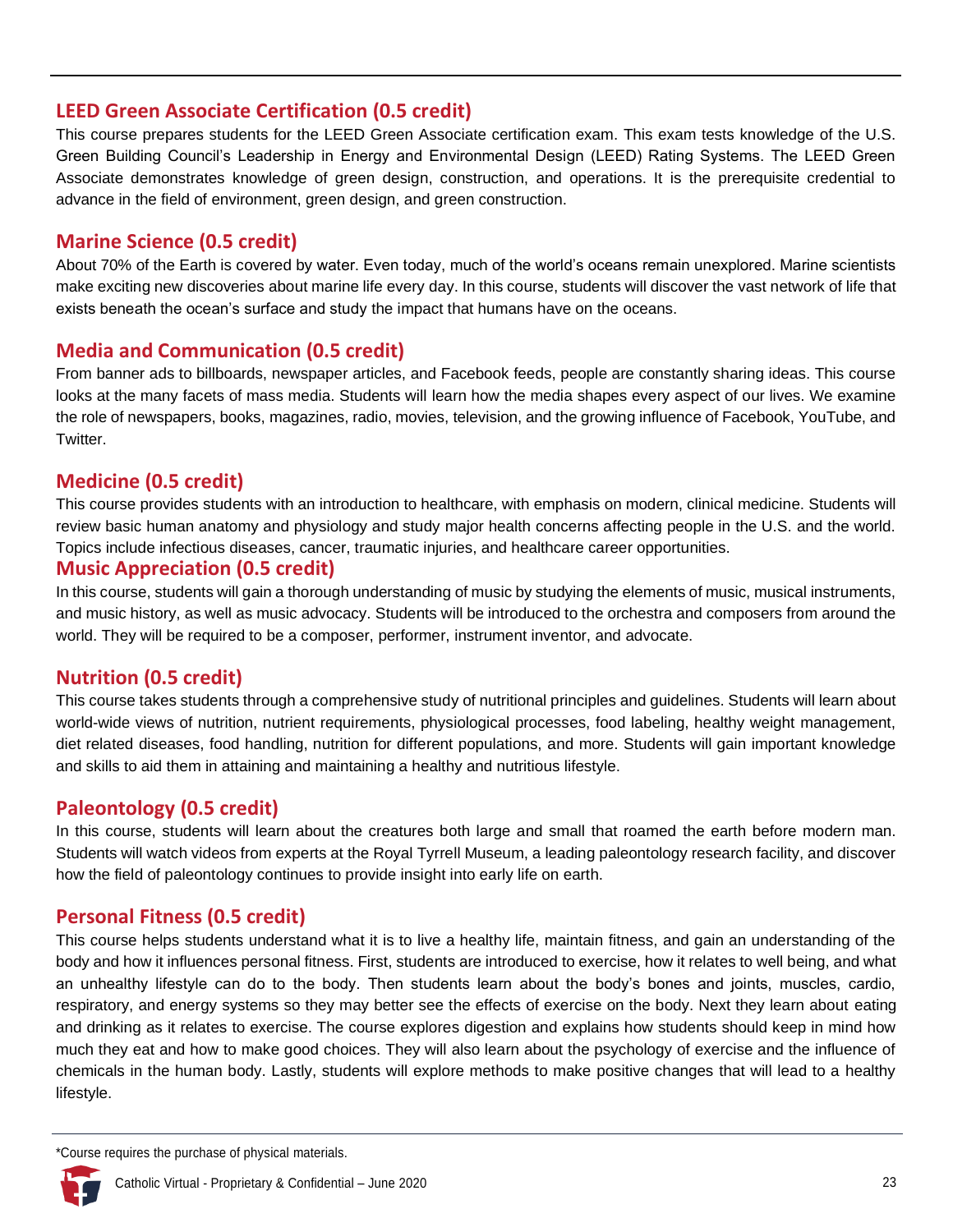# **Photojournalism (0.5 credit)\***

A powerful image can tell an eloquent story without words. Students in Photojournalism will be introduced to some of the pioneers who set the standards for this unique way of storytelling. As they study the principal types of photojournalism and the ethical responsibilities a photojournalist has behind the lens, students will develop their own storytelling skills through their writing and their photographs.

**Required Materials**: digital camera (tripod, lenses, lights optional)

# **Physical Science (1.0 credit)\***

This is an introduction to the Physical Sciences and scientific methodology. The objectives are to impart a basic knowledge of the physical properties and chemistry of matter. Skills are developed in the classroom, and reinforced through homework reading, and interesting labs that relate to everyday life.

**Required Materials:** lab materials

# **Pre-Algebra (1.0 credit)**

In this course, students will move from the world of simple mathematics to the exciting world of Algebra and Geometry, developing skills that will be necessary throughout their lives. Students will stretch their thinking by learning increasingly abstract concepts and solving real world problems. Concepts are presented using examples of the skills and strategies students need. Students attain concrete understanding of the basics for algebraic thinking. **Prerequisite:** Math 7

# **Psychology (1.0 credit)**

In this Psychology course, students will begins with a brief history of psychologists and their experimental methods. They will examine personality theories; human development from infancy through adulthood; and consciousness, intelligence and how to measure it, learning and conditioning, social psychology, and psychological disorders.. Students are encouraged to increase their own self-awareness as they move through the course and complete projects in which they play the role of teacher, parent, or psychologist.

# **Python Multiplayer Adventure (0.5 credit)\***

Python is a powerful language designed to do just about anything! This course allows students to learn Python by first completing a text based console game and then turning it into a multiplayer adventure! Students will not only learn Python from going through the individual lessons and video reviews but also understand a client server relationship. They will get to code in their own python web server that allows connections through a browser. Students will gain experience using variables, classes, functions, lists, dictionaries, generators and proper Python formatting. This is a great course for anyone interested in preparing themselves for future coding classes. This course assumes no coding experience and includes self graded quizzes and tests.

**Required Materials:** students will need a Windows PC or Mac for this course; Chromebooks and tablets are not sufficient.

# **Renewable Energy (0.5 credit)**

In this course, students will investigate sustainability and the importance of finding new, innovative ways to ensure that we can provide for global energy needs today and in the future. Students will take a balanced and evidence-based look at climate change, ways that we can harness renewable resources, sustainable societies, biodiversity, and smart growth.

# **Robotics and Artificial Intelligence (0.5 credit)**

This course teaches students what a robot is and how it relates to other key technologies such as artificial intelligence and machine learning. Students examine 10 applications of robots and how they will evolve to impact more aspects of our lives and the economy, including employment and creativity.

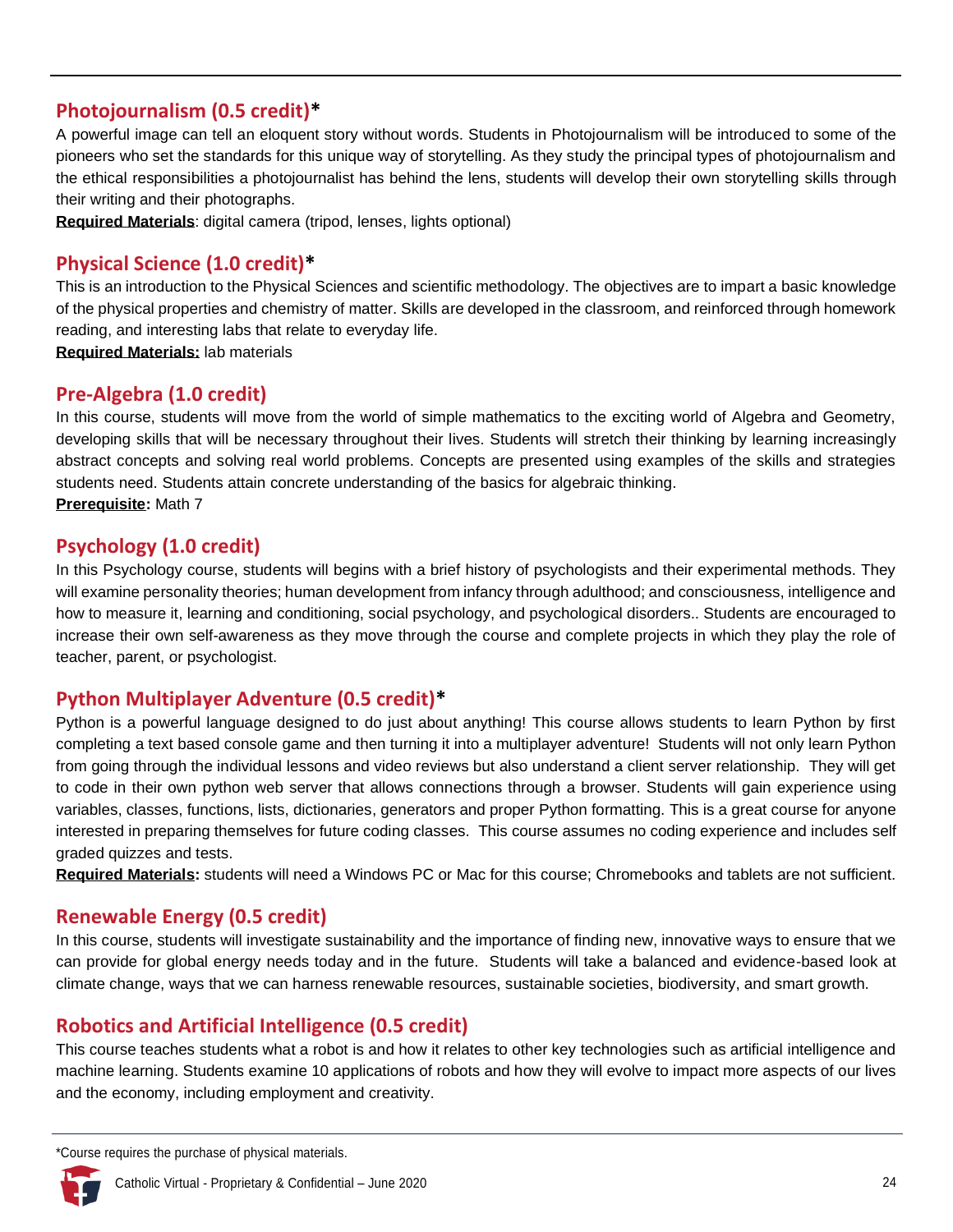# **Smart Cities (0.5 credit)**

A smart city uses Internet of Things sensors and tech to connect components across a city to ultimately improve the lives of citizens. In this course, students will learn about the history and development of smart cities. They will explore how technology are affecting a city's energy, transportation, and government. With rapidly increasing urbanization globally, this field presents a world of career opportunities for students.

# **Sociology (0.5 credit)**

This course examines the basics of sociology, which is the study of society including individuals, human groups, and organizations. Students will explore four main areas: The sociological perspective, social structures, inequality in society, and social institutions and change. Students will examine controversies around social change, inequality, gender, and race. Projects offer students the chance to explore their worlds from a sociologist's perspective.

### **Space Exploration (0.5 credit)**

This course will examine the history and future of space travel. Students will learn about landmark 20th century events, find out what it takes to put people in space, and what it will take for us to reach new frontiers, including Mars and beyond. Topics include launch and landing systems, manned vs. unmanned spaceflight, and low earth vs. beyond earth orbit.

# **Spanish I (1.0 credit)**

Spanish 1 is designed to develop an authentic and practical understanding of the Spanish language and culture. Students will have the ability to express their thoughts, feelings, and opinions in the target language within basic, real-life situations and learning scenarios. All new concepts, grammatical concepts, and cultural information will be introduced in context while incorporating various listening, speaking and writing activities.

### **Spanish II (1.0 credit)**

In this course, students will build upon the foundation developed in Spanish I. They continue to build vocabulary, learn new verb tenses and grammar concepts, and improve their ability to communicate with others. Students will learn new concepts such as reflexive verbs, infinitive expressions, commands, the imperfect tense. They will explore new countries where Spanish is spoken and monitor current events in the Spanish-speaking world. **Prerequisite:** Spanish I

# **Spanish III (1.0 credit)**

In this course, students will continue to develop their abilities in reading, writing, speaking, and understanding Spanish through a systematic review of its structure. Students focus on applying vocabulary in a wider array of situations by learning about the past progressive and subjunctive moods and the present perfect, future, and conditional tenses. **Prerequisite:** Spanish II

#### **Startups and Innovation (0.5 credit)**

In this course, students will explore the entrepreneurial mindset of searching for opportunities, creating value, and solving pain points to create the next world-class startup. They will explore how this mindset applies not just to business, but to schools, non-profits, and many other types of organizations. They will investigate how to apply this mindset in their own experiences.

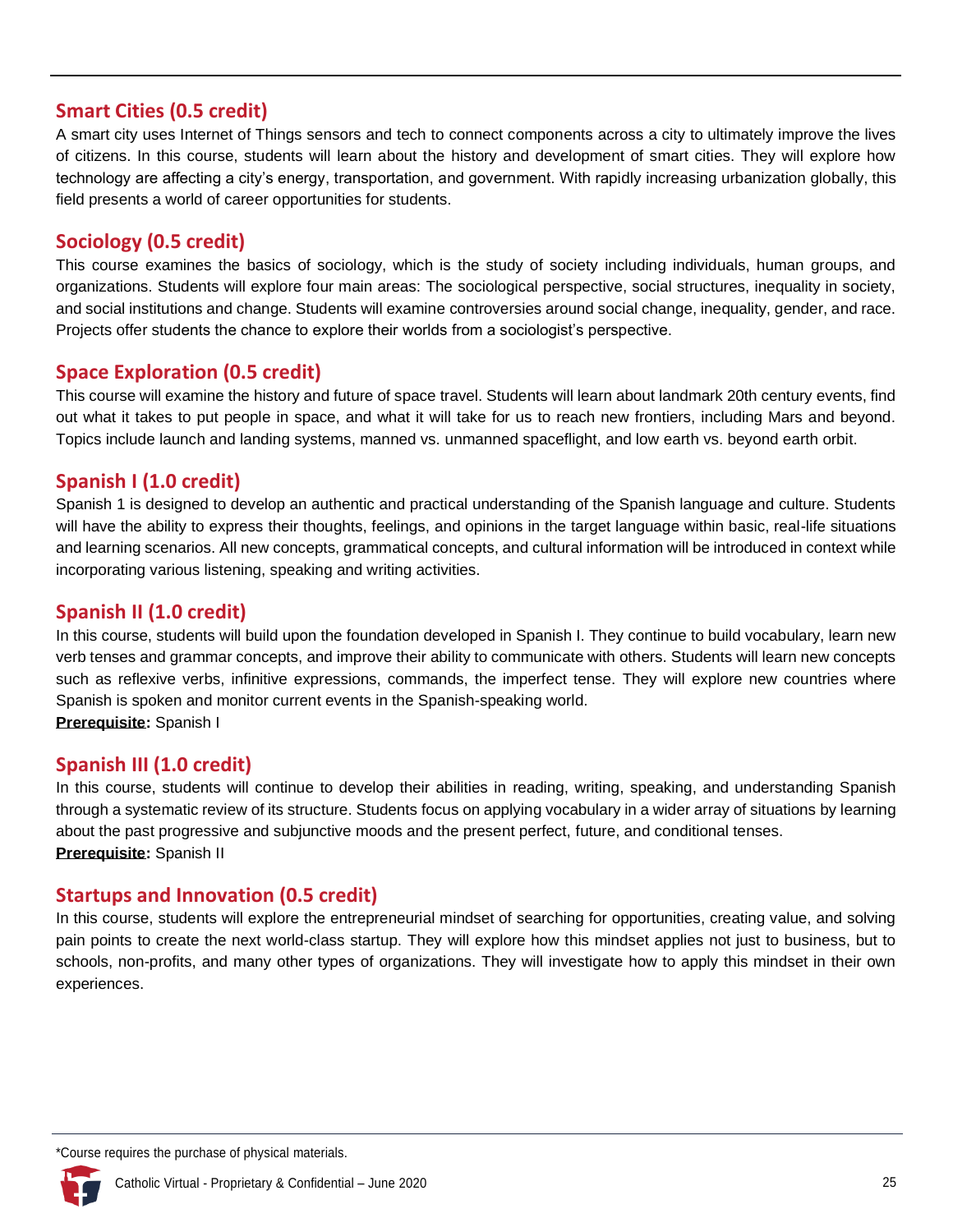# **Study Skills & Strategies (0.5 credit)**

The Study Skills and Strategies course equips students with skills and understandings critical to effective learning. Using a unique approach to the traditional topic of study skills, this course weaves understanding regarding the role of the brain in learning into the instruction of discrete learning skills and strategies. Moving beyond a list of good tips and ideas, the Study Skills and Strategies course will challenge students to develop intentional approaches to learning. They will be required to make connections between the strategies and skills they learn in this course and the implementation of those strategies and skills in their other coursework. Upon completion of the course, students will have learned a variety of specific learning skills and strategies, gained greater understanding of their own learning preferences, and become prepared to develop and implement specific learning and study plans for any academic course or other learning needs.

# **Theater Studies (0.5 credit)**

Have you ever wondered how a play goes from the playwright's mind all the way into a multi- million dollar Broadway production? In this course, you'll learn the whole process! This course provides a thorough introduction to the theater by providing an overview of major topics in theater studies, with a blend of theoretical and practical lessons. In the first half of this course you will learn about the definitions of theater, theater history, and contemporary theatrical genres. The second of half of the course will guide you through all of the elements of putting on a professional theatrical production. You will learn about the entire production process, from playwriting through opening night, including elements of technical theater, the rehearsal process, and audience response. Whether you're an aspiring actor, technician, director, or producer, or even just an avid theater-goer, this course is for you.

# **Virtual Tutor: ACT® (1.0 credit)**

This course provides students with the opportunity to prepare to successfully complete the ACT® college-entrance exam. Practice tests diagnose and target areas of opportunity, and students are prescribed individual study paths. The learning experience includes video-based instruction by highly qualified teachers, interactive assignments, and frequent assessment opportunities to track progress.

# **Virtual Tutor: SAT® (1.0 credit)**

This test preparation course effectively prepares students for all sections of the SAT® exam. Course content is broken into strands, allowing students to focus on each subject extensively before moving on to the next area of study. Within each strand, a diagnostic pretest identifies students' strengths and weaknesses and tailors a personalized study plan for each test-taker.

# **Wearable and Implantable Technology (0.5 credit)**

This course will introduce students to wearable technologies (smart watches, pedometers, hearing aids, and other devices) along with the components and software that make these technologies possible (the continued miniaturization of chips and sensors and increasing sophistication of artificial intelligence). Students will evaluate several applications of wearable technologies in various industries and discuss the pros, cons, and potential implications of wearable technology for our health, privacy, and society.

# **World Geography and Cultures (1.0 credit)**

In this course, students will learn to use the skills of map reading and development, geographic technology, and the recognition of geographic themes to make sense of the world. The course examines world regions including the nations, people, and cultures of the Americas and Western Europe, Central Europe and Northern Eurasia, Central and Southwest Asia, South Asia, Africa, East Asia, and the Pacific.

<span id="page-27-0"></span><sup>\*</sup>Course requires the purchase of physical materials.

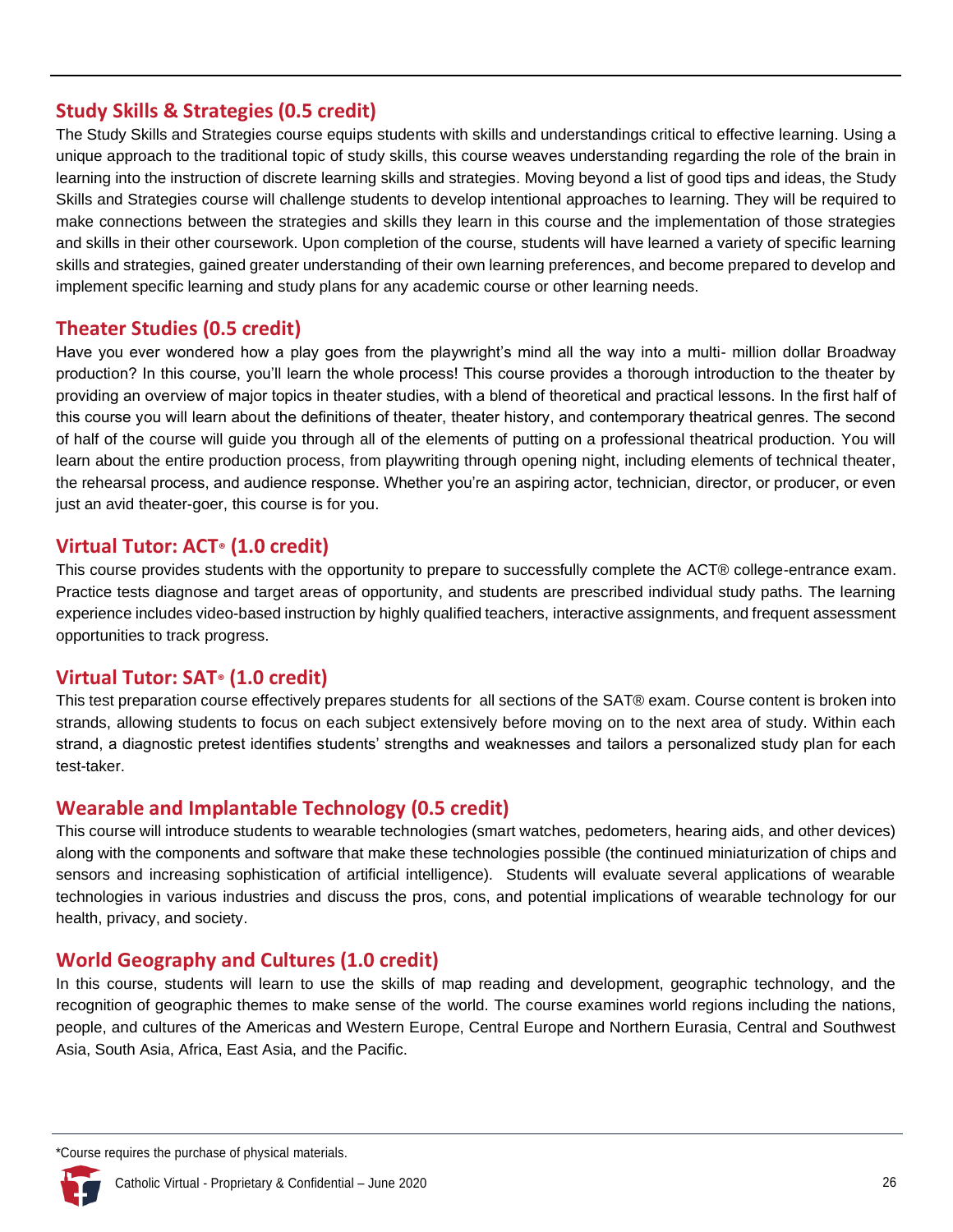# **ADVANCED PLACEMENT® HIGH SCHOOL ELECTIVES**

# **AP® Art History (1.0 credit)**

Within AP® Art History, students will explore the interconnections between art, culture, and historical context using critical analysis through the critical lenses of artistic expression, cultural awareness, and purpose. Using a defined art historical skill set and reflective learning, students will analyze relationships across cultures with a global lens. The examination of how people have responded to and communicated their experiences through art will enable students to think conceptually about art ranging from prehistoric to contemporary. Students will be active participants, engaging with art and its context as they read, research, and collaborate to learn about art, artists, art making, and responses to and interpretations of art. **Prerequisite:** World History recommended

# **AP® Computer Science A (1.0 credit)**

The AP® Computer Science A course is equivalent to the first semester of a college level computer science course. The course involves developing the skills to write programs or part of programs to correctly solve specific problems. AP® Computer Science A also emphasizes the design issues that make programs understandable, adaptable, and when appropriate, reusable. At the same time, the development of useful computer programs and classes is used as a context for introducing other important concepts in computer science, including the development and analysis of algorithms, the development and use of fundamental data structures, and the study of standard algorithms and typical applications. In addition an understanding of the basic hardware and software components of computer systems and the responsible use of these systems are integral parts of the course.

**Prerequisites:** Algebra I, Geometry, and Algebra II required. Foundations of Programming and Procedural Programming recommended

### **AP® French Language & Culture (1.0 credit)\***

AP® French Language and Culture is taught exclusively in French and focuses on proficiency across the three modes of communication: Interpretive, interpersonal, and presentational. Students will be exposed to authentic materials that are representative of the French-speaking world. Materials include but are not limited to a variety of media including newspaper and magazine articles, literary works, podcasts, videos, movies, and blogs. Students will be expected to communicate at the advanced level as defined in the ACTFL (American Council on the Teaching of Foreign Languages) performance guidelines.

#### **Required Materials:**

- The textbook below is required to purchase for Semester B (Jan-May)
	- o *Barron's AP French Language and Culture*; ISBN-13: 978-1438011752; ISBN-10: 143801175X

# **AP® Latin Language and Culture (1.0 credit)**

This Advanced Placement® course focuses on the in-depth study of selections from two of the greatest works in Latin literature: *Vergil's Aeneid* and *Caesar's Gallic War*. Students cultivate their understanding of classics through preparing and translating readings and considering themes in the context of ancient literature as they explore concepts like literary techniques, Roman values, war and empire, leadership, views of non-Romans, history and memory, and human beings and the gods and prepares students for the AP® Latin Language and Culture exam.

**Prerequisite**: Latin III

<sup>\*</sup>Course requires the purchase of physical materials.

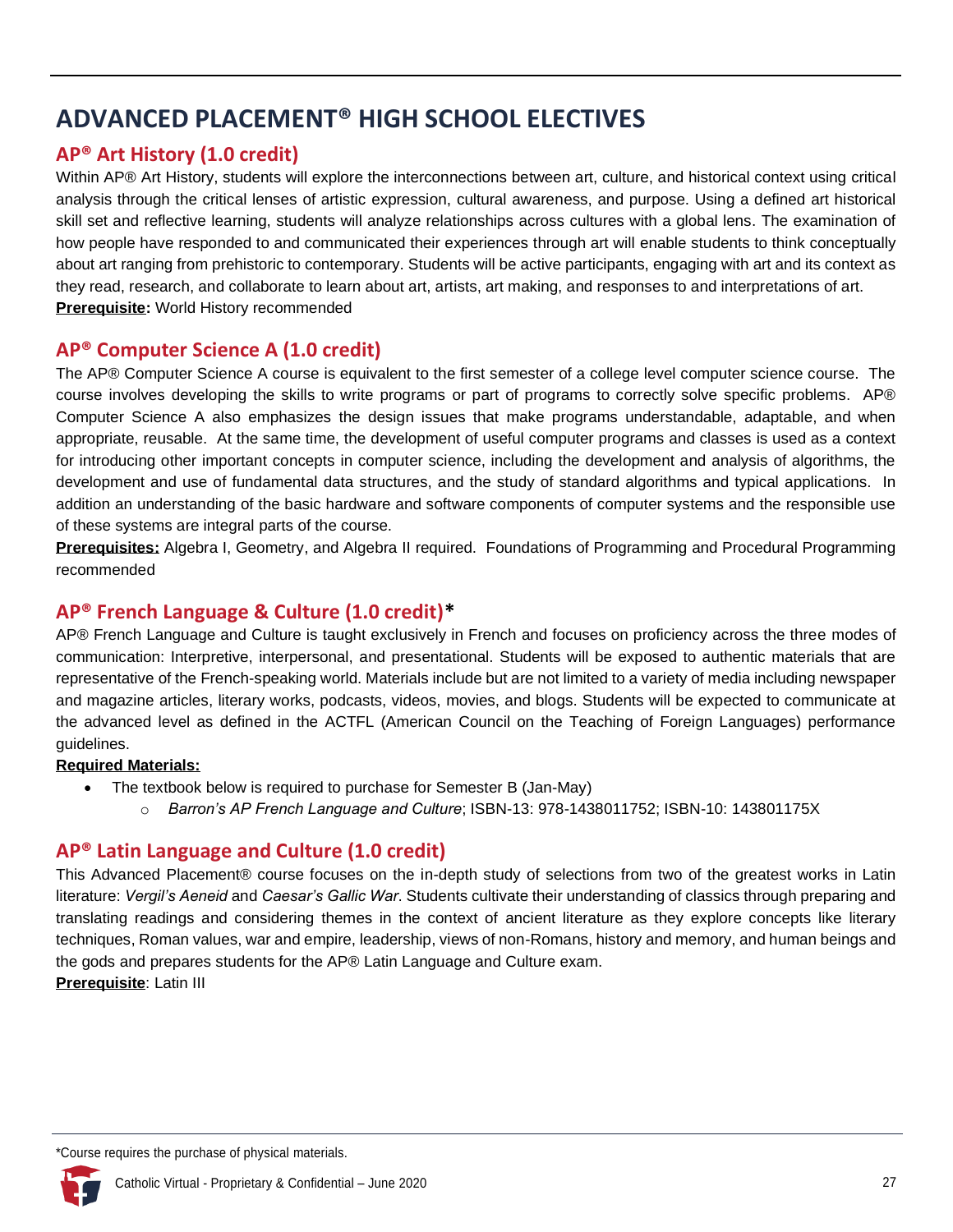# **AP® Spanish Language & Culture (1.0 credit)\***

AP® Spanish Language and Culture is taught exclusively in Spanish and focuses on proficiency across the three modes of communication: Interpretive, interpersonal, and presentational. Students will be exposed to authentic materials that are representative of the Latin-speaking world. Materials include but are not limited to a variety of media including newspaper and magazine articles, literary works, podcasts, videos, movies, and blogs. Students will be expected to communicate at the advanced level as defined in the ACTFL (American Council on the Teaching of Foreign Languages) performance guidelines.

#### **Required Materials:**

- The textbook below is required to purchase for Semester B (Jan-May)
	- o *Cracking the AP Spanish Language & Culture Exam with Audio CD*, 2020 Edition; ISBN-13: 978- 0525568346; ISBN-10: 0525568344

# <span id="page-29-0"></span>**MIDDLE SCHOOL LANGUAGE ARTS**

# **Language Arts 6\***

Semester A of English 6 is divided into two main categories: Storytelling and Heroes. Student assignments will include writing a narrative essay and completing a book report. Semester B covers two additional main topics: Myth and Poetry. Students will complete assignments including writing an original fairy tale and composing a poem.

#### **Required Materials:**

- *The Giver* by Lois Lowry; ISBN-10: 9780544336261, ISBN-13: 978-0544336261
- *Roll of Thunder, Hear Me Cry* by Mildred D. Taylor; ISBN-10: 0142401129, ISBN-13: 978-0142401125
- *Walk Two Moons* by Sharon Creech; ISBN-10: 0064405176, ISBN-13: 978-0064405171
- *The Westing Game* by Ellen Raskin; ISBN-10: 014240120X; ISBN-13: 978-0142401200
- *Freak the Mighty* by Rodman Philbrick; ISBN-10: 9780439286060; ISBN-13: 978-0439286060
- *Seedfolks* by Paul Fleischman; ISBN-10: 0590511904; ISBN-13: 978-0064472074
- *True Confessions of Charlotte Doyle* by Avi; ISBN-10: 0545477115; ISBN-13: 978-0545477116
- *The Watsons Go To Birmingham* by Christopher Paul Curtis; ISBN-10: 9780440414124; ISBN-13: 978- 0440414124

# **Language Arts 7\***

Through analysis of written, spoken, and multimedia texts, students will become more critical consumers of information and various forms of media. They will synthesize and organize ideas to prepare structured narrative, persuasive, and expository essays. A review of basic English mechanics is included in many of the writing lessons, along with a discussion of levels of formality required for different purposes and audiences. Students will work in many modalities, including audiovisual presentations, videos, interactive activities, projects, and discussions. they will study the English language closely—both its history and evolution, and ways it can be used to convey meaning in poetry, drama, and humorous or satirical texts. **Required Materials:**

#### • *Poetry Speaks Who I Am* by Elise Paschen *–* ISBN-10: 1402210744, ISBN-13: 978-1402210747

- *Julie of the* Wolves by Jean Craighead George; ISBN-10: 0064400581, ISBN-13: 978-0064400589
- *The Outsiders* by S.E. Hinton; ISBN-10: 014240733X, ISBN-13: 978-0142407332
- *Where the Red Fern Grows* by Wilson Rawls; ISBN-10: 0440412676; ISBN-13: 978-0440412670
- *Nothing But the Truth, Isham*, by Frederic Stewart; (found on GP)
- *The Cay* by Theodore Taylor; ISBN-10: 0440416639; ISBN-13: 978-0440416630
- *A Christmas Carol,* by Charles Dickens; (found on GP)
- *A Day No Pigs Would Die* by Robert Newton Peck; ISBN-10: 0679853065; ISBN-13: 978-0679853060

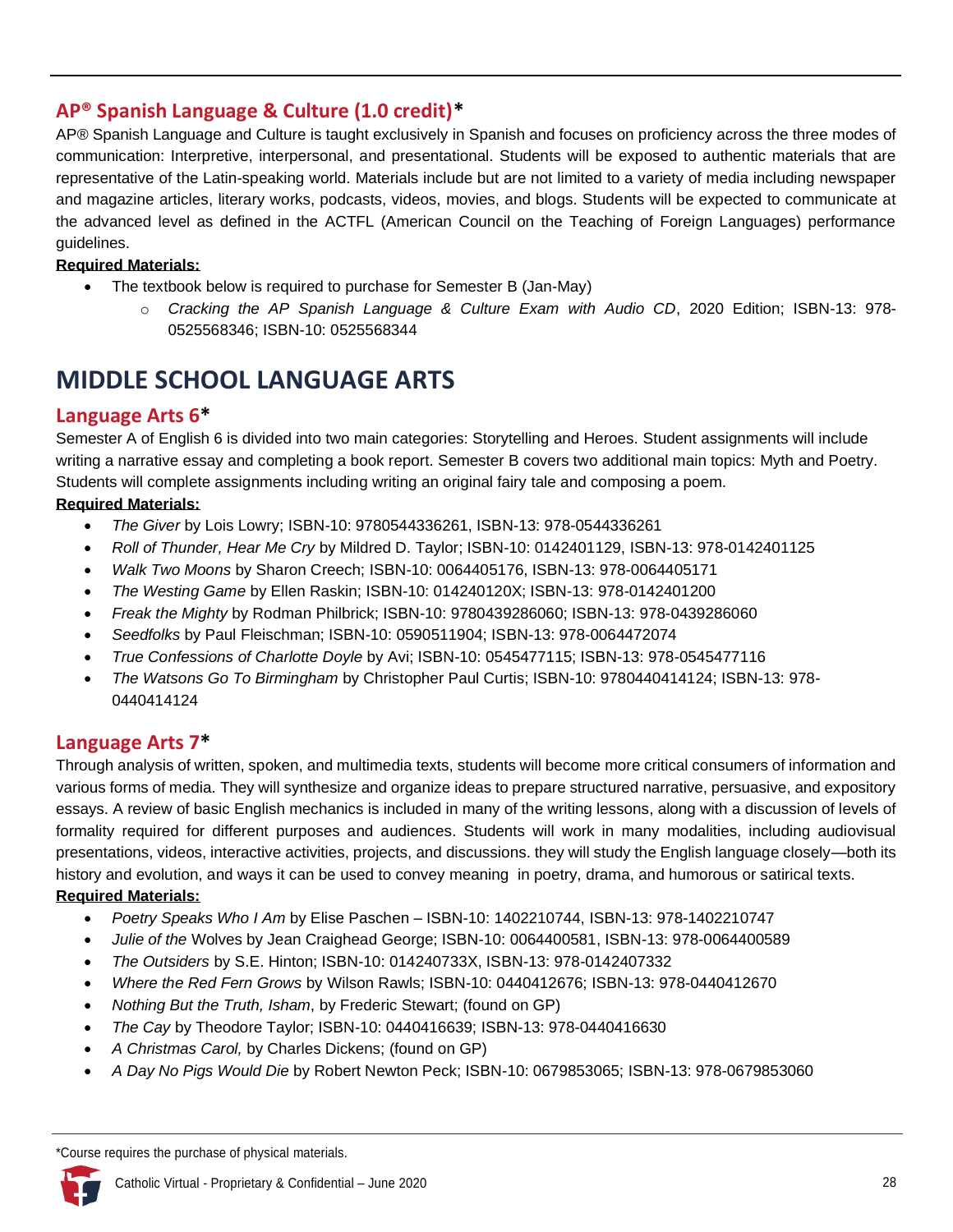# **Language Arts 8\***

In this course, students will master the Standard American English writing style, allowing them to express their ideas clearly and effectively. Students will analyze the poetry of noted writers such as Seamus Heaney, Robert Frost, and Jane Kenyon, Lessons focus on sentence structure, verb tenses, punctuation, and grammar rules and logic, formal letter writing, biographical essays, and creating a bibliography. Students will practice effective research techniques and prepare reports and essays using strategies such as the Sign and Design Mind and Clustering to help form their ideas and develop stories and arguments. Through careful study of parts of speech, verb forms, and sentence clauses, students will be prepared to write at the high school level.

#### **Required Materials:**

- *Poetry Speaks Who I Am* by Elise Paschen ISBN-10: 1402210744, ISBN-13: 978-1402210747
- *Julie of the* Wolves by Jean Craighead George; ISBN-10: 0064400581, ISBN-13: 978-0064400589
- *Roll of Thunder, Hear Me Cry* by Mildred D. Taylor; ISBN-10: 0142401129, ISBN-13: 978-0142401125
- *Diary of a Young Girl* by Anne Frank; ISBN-10: 9780553296983, ISBN-13: 978-0553296983
- *My Brother Sam is Dead* by James Lincoln Collier; ISBN-10: 0439783607, ISBN-13: 978-0439783606
- *Across Five Aprils* by Irene Hunt; ISBN-10: 0425182789; ISBN-13: 978-0425182789
- *The Ox-Bow Incident* by Walter Van Tilburg Clark; ISBN-10: 0812972589, ISBN-13: 978-0812972580
- *That Was Then, This is Now* by S. E. Hinton; ISBN-10: 0140389660, ISBN-13: 978-0140389661
- *The Pearl* by John Steinbeck; ISBN-10: 014017737X, ISBN-13: 978-0140177374

# <span id="page-30-0"></span>**MIDDLE SCHOOL MATHEMATICS**

#### **Mathematics 6**

In this course, students will build on their basic math skills , learning how to add, subtract, multiply, and divide integers, decimals, and fractions. Lessons also explore ratios and proportions, the order of operations, and how to use these in solving application problems. Students will be introduced to the basics of algebra and algebraic expressions. They will learn how to apply these problem-solving skills to percentages and solving single- and multiple-step equations, along with Geometry, probability, and statistics.

#### **Mathematics 7**

In this course, students will work with problem-solving skills, beginning with basic algebra skills, geometry, decimals, fractions, data analysis, number theory and patterns, percentages, and integer use. Following this, they will work with fractions; unit conversions; proportions and rates; percentages; geometry topics including lines, angles, polygons, polyhedrons, perimeter, area, surface area, volume, and transformations; squares and square roots; permutations and combinations; and probability. Real-life application of concepts is emphasized in all units.

#### **Math 8: Pre-Algebra**

This course will help students move from the world of simple mathematics to the world of Algebra and Geometry, learning to solve real world problems. Students will be introduced to increasingly abstract concepts and given a concrete understanding of the basics for algebraic thinking. With numerous hands-on activities and demonstration videos, they will have multiple opportunities to enhance their process solving skills.

# **Algebra I (High School Course – 1.0 credit)**

Algebra I introduces students to the world of Algebra through expressions and equations. Students will evaluate algebraic expressions, solve linear equations and graph them. This course also steers students through various real-world scenarios with the emphasis on using basic statistics to interpret the information given and found. Students will work with problems and applications that involve exponents, quadratic equations, polynomials and factoring methods, rational and radical equations, data analysis and probability.

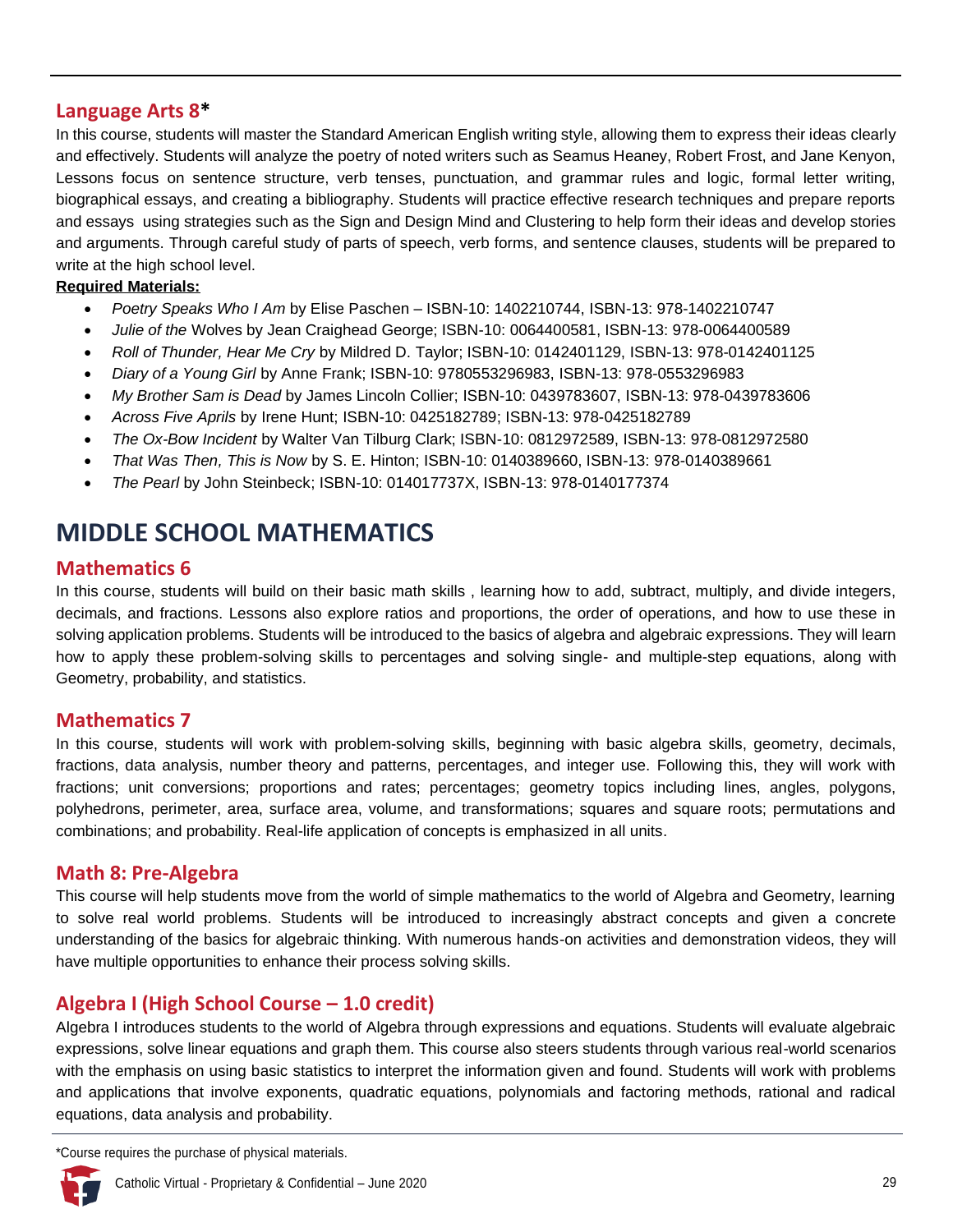# <span id="page-31-0"></span>**MIDDLE SCHOOL SCIENCE**

# **Life Science 6**

Life Science is the study of cells, heredity, biological populations, and their changes over time. It includes human biology, ecology, diversity of organisms and the history and nature of science. In this course, students will have the opportunity to conduct and design experiments, as well as identify and classify organisms. Students will work on developing skills in data recording, classifying, measuring, observing, hypothesizing, analyzing, evaluating, and inferring.

# **Earth and Space Science 7**

In this course, students will learn about the scientific method and hone their use of scientific measurements in earth and space science. Lessons cover earth maps and globes; finding specific locations using latitude and longitude; earth movements; seasons; the moon; tides; solar and lunar eclipses; the role of the sun; planets asteroids, meteors, comets and their orbits; how force gravity works; and stars, constellations, nebula, the Milky Way and galaxies beyond. Students benefit from the most updated information available in areas of new discovery. In earth science. students will study rocks and minerals, volcanoes, earthquakes, undersea ridges, trenches and mountains, and how geologic history helps explain these phenomena. Students will study soil and erosion, water in all its forms, and the atmosphere. they will explore the professions that currently exist in science and technology fields.

# **Physical Science 8**

This course is an introduction to the physical sciences and scientific methodology. The objectives are to impart a basic knowledge of the physical properties and chemistry of matter. Skills are developed in the classroom, and reinforced through homework reading, and interesting labs that relate to everyday life.

# <span id="page-31-1"></span>**MIDDLE SCHOOL SOCIAL STUDIES**

# **Social Studies 6**

This course introduces students to the beginnings of ancient civilization. Students will trace the path of human origins in Africa and follow the path of migration around the Earth. This course will help students understand why we study history and the process in which we form conclusions about events in the past. Students will begin to learn about major ancient civilizations and their cultures, and trace the path of human civilization from the Mediterranean through the Eastern world. An emphasis will be placed on critical thinking and connecting themes in history to our modern world.

# **Social Studies 7**

This course emphasizes how ideas, events, and philosophies have shaped the history of the United States. Students will learn about America's past while mastering the skills of historical interpretation. Study begins with the earliest arrivals of people and ends with the conclusion of the Civil War. Students will focus on how historical ideas, events, and philosophies have shaped the United States since Reconstruction.

# **Social Studies 8**

In this course, students will understand the significance of government, law, and politics. They will examine foundational U.S. documents and how they shaped the Unites States government. Students will examine the purposes and functions of federal and state government, law, and political systems. They will evaluate their role and civic responsibility, including voting and being a productive member of society. Students will closely examine the justice system, local government, the environment, and the economy. They will also learn proper ways to interact in society including interpersonal skills and respecting differences in others such as disabilities.

<sup>\*</sup>Course requires the purchase of physical materials.

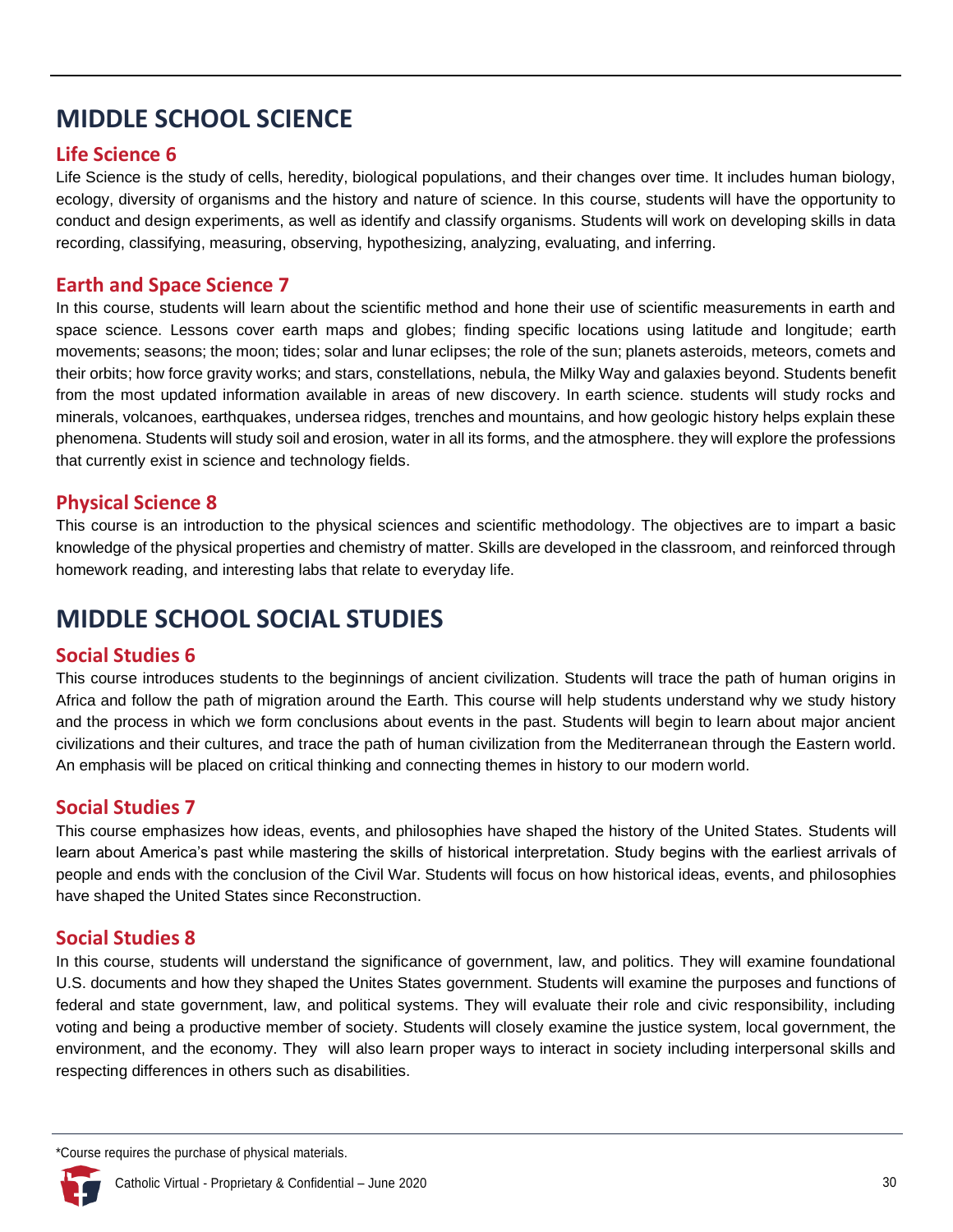# <span id="page-32-0"></span>**MIDDLE SCHOOL ELECTIVES**

# **Art Appreciation**

In this course, students will examine the elements of art and principles of design. They will explore how artists have used these elements and principles in the creation of art for centuries. Through their exploration, students will understand what makes a given artwork a masterpiece, why artists create art, and the hallmarks of different periods and schools of thought.

# **Art Explorations**

The Arts Explorations course encourages students to experience each of the modern arts disciplines -- Visual Arts, Theatre, Music, Media Arts, and Dance. Students will also be able to identify areas of special interest where they would like continued study and the ways that the arts can be a part of their career paths.

# **Beginning Painting\***

This course introduces students to classical and contemporary painting techniques and concepts, with emphasis on the understanding of a formal language and the fundamentals of artistic expression. Painting still lives, landscapes, and life models from observation will let students explore realism as well as other painting styles. Color theory, linear perspective, compositional structure, figure/ground relationships, visual perception, spatial concepts, and critical thinking skills are emphasized. Students will study and research major painting styles and movements in historical context, developing a "critical eye" in evaluation of contemporary painting. Emphasis is on encouraging individuality and creativity.

#### **Required materials:**

- chromacryl tube of acrylic paints
- round brush
- flat brush
- watercolor paints (includes brush)
- set of markers
- 1–4b pencil
- painting paper (The pad of paper may be labeled watercolor paper. please use for all paintings, including acrylic.)
- newsprint paper (This paper is for sketches and testing paints. do not use for painting projects.)
- 7 project cardstock pages

# **Character Education Grades 7 and 8**

This course teaches students practical skills for understanding and managing their emotions, setting goals and getting organized, understanding and getting along with others in our diverse world, and making good decisions. Research shows that people who practice these skills have greater academic achievement, and experience more success and satisfaction as adults.

# **Computer Basics**

In this course students will learn how to use productivity and collaboration tools, such as G Suite by Google Cloud, to create word processing documents, spreadsheets, surveys and forms such as personal budgets and invitations.

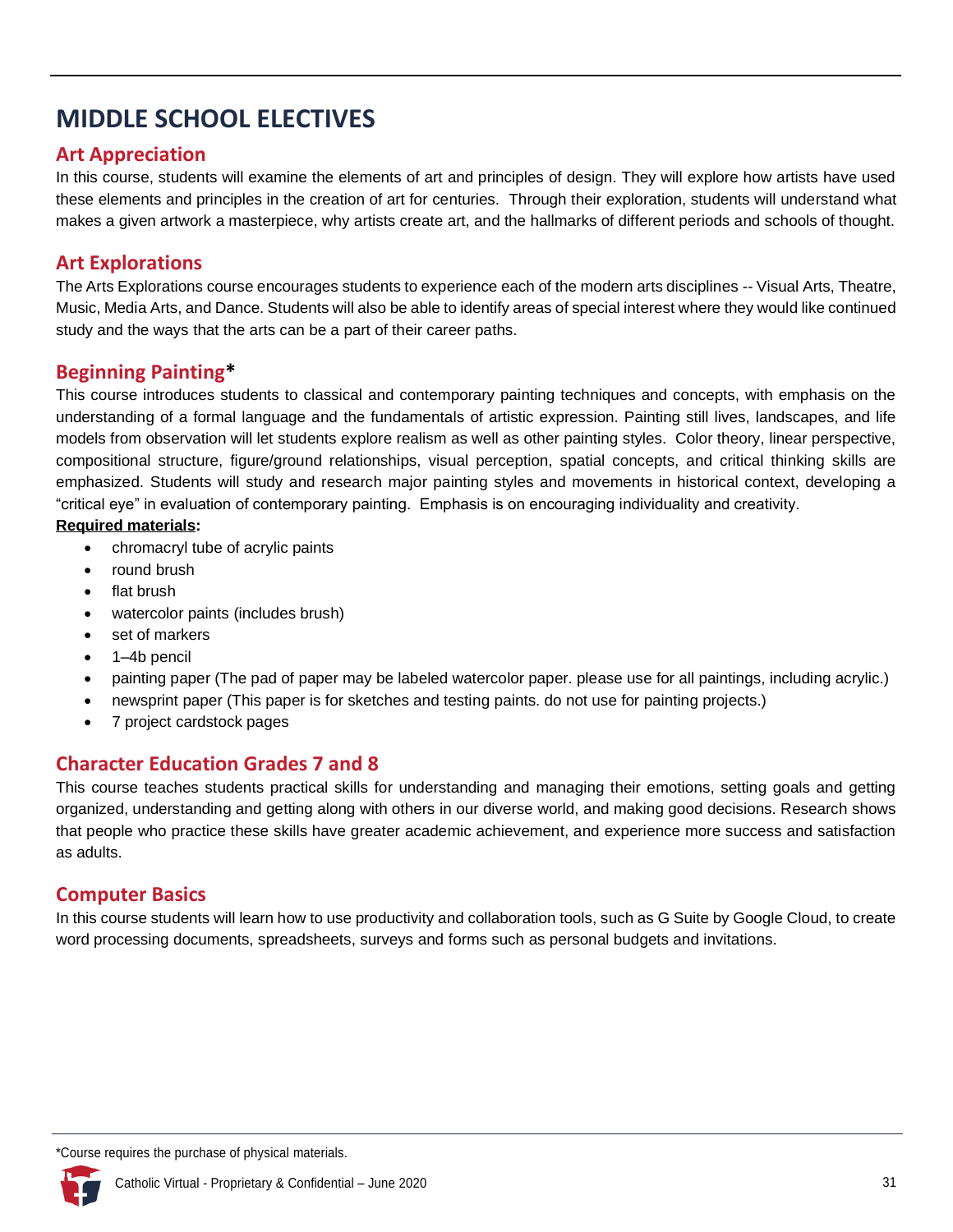# **Drawing\***

In this course, students will experiment with different art materials and tools to see what each can do best. Students will become more observant of the structures and meanings of things which can be seen, studying the forms, textures, movements, and patterns of things we see every day. Each lesson exposes a new way of drawing. and provides students room for expressing new technical skills in unique and creative ways.

#### **Required materials:**

- 1 drawing pencil, 2B
- 1 round hair brush #10
- 1 bottle India Ink, black
- 1 Pilot Varsity Pen, self-contained black ink
- 2 conté crayons: white, black
- 1 Art gum eraser
- 1 white, wax Crayola crayon
- 40 sheets white drawing paper, 9×12
- 5 sheets construction paper, 9×12, black
- 15 sheets grey construction paper, 9×12
- 14 large envelopes, 10 x 13
- 2 sheets white watercolor paper (rough, heavy, stiff)
- 2 sheets rice paper 9 1/2 x12 (soft, translucent)
- 25 sheets newsprint, 9×12
- 1 bottle white glue (obtain locally)

# **French I (High School Course – 1.0 credit)**

This course focuses on developing listening skills by repeated exposure to the spoken language. Speaking skills are encouraged through recommended assignments using voice tools. Reading and writing skills, as well as language structures, are practiced through meaningful, real-life contexts. The use of technology enhances and reinforces authentic language development and fosters cultural understandings through exposure to native speakers and their daily routines.

# **French II (High School Course – 1.0 credit)**

This course enhances the language skills developed in Level 1. Vocabulary and grammar structures are expanded to help students move towards an intermediate comprehension level. Students enhance their speaking and listening skills through real-life activities, and their listening skills through online dialogues. Reading and writing skills are developed through meaningful activities and culturally-related articles of interest. Students will explore French-speaking areas around the world. **Prequisite:** French I

# **German I (High School Course – 1.0 credit)**

This introductory course teaches basic communication and comprehension in German. It coordinates the study of language with culture through the use of video, audio, and mass media. This course introduces the fundamentals of German conversation and grammar. Students will begin to develop a functional competency in the four primary language areas: Speaking, reading, listening, and writing; and establish a solid grammatical base. In the second semester, students will further develop their skills in pronunciation, grammar, grammar structures, and vocabulary. The different cultures of the German-speaking world are emphasized through readings, videos, and other activities.

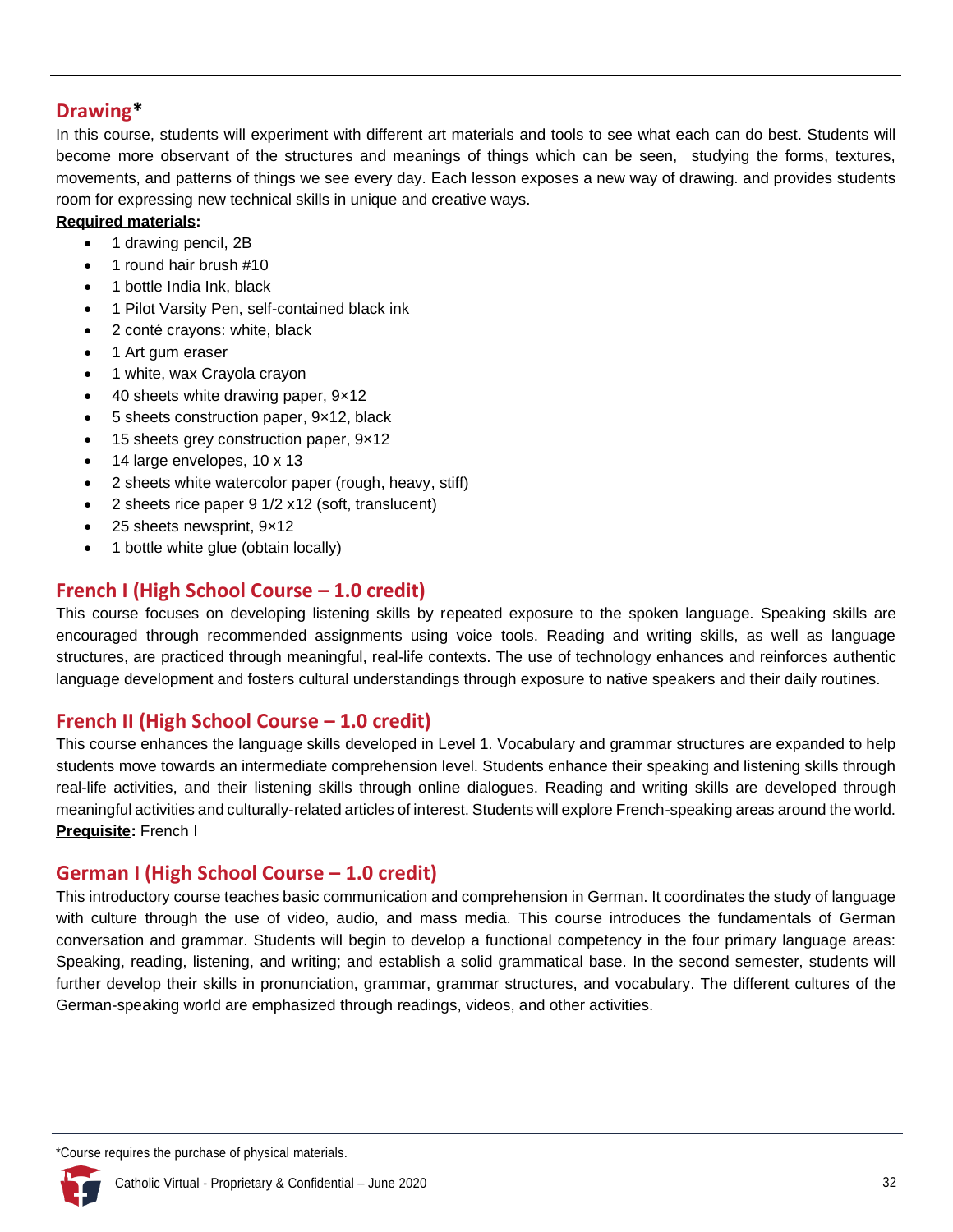# **German II (High School Course – 1.0 credit)**

In this course, students will build on their German grammar and language skills. Students will review basic grammar skills, learn and study stem-changing verb conjugation, and explore cultural themes regarding current events, famous German people, music, and festivals. In the second semester, students will increase their proficiency by forming more complex sentences. Cultural themes are entwined throughout the course.

**Prequisite:** German I

#### **Health**

This course will help students understand the importance of making decisions that will affect their physical, emotional, mental, and social health. It will provide students with the knowledge and resources they will need to make responsible, informed decisions about their health. Students will have an opportunity to evaluate their own values, opinions and attitudes about health.

### **JavaScript Game Design\***

JavaScript is one of the best languages to learn, it makes the browser come alive! This course will teach students JavaScript through coding multiple computer games including, pong, fish, a platformer and tower defense! They then will code or customize their own game! Students will be writing all the code themselves from going through the individual lessons and watching the video reviews. They will learn about variables, functions, listening events, loops, arrays and objects. This course assumes no coding experience and includes self graded quizzes and tests. Students will also upload their work at the conclusion of each project while creating an online portfolio.

**Required materials:** Students will need a Windows PC or Mac for this course; Chromebooks and tablets are not sufficient.

# **Keyboarding\***

This keyboarding course is appropriate for elementary and middle school students. The curriculum introduces new keys by rows where students first learn the middle row, then the top row and then the bottom row of the keyboard. The content focuses on sight and high-frequency words. This course assumes no keyboarding experience and will guide students across the keyboard.

**Required materials:** Students will need a computer or laptop for this course; tablets are not sufficient.

#### **Music Appreciation**

In this course, students will gain a thorough understanding of music by studying the elements of music, musical instruments, and music history, as well as music advocacy. Students will be introduced to the orchestra and composers from around the world. They will be required to be a composer, performer, instrument inventor, and advocate.

#### **Physical Education**

This course emphasizes the value of physical activity and sports. Students will learn about the rules and basic principles of a variety of sports, including archery, bicycling, golf, skiing, tennis, volleyball, baseball, basketball, football, hockey, and soccer. Discussion cover information about playing area and equipment, basic rules, safety considerations, and terminology for each sport.

# **Python Multiplayer Adventures\***

This course allows students to learn the Python language by first completing a text-based console game and then turning it into a multiplayer adventure! Students will learn Python and understand the client-server relationship. They will code in their own python web server, using variables, classes, functions, lists, dictionaries, generators, and proper Python formatting. This course assumes no coding experience and includes self-graded quizzes and tests.

**Required materials:** Students will need a Windows PC or Mac for this course; Chromebooks and tablets are not sufficient.

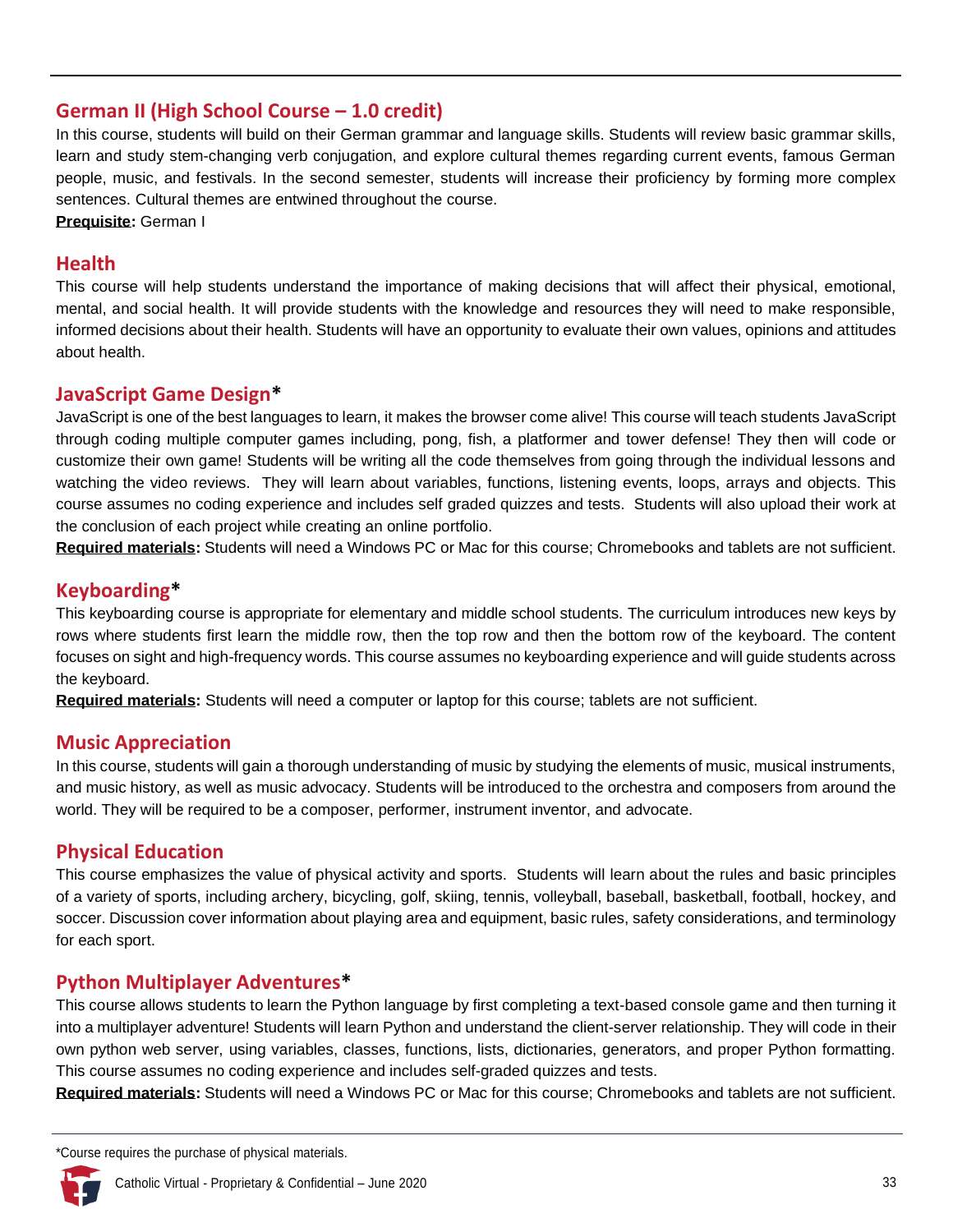# **Scratch Coding\***

Scratch is a program developed by MIT which teaches students the basics of how computers think. This course will introduce students to coding programs and allow them to drag and drop coding blocks to create a fully functional program. The user interface and tutorials allow students to quickly create and run their code to see its results. This course assumes no prior computer coding knowledge and includes self-graded quizzes and tests.

**Required materials:** Students will need a computer or laptop for this course; tablets are not sufficient.

# **Spanish I (High School Course – 1.0 credit)**

Spanish I is designed to develop an authentic and practical understanding of the Spanish language and culture. Students will learn to express their thoughts, feelings, and opinions in Spanish using basic, real-life situations and learning scenarios. New concepts, grammar, and cultural information will be introduced in the context of various listening, speaking, and writing activities.

# **Spanish II (High School Course – 1.0 credit)**

In this course, students will build upon the foundation developed in Spanish 1. They continue to build vocabulary, learn new verb tenses and grammar concepts, and improve their ability to communicate with others. Students will learn new concepts such as reflexive verbs, infinitive expressions, commands, the imperfect tense. They will explore new countries where Spanish is spoken and monitor current events in the Spanish-speaking world.

# **Study Skills**

This course equips students with skills and knowledge that are critical to effective learning. It weaves understanding about the role of the brain in learning into the instruction of discrete learning skills and strategies. Moving beyond a list of good tips and ideas, this course challenges students to develop intentional approaches to learning. They will connect the strategies and skills they learn in this course to implementation in their other coursework. Students will gain greater understanding of their own learning preferences, and become prepared to develop and implement specific learning and study plans.

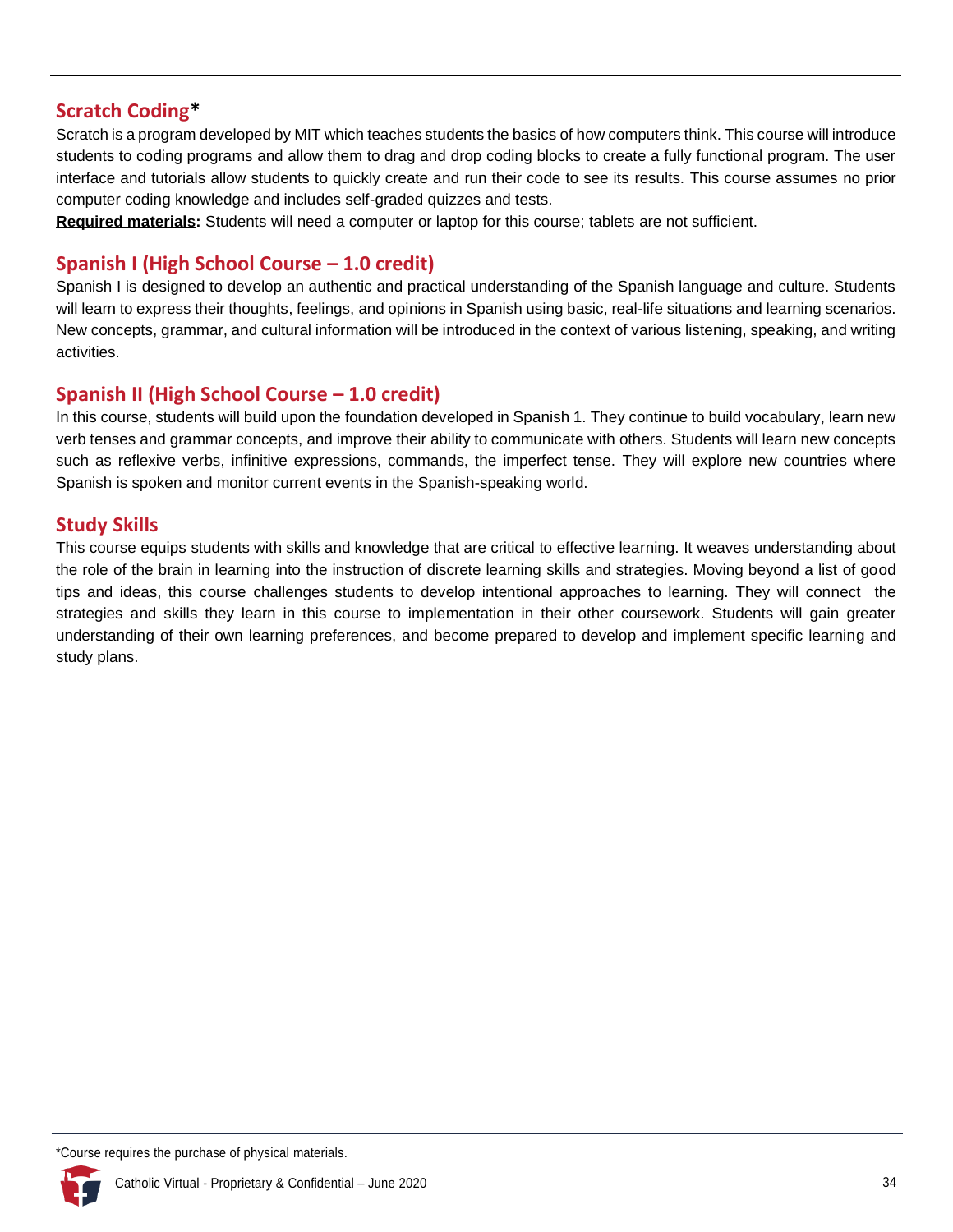# <span id="page-36-0"></span>**ELEMENTARY SCHOOL COURSES**

\*\*Please note that all elementary school courses have grade specific required materials. You can find each by following the links below.

- [Elementary School Supply List](https://accelerate.education/wp-content/uploads/2017/04/MaterialsElementarySupplies.pdf)
- **[Kindergarten](https://accelerate.education/wp-content/uploads/2017/04/MaterialsGradeK.pdf)**
- **[First Grade](https://accelerate.education/wp-content/uploads/2017/04/MaterialsGrade1.pdf)**
- [Second Grade](https://accelerate.education/wp-content/uploads/2017/04/MaterialsGrade2.pdf)
- **[Third Grade](https://accelerate.education/wp-content/uploads/2017/04/MaterialsGrade3.pdf)**
- **[Fourth Grade](https://accelerate.education/wp-content/uploads/2019/07/MaterialsGrade4.pdf)**
- **[Fifth Grade](https://accelerate.education/wp-content/uploads/2019/07/MaterialsGrade5.pdf)**

# <span id="page-36-1"></span>**ELEMENTARY LANGUAGE ARTS**

# **Language Arts K\*\***

This course teaches students to identify and write all letters, and produce letter sounds and frequently used phonograms. Students will master weekly sight words and reading and comprehension strategies to grow as readers.

# **Language Arts 1\*\***

This course teaches students to identify and write all letters, and produce letter sounds and frequently used phonograms. Students will master weekly sight words and reading and comprehension strategies to grow as readers.

# **Language Arts 2\*\***

This course teaches students to spell and write vocabulary, read more fluently, apply grammar concepts, and participate in handwriting and writing activities through thematic units. Students will continue to master weekly sight words and reading and comprehension strategies to grow as readers.

# **Language Arts 3\*\***

This course teaches students reading comprehension skill and strategies to help them become stronger readers. Students will master weekly spelling and vocabulary words and grammar concepts that will help them become stronger writers.

# **Language Arts 4\*\***

This course integrates reading, writing, speaking, listening, and the study of vocabulary and grammar to help students build broad and diverse literacy skills. Students study classic literature as well as more contemporary forms, including media and multimedia products. Writing assignments focus on narrative and persuasive modes and emphasize the use of reasoning and details to support opinions. Students learn a writing process that begins with prewriting and ends by emphasizing one or more aspects of conventions of standard written English. They gain skills to read fiction, poetry, drama, and informational text. Students learn how to present information orally and using multimedia.

# **Language Arts 5\*\***

This course integrates reading, writing, speaking, listening, and the study of vocabulary and grammar to help students build broad and diverse literacy skills. Students study classic literature as well as more contemporary forms, including media and multimedia products. Writing assignments focus on narrative and persuasive modes and emphasize the use of reasoning and details to support opinions. Students learn a writing process that begins with prewriting and ends by emphasizing one or more aspects of conventions of standard written English. They gain skills to read fiction, poetry, drama, and informational text. Students learn how to present information orally and using multimedia.

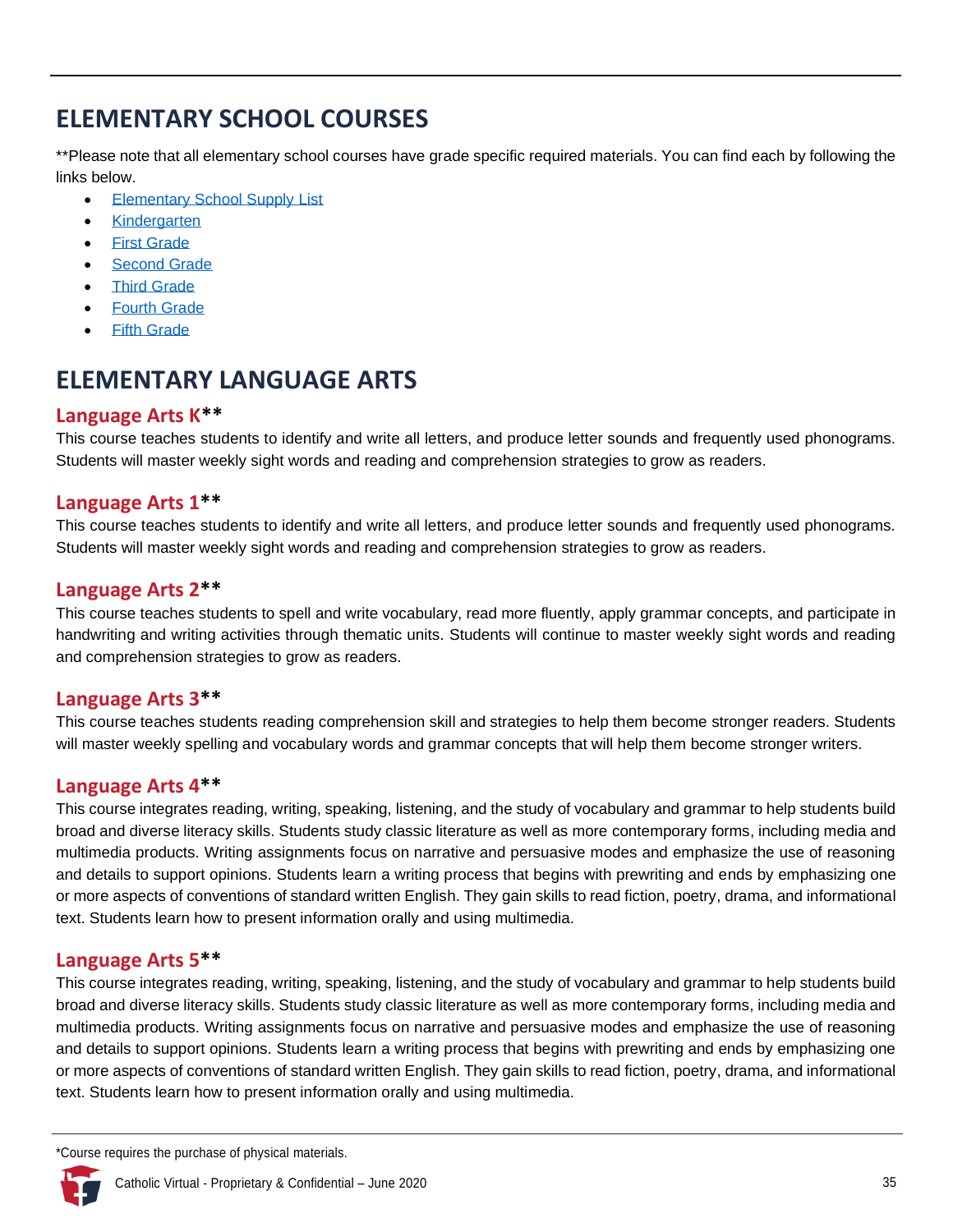# <span id="page-37-0"></span>**ELEMENTARY MATHEMATICS**

# **Mathematics K\*\***

In this course, students will learn foundational math facts. They will learn to count to 12, how to compare sizes, ordinal numbers putting items in order, a number line, basic measurements, and how to tell time. As they progress, students will learn to count to twenty. They will compare objects using the terms tall, longer, and shorter as well as lighter and heavier. They will continue their exploration of basic geometric shapes such as cones and spheres. They will work with the concept of first, middle, and last and arranging and sorting Students will learn the concepts of left and right.

#### **Mathematics 1\*\***

In this course, students will build fluency with basic math facts. They will learn to count to 100, basic addition and subtraction facts, and how to add double-digit numbers. Students will be introduced to word problems, Venn diagrams, and basic geometric concepts. the course emphasizes practical skills such as reading thermometers, looking at maps, and understanding the value of coins. As they progress, students will begin counting by twos, fives, and tens. They will learn both vertical addition and subtraction. Lessons introduce multiplication and division. Students will study even and odd numbers and continue their exploration of geometric shapes through drawing and sorting.

### **Mathematics 2\*\***

In this course, students will build fluency with basic math facts and add and subtract within 100 to solve word problems using strategic methods. Students will manipulate numbers to 1000 using knowledge of hundreds, tens, and ones. They will demonstrate arrays with repeated addition. They will use place value to add and subtract within 1000. They will measure and compare length and represent it on a number line. They will work with money and time to compare value. Students will collect and represent data on graphs. They will learn to recognize common 2-dimensional and 3-dimensional shapes by their specific characteristics.

# **Mathematics 3\*\***

In this course, students will build flexibility with numbers as they master addition, subtraction, multiplication, and division facts. Students will understand relationships between addition and subtraction, and multiplication and division, as they learn to borrow, carry, and regroup in order to find sums and differences of two whole numbers up to 10,000. Students will learn the place value of base ten numbers up to 1,000,000 in order to find patterns and make estimations. They will implement a 4-step approach to solving problems and express numbers differently including translating them into roman numerals or expressing them as ordinal numbers. Students will explore concepts of measurement, including linear measurement, weight, volume, temperature, and time. They will recognize, compare, and convert fractions. Students will write amounts of money and make change. They will examine lines, polygons, and solid figures as they are introduced to basic concepts of geometry.

# **Mathematics 4\*\***

This course focuses on developing understanding and fluency in three areas: multi-digit multiplication and dividing to find quotients; fraction equivalence, addition and subtraction of fractions with like denominators, multiplication of fractions with whole numbers, and converting fractions to decimals; equivalent measurements of length, weight, mass, and capacity. They will also learn skills in related to time, distance, and money.

# **Mathematics 5\*\***

In this course, students will focus on several areas including developing fluency with addition, subtraction, multiplication, and division of fractions. They will extend division to 2-digit divisors, integrate decimal fractions into the place value system, and increase understanding of operations with decimals to hundredths. They will develop fluency with whole numbers and decimal operations. Activities model real life situations such as grocery shopping. Continuing work with fractions focuses on ratios and fraction application, models, and division. Students will explore measurement of length, weight, and volume.

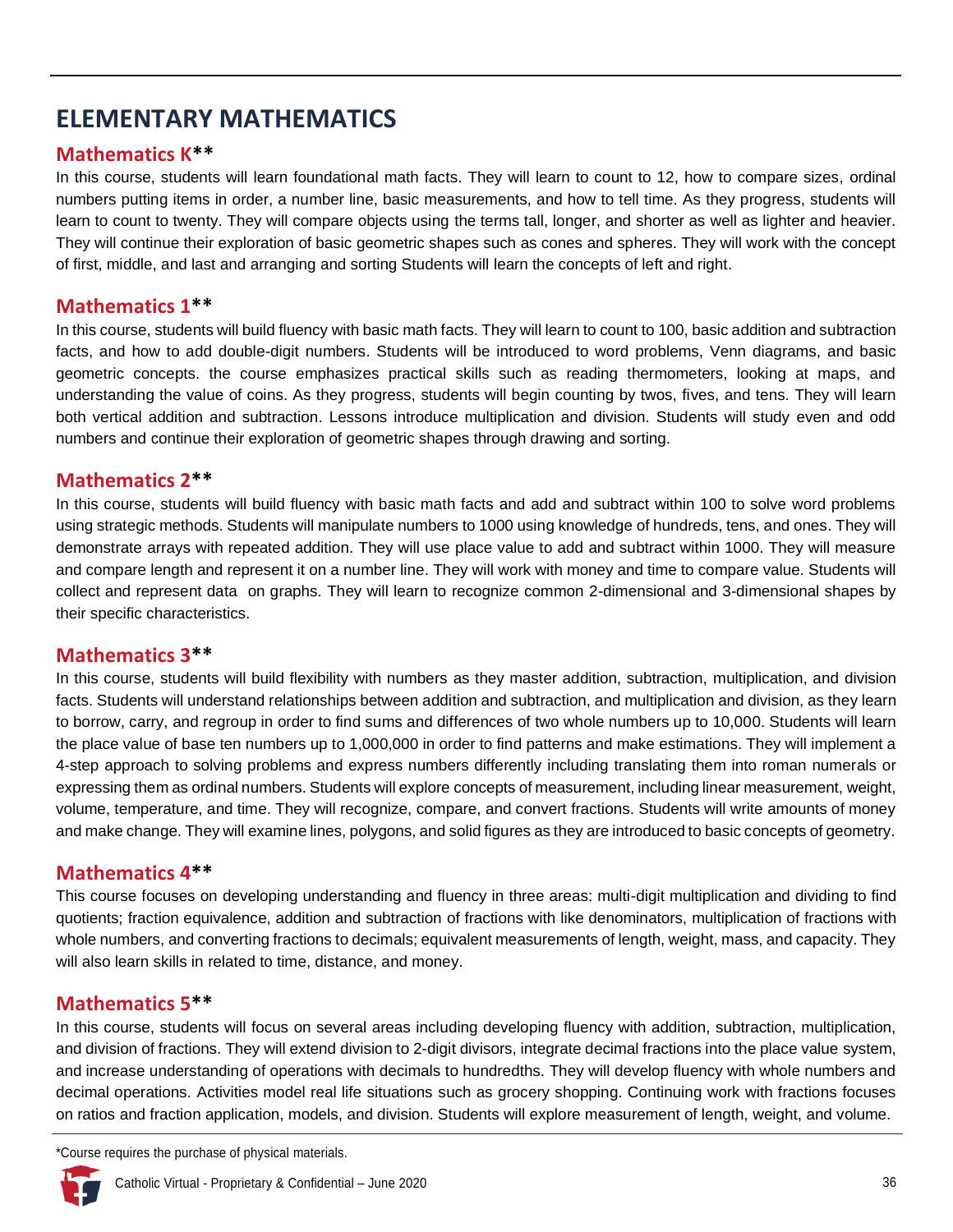# <span id="page-38-0"></span>**ELEMENTARY SCIENCE**

# **Science K\*\***

In this course, students will use their senses to explore their world. Students experience nature walks, gardening, and imitative games by exploring varying concepts.

# **Science 1\*\***

In this course, students will complete projects that allow for exploration and discovery. Through observations of the natural world, students conduct inquiries into topics related to their healthy development.

### **Science 2\*\***

Second Grade Science introduces students to the process of observation and how important it is to the study of science. Learners will identify their five senses and why they are critical to observation. Students will use these observation skills throughout the course as they examine many different types of animals and their environments. Students begin by observing ants in their own environments and continue onto learning the different types of birds. Students will come to understand plant and animal rhythms and will perform small experiments with plants. Stories will be used to teach the students about nature and interactions that humans have with nature. They will continue to learn about animals and their characteristics habitats, and needs. Students will learn through video, audio stories, hands-on participation and observation with nature. The teachers will conduct live assessments for the topics that had been covered throughout the week's lessons. Grade 2 Science provides students with the opportunity to expand their minds and see for themselves the way that animals and nature are a part of their everyday lives. Semester B of Second Grade Science begins with the students learning the characteristics of the Weaverbird and Swiftlet bird. Learners will come to understand the different groupings of animals including those with vertebrates, invertebrates and warm and cold blooded animals, carnivores, herbivores and omnivores. Learners will be asked to recall the five senses that they discussed at the beginning of the course and compare them to the senses of animals. They will also learn how animals communicate and the relationship between animals and humans. The course ends with the students taking a closer look at the characteristics of reptiles, insects, birds of prey, and fish. At the close of the course students will have a deeper understanding and appreciation of animals and their habitats.

#### **Science 3\*\***

This course introduces students to experimentation as they journey through the earth and its many miracles. Students will learn about the earth, the sun, and the moon. By participating in simple experiments, students will explore the water cycle, gravity, weather, types of terrain, the role of plants in the production of oxygen, and their importance to human survival. Learners will understand that experiments require the use of instruments, observation, recording, and drawing evidencebased conclusions. Students move on to root formation, the interdependence of plants and humans, biomes of land and sea, extreme weather, rocks, vertebrates and invertebrates, as well as extinction.

#### **Science 4\*\***

This course covers the three main domains of science: Physical, life, and earth and space science. Students will use various kinds of experimenting, including field studies, systematic observations, models, and controlled experiences. The course begins with the scientific method, which students use and build upon throughout the course. Students explore life on planet earth, salt and fresh water, and fast and slow changes that occur on the planet. They study galaxies, the solar system, and other planets. They examine the ways that forces and motion can be measured, and the concept that a single kind of matter can exist as a solid, liquid or gas. Students go on to investigate the relationship between heat, light, sound, and electrical energy and the way they can be transferred between each other. Students distinguish between natural objects and objects made by humans as they examine technology and the role it plays in science. They look at life cycles of animals, plants, and humans and how they interact with each other.

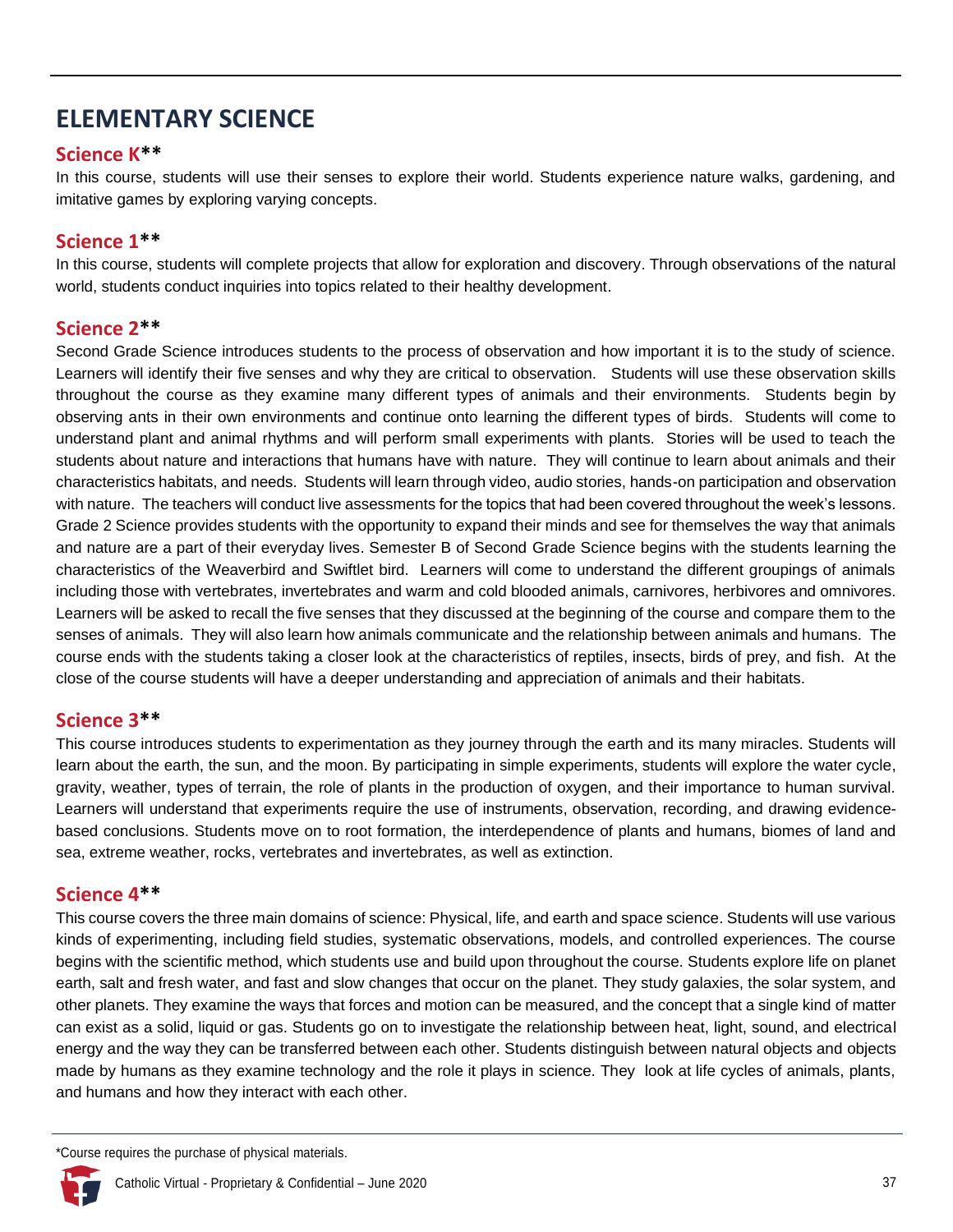#### **Science 5\*\***

This course emphasizes earth and space science, life science, and physical science. Students will begin by focusing on earth and space science by looking at the solar system and planets. They investigate the different tools that can measure force, time, and distance. They learn how light and sound travel and interact with each other, as well as the different types of energy. They see the ways that organisms are interconnected. As they continue, students focus on the many ecosystems of the earth and the way these parts depend on each other. Students will learn the different types of ecosystems that exist. They will learn how ecosystems change and how changes affect their ability to support their populations. Students will examine plants and how their structures allow them to respond to different needs. They will also grow in their understanding of the importance of good nutrition to all living organisms. The course concludes with the scientific process and the importance of investigations and conclusions in the science.

# <span id="page-39-0"></span>**ELEMENTARY SOCIAL STUDIES**

#### **Social Studies K\*\***

This course introduces students to their place in the community and their responsibilities as members of society. Great figures in U.S. history such as Pocahontas, George Washington, and Abraham Lincoln are a focus. Students will also learn about everyday heroes, the responsibilities of pet ownership, the importance of rules, table manners, and eating well. Students will practice retelling stories by recording audio, orally, or by writing. They will learn how to use details and basics of narratives. Students will be taught to read maps of the U.S. and the world. They will learn about symbols of the U.S. such as the American flag and the eagle, as well as holidays -- with a particular focus on Thanksgiving. Another focus is currency: What money is, how money can be spent, the power of buying locally, and the difference between wants and needs.

#### **Social Studies 1\*\***

In this course, students explore basic fundamentals of social studies, including map skills, cardinal directions, and maps of the U.S. and the globe. Students will be introduced to important figures from American history such as Pocahontas, George Washington, Abraham Lincoln, and Clara Barton. Students will practice retelling stories by recording audio, orally, or by writing. They will learn how to use details and basics of narratives. Students will make maps of their homes and neighborhoods, as well as a personal timeline. As they progress, students will study economics, including bartering, goods and services, jobs in the community, and how the marketplace works. They will focus on positive character traits such as honesty, aspects of personal responsibility, and how to help and respect others.

#### **Social Studies 2\*\***

In this course, students course will begin to explore the basic fundamentals of social studies including culture, geography, and economics. They will explore the ancient cultures of China, Africa, and the Celts through ancient folk tales and fables. They will create a photo book that describes the significant events in their own lives. They will examine the importance of geography and direction. Students will learn how to locate boundaries while using a world map. They will develop a basic understanding of map symbols as they locate continents, the equator, and oceans. Students will also learn to identify on a map where they live, as well as nearby rivers, mountain ranges, and lakes. They will learn about economics and the role that money plays in every civilization. They will take a closer look at the economy of the Celtic people. Students will learn the difference between natural, human, and capital resources. They will begin to understand the exchange of money for goods and services. . Students will learn about desirable human qualities through the use of fables such as "The Boy Who Cried Wolf" And look at individuals who have made a difference in the greater community, such as Rosa Parks and Susan B. Anthony. Students will examine the diversity of the community they live in.

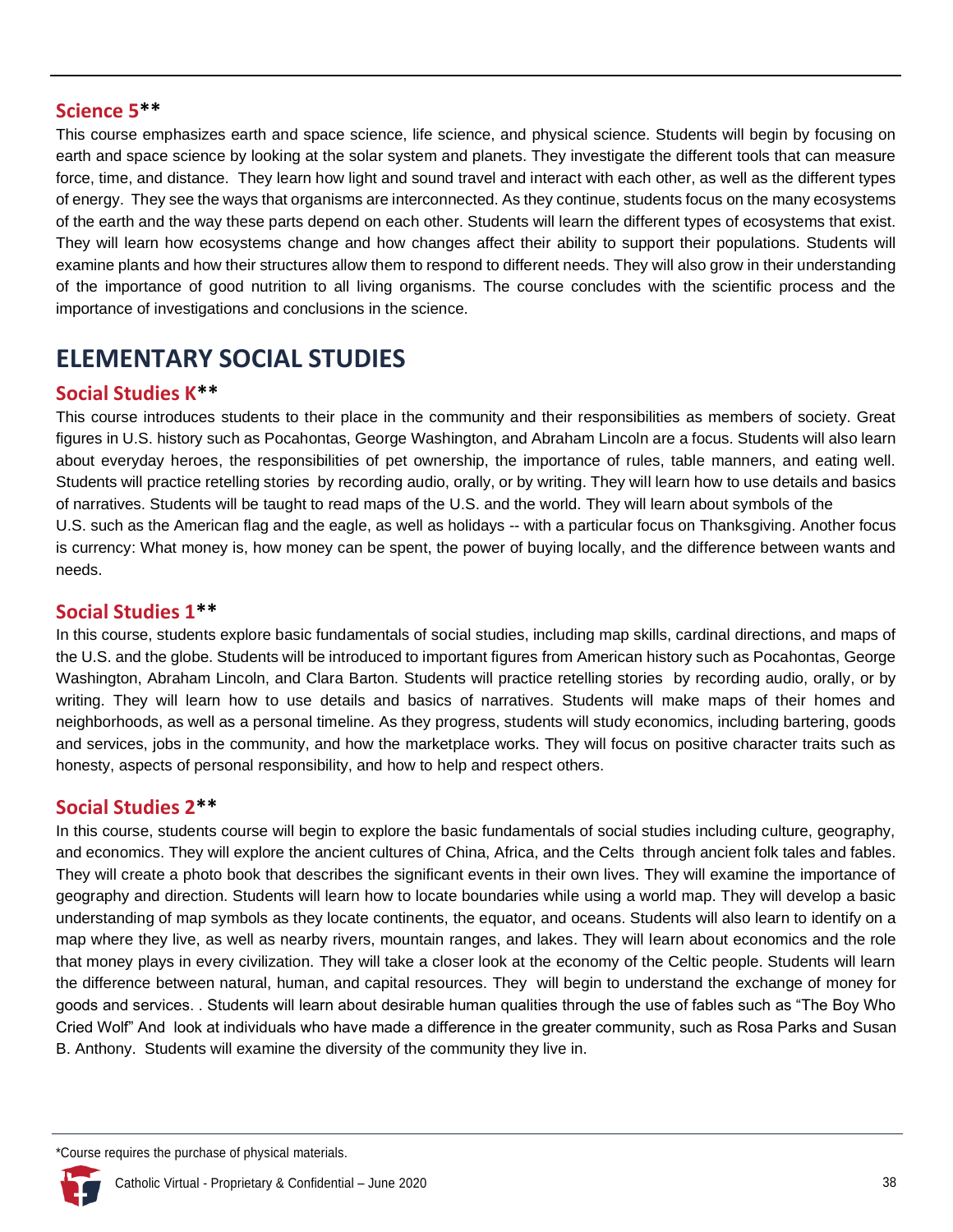#### **Social Studies 3\*\***

In this course, students will explore basic fundamentals of social studies including geography, civics, and economics. Students will look at the beginning of civilization, examining the ancient Hebrew civilization, the Phoenicians, and the Kush tribe of ancient Africa. They will examine the Native American tribes of the Cherokee, Sioux, and Hopi. Students will look at the first explorers of the Americas and learn about the beginning of the United States. They will learn important geographical factors in ancient civilizations, Native American tribes, and the developing United States. Students will create maps and look at landscapes. They will take a close look at their own personal heritage by mapping their ancestry. As they progress, students will learn about economics and the role that money plays in every civilization. They will learn the difference between natural, human, and capital resources. They examine the production of goods, trade, specialization, and interdependence, and come to understand the importance that each individual plays in a society's economy. Students are introduced to civics and governmental structure through discussion and stories of the Ancient Hebrews, Ancient Phoenicians, and Native Americans.

#### **Social Studies 4\*\***

In this course, students will use their understanding of social studies skills to explore local states and communities. They will learn the topography of their particular area by creating a detailed landscape model after researching their communities. Students will also research local animals. This course walks students through research and report writing steps. Students will complete projects based on their local geography, capitols, natural wonders, and landforms. Students will explore U.S. colonial history and the frontier life of early American settlers. Students will examine the difficulties that early settlers faced when reaching America. They will apply knowledge of historical thinking, chronology, turning points, individuals, and themes of local and Unites States history in order to understand how history has shaped the present and will shape the future. They will conduct research projects on how particular states became a part of the U.S.

#### **Social Studies 5\*\***

Students in this course study United States history through the Civil War, including a geographical exploration of the United States and what it has to offer. Students will investigate early settlements of North America and what life was like for colonists and Native Americans. Students will understand the causes of the Revolutionary War and the people who played a significant role in it. As they progress, students will explore of American West and what life was like for those looking to find gold. They will look at slavery and the Civil War. The course will take an in-depth look at the cultures, people, and geography of the United States from past to present, exploring the country region by region.

# <span id="page-40-0"></span>**ELEMENTARY ELECTIVES**

#### **Art Level 1, Art Level 2, Art Level 3, and Art Level 4\*\***

Art provides an opportunity for students to develop the use of their senses. It offers students a way to express feelings and emotions. This course encourages self-discipline and cooperation while providing the student with an opportunity for selfexpression by using imaginative thinking for creative solutions. Again, this is a necessity in lifetime experiences. The student will see the artistic expressions and inventions from cultures around the world that are part of the history of mankind and development. Modern media provides many opportunities to the student. However, the student has the benefit to experience it more closely in art classes. Repetition, important for young children, is evident in these lessons. Repetition is provided at different age levels while using various tools and mediums. Home, family and friends, pets, and toys are the young student's world. The student will begin with their personal world as they think they know it, and discover so much more about it. These lessons provide a deeper awareness of the world immediately around them, and eventually their journey will grow from there. Each student is an individual with unique ideas and talents. Our goal is to provide each student an opportunity for personal growth for themselves and the world in which we live.

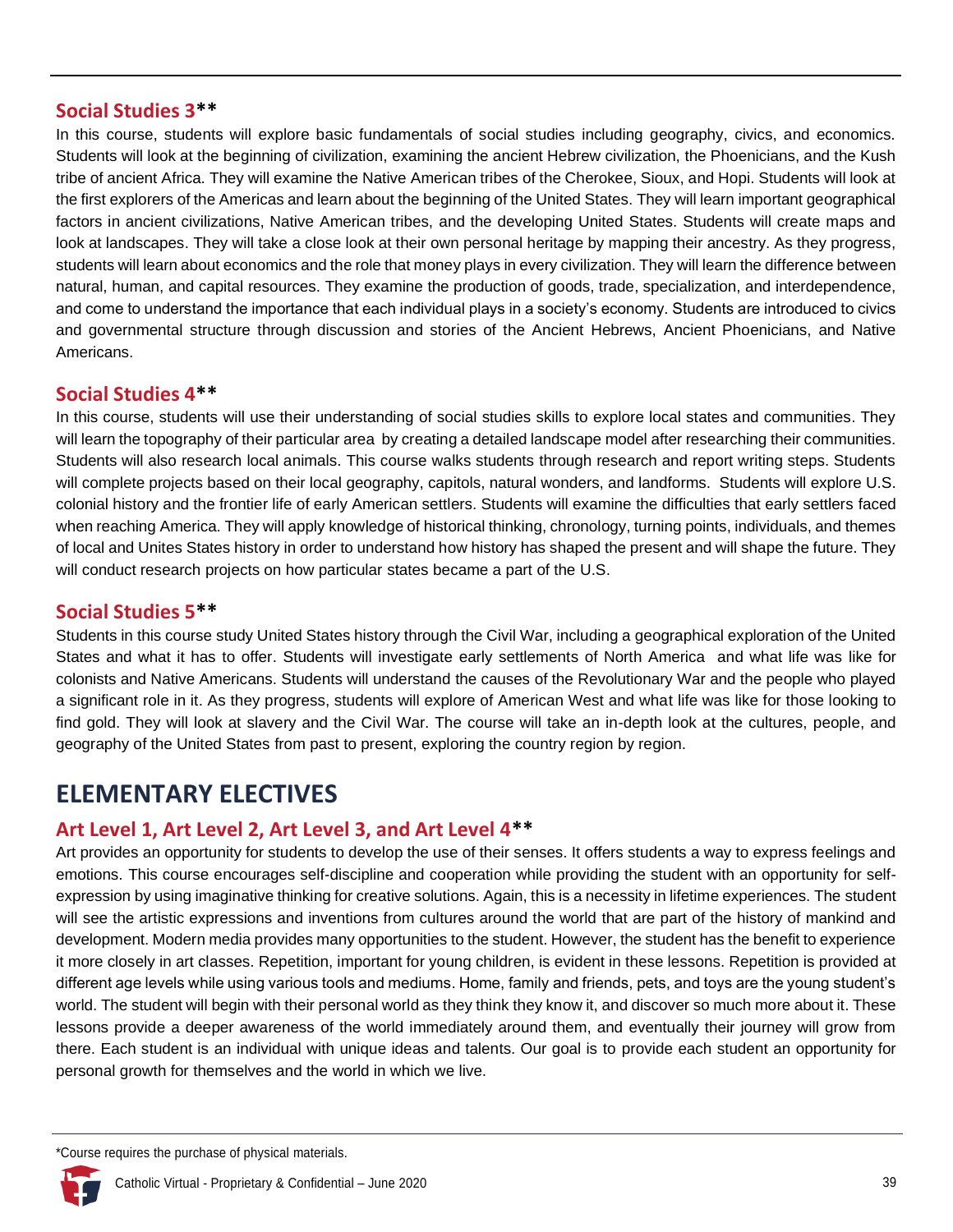### **Kindergarten Arts & Crafts\*\***

This course provides a foundation for children's artistic imagination and creativity by sharing the basics of art and making art. Students are introduced to lines, circles, recognizing and using shapes, creating a collage, and concepts such as symmetry. Young artists will explore a variety of media such as pastels, watercolors, crayons, tempera, and pencil drawing. Students will work with clay, make fingerprint flowers, draw barns and animals using shapes and may create a bird feeder, pig puppet, paper flowers, potpourri, a heart collage, a wind chime, or pressed flowers.

#### **Grade 1 Arts & Crafts\*\***

This course provides a foundation for children's' artistic imagination and creativity by sharing the basics of art and making art. Students are introduced to primary colors, the color wheel, shapes such as lines and circles, and concepts such as symmetry. Young artists will explore a variety of media such as pastels, watercolors, crayons , tempera, and pencil drawing. Students will create a watercolor tree, use a printing block, and produce a weather painting. As they progress, students will applying what they have learned to make more detailed works of art, creating colorful calendars, stenciling, fashioning intricate flower drawings, revisiting symmetrical objects, and mixing colors.

### **Grade 2 Arts & Crafts\*\***

Art provides an opportunity for students to develop the use of their senses. It offers students a way to express feelings and emotions. This course encourages self-discipline and cooperation while providing the student with an opportunity for selfexpression by using imaginative thinking for creative solutions. Students will create a color wheel and explore the difference between primary, secondary, and complementary colors. They will use watercolors to create a value chart, begin to understand symmetry in art, and work with clay. As they progress, students will continue to explore their creativity while learning how art can be functional and enhance objects and materials that we use everyday. Students will work on form drawing and make a seasonal chart using objects for each of the four seasons.

#### **Music—Recorders Level 1\*\***

This course combines music and performing arts. Students will experience and learn new songs and perform them using their bodies. In addition, the student will begin learning how to play the recorder.

#### **Elementary Health Kindergarten and Grade 1, Grades 2 and 3\*\***

Elementary Health K/1 and Elementary Health 2/3 help young students establish a basic understanding of health. Students focus on the various aspects of their health and how they can make healthy choices. Topics include personal safety, healthy behaviors, nutrition, communication, disease prevention, basic anatomy and physiology, and the values of cooperation and teamwork.

#### **Elementary Health Grades 4 and 5\*\***

In Elementary Health 4/5, students establish a basic understanding of the aspects of health. They focus on the various aspects of their health and how they can make healthy choices. Topics include personal safety, reducing illness, avoiding bullying, nutrition, healthy friendships, emergency situations, and the human body. Fourth grade will study the functioning systems of the body. Fifth grade will cover the reproductive system, puberty, and sexually transmitted diseases (STDs).

#### **Elementary Physical Education Kindergarten and Grade 1\*\***

Elementary PE K/1 helps young students establish a basic understanding of health and fitness. Students focus on fitness and learn how to become more fit and healthy. Topics include exercise safety; making healthy choices; nutrition; the benefits, components, and principles of fitness; basic anatomy and physiology; and the values of cooperation and teamwork. Students learn age-appropriate motor, non-locomotor, and manipulative skills. They are required to participate in regular physical activity.

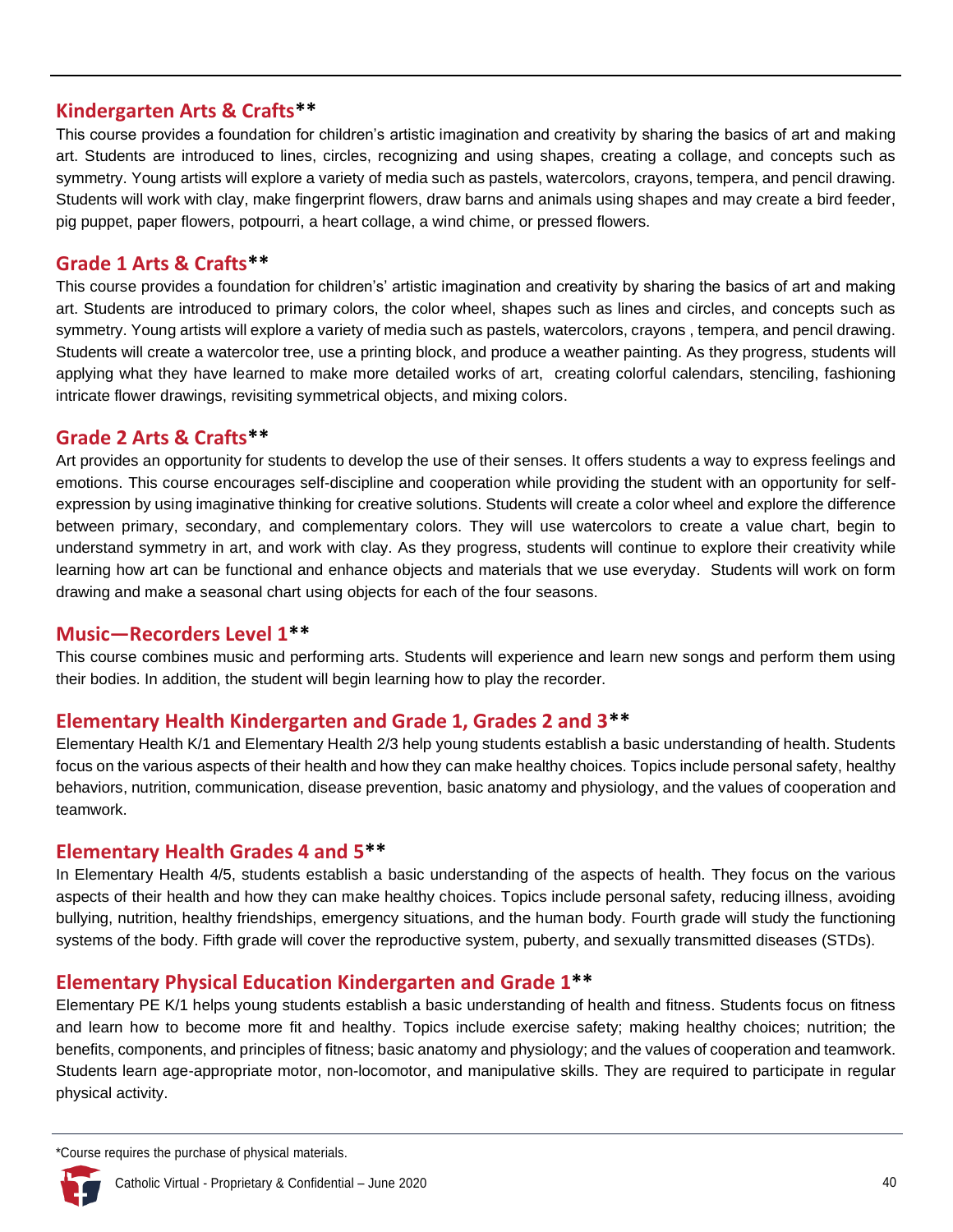#### **Elementary Physical Education Grades 2 and 3\*\***

Elementary PE 2/3 helps young students establish a basic understanding of health and fitness. Students focus on fitness and learn how to become more fit and healthy. Topics include warm-up and cool down, water safety, goal setting, nutrition, muscle strength, and flexibility. Students learn age-appropriate motor, non-locomotor, and manipulative skills. They are required to participate in regular physical activity.

### **Elementary Physical Education Grades 4 and 5\*\***

Elementary PE 4/5 helps students establish a basic understanding of health and fitness. Students focus on fitness and learn how to become more fit and healthy. Topics include warm-up and cool down, water safety, goal setting, nutrition, muscle strength, and flexibility. Students learn age-appropriate motor, non-locomotor, and manipulative skills. They are required to participate in regular physical activity.

# **Keyboarding\*\***

This keyboarding course is appropriate for elementary and middle school students. The curriculum introduces new keys by rows where students first learn the middle row, then the top row and then the bottom row of the keyboard. The content focuses on sight and high-frequency words. This course assumes no keyboarding experience and will guide students across the keyboard.

### **Scratch Coding\*\***

Scratch is a program developed by MIT which teaches students the basics of how computers think. This course will introduce students to coding programs and allow them to drag and drop coding blocks to create a fully functional program. The user interface and tutorials allow students to quickly create and run their code to see its results. This course assumes no prior computer coding knowledge and includes self-graded quizzes and tests.

# <span id="page-42-0"></span>**ENGLISH AS A SECOND LANGUAGE**

English as a Second Language courses are offered through the DynEd Pro English Certification program.

# **Certification Levels Offered: A1, A1+, A2, A2+, B1, B1+, B2, B2+, C1, and C2.**

Upon enrollment, a skills assessment is required. Following the assessment, the student will be placed into the ESL certification level appropriate for his or her skill level.

# **ESL Course – Certification Level To Be Determined**

Upon enrollment, each student will complete a placement assessment that will allow the instructor to evaluate the student's current skill level and place the student into the appropriate course level. Certification level is based on skill level and does not conform with the traditional grade levels.

Using a series of online activities which include writing, reading, listening, and speaking, students work on language skills to improve their comprehension and use of English in an academic setting. In each course, students interact with a native English speaker and complete assignments that meet identified standards for Academic English in an American education program. The course also includes conversational language studies.

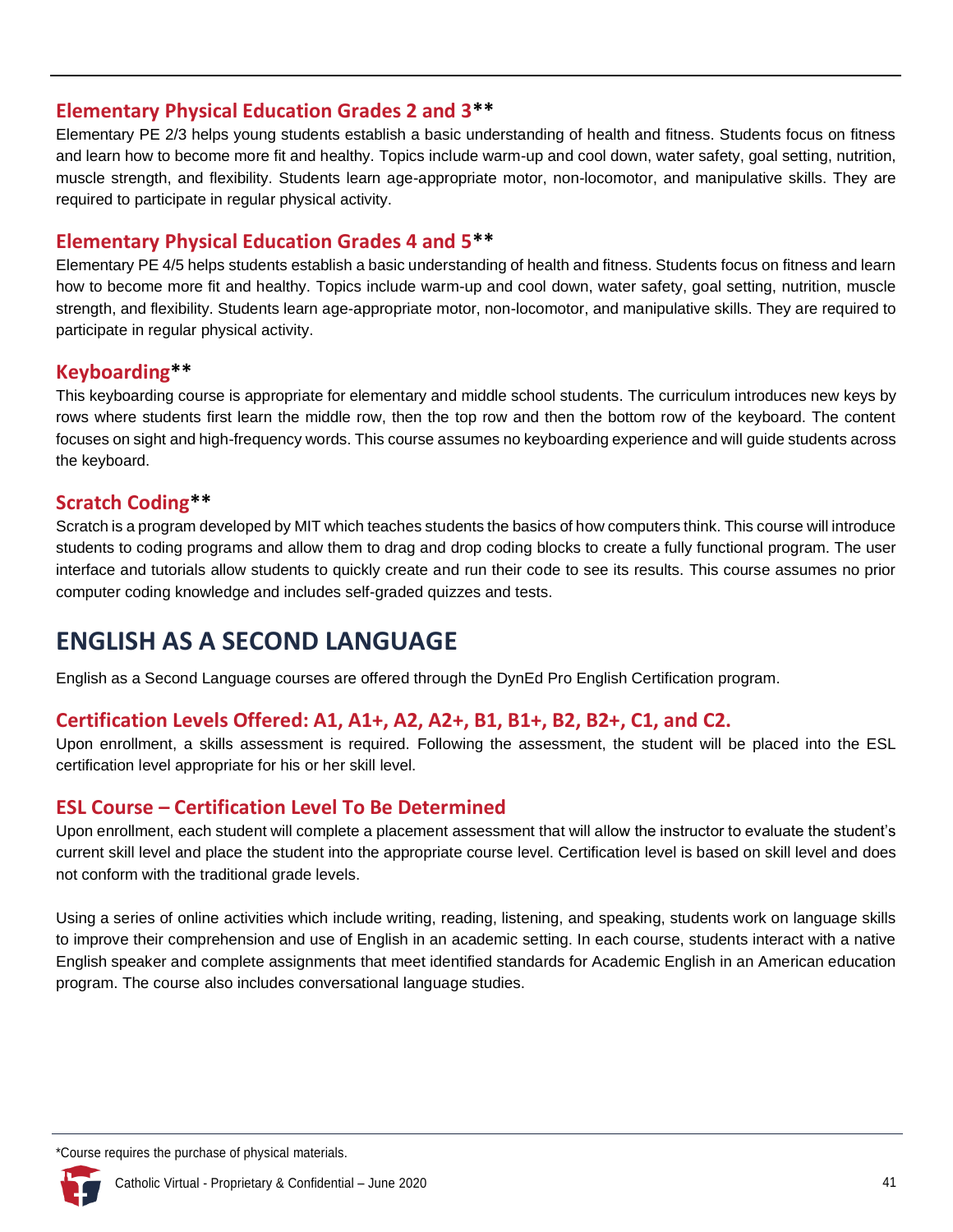# <span id="page-43-0"></span>**RELIGIOUS COURSE OFFERINGS**

# **We Love Jesus!, 1st Grade**

Children naturally ask the question, "Who is God?" They also readily accept the answer that God is our Creator, a loving Father who made all things and all people. This natural curiosity is born from a desire to understand and discover the source of truth, beauty and goodness. This course introduces God as love, and the three Persons of God as a Divine Family. Students come to understand that it was out of love that God created all things and He invites us to share in His life and love through Jesus whom God sent into the world to save us and to lead us to His Father.

#### **Jesus Loves Us!, 2nd Grade**

Second grade children are typically preparing for the Sacraments of Reconciliation and Eucharist. This course provides an in-depth background to the person of Jesus, the Son of God and our risen Savior and LORD, based on key teaching from both the Old and New Testaments, as well as the Catechism of the Catholic Church. Children will reflect on God's goodness in Creation, as well as the unfortunate reality of original sin, which can be seen around us in a fallen world. As children are taught to think more closely about the good and bad choices that we make in our everyday lives the concept of sin is gradually introduced. They are taught that sin is a deliberate choice, which is contrary to the love of God revealed to us in Jesus, which makes us unhappy. Jesus shows us how-to live-in love as God's children, and how to avoid sin and overcome selfishness through our participation in the Sacraments of the Eucharist and Reconciliation.

# **The Church is God's Family!, 3rd Grade**

While we encounter God in many places in our lives, especially in our families, we encounter Him in a very special way in and through the Church that Jesus started. The Church is the family of God and we become members of the Church through Baptism. Students are taught about the beauty of the Church with her birthday on Pentecost, the growth of the Church through the Apostles, and the family of the Church with its unity and diversity. Special emphasis is given to faith as the means by which we entrust our lives to God and learn to live in His love at all times. We profess our faith through the Creed, which affirms our belief in the three Divine Persons, Father, Son and Holy Spirit.

# **God Guides Us!, 4th Grade**

God wants us to be happy and to live as His children. As a loving Father, He instructs us through the Ten Commandments which keep us from sin and help us to do what is pleasing to Him. We also learn how to love and serve others through the Beatitudes, which Jesus taught in the Sermon on the Mount. Children are provided with a clear understanding of the moral life based on the two great commandments, love for God and love for neighbor. Children are challenged to be generous in their commitment to loving and serving others in the way that Jesus has generously loved us.

#### **Jesus Comes to Meet Us!, 5th Grade**

The Sacraments of the Church are a unique expression of God's love for us because in the seven sacraments the Son of God comes to meet us and give us the joy of salvation. We experience this grace as a gift from God, something completely free and unmerited. Students learn three types of sacraments and reflect on the signs and symbols through which we are given a participation in God's own life and love. Each of these sacraments was established by Jesus as a way of uniting us to Himself because they offer us the opportunity to live our lives in close communion with Him.

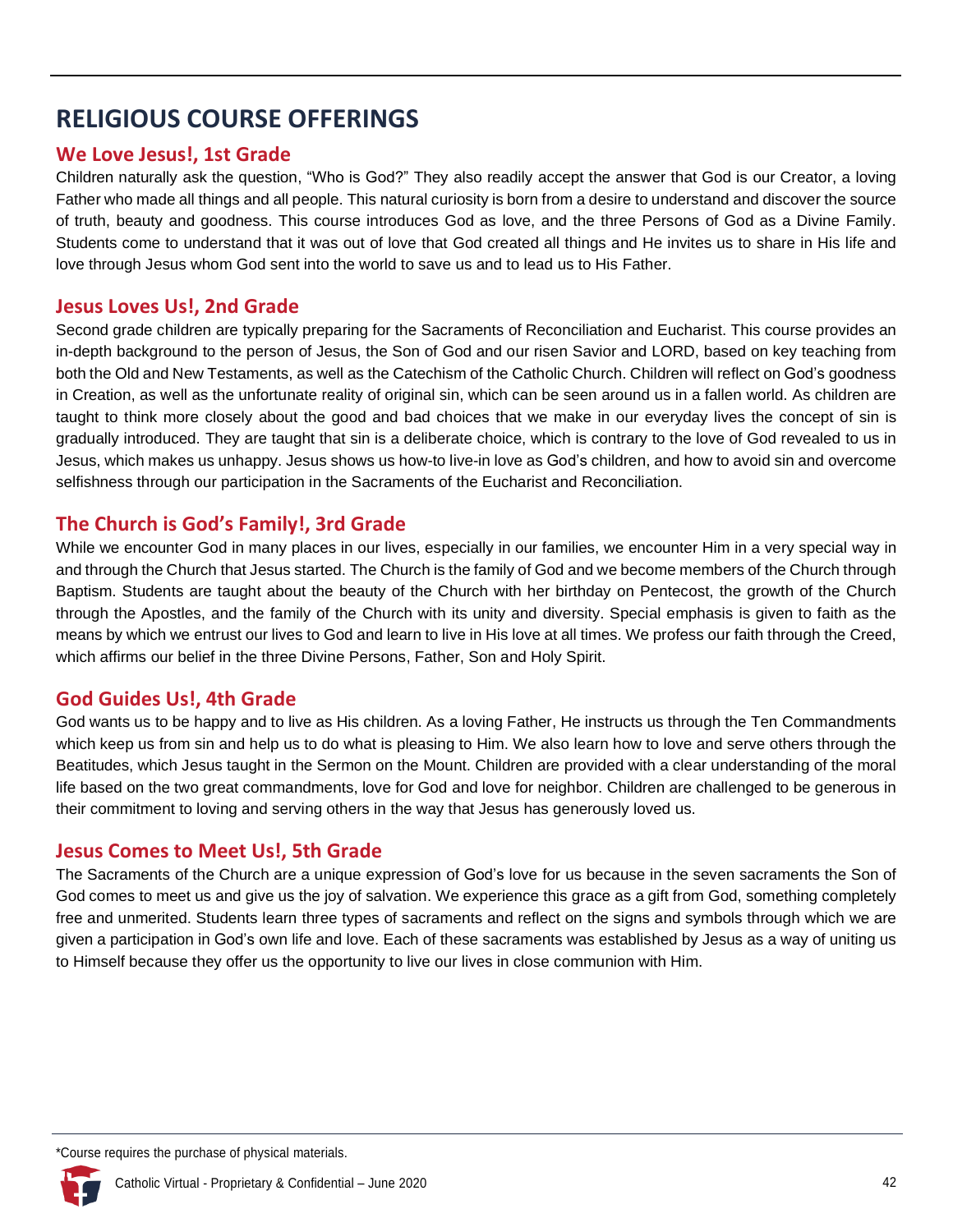#### **The Story of the Old Testament I, 6th Grade**

This course is designed to be a gradual introduction to the Old Testament, especially the major events and main characters in the story of Salvation History, from creation to John the Baptist. The goal of this course is to help students become more aware of the events and people who lived prior to the coming of Christ, and who prepared the way for the Messiah. Each lesson provides a brief narrative of part of the history of Israel, including important dates and names that students should know to understand the story of salvation in the Bible. The emphasis is on God's plan of salvation, which unfolds gradually for the coming of Christ in the fullness of time.

#### **The Story of the Old Testament II, 6th Grade**

This course is designed to be a gradual introduction to the Old Testament, especially the major events and main characters in the story of Salvation History, from creation to John the Baptist. The goal of this course is to help students become more aware of the events and people who lived prior to the coming of Christ, and who prepared the way for the Messiah. Each lesson provides a brief narrative of part of the history of Israel, including important dates and names that students should know to understand the story of salvation in the Bible. The emphasis is on God's plan of salvation, which unfolds gradually for the coming of Christ in the fullness of time.

### **The Story of the New Covenant, 7th Grade**

This course introduces students to the life and teachings of Jesus of Nazareth as portrayed in the four Gospels. Students will begin to reflect on some key aspects of the public ministry of Jesus including his parables, the Sermon on the Mount, his miracles, and his establishment of the Church on the foundation of the faith of the Apostles. Special attention will be given to the Paschal Mystery, the death and resurrection of Jesus, which won salvation to the whole world. The course also provides students with an introduction to the Acts of the Apostles and the epistles as well as the Book of Revelation.

#### **Believing, Living, and Praying our Faith, 8th Grade**

The Christian faith consists of four essential elements: our Profession of Faith in the twelve articles of the Creed; our celebration of the faith in the liturgy of the Church and the seven sacraments; our living of the faith by adhering to the Ten Commandments and the life of Christ; and our prayer which is based on the prayer that Jesus gave us, the Our Father. This course allows the student who is completing Middle grades to review each of these four elements and to discover new insights and way to faithfully live one's life as a committed disciple or follower of Christ. With this commitment, the student is also prepared for the celebration of the Sacrament of Confirmation if it is to be administered at this time. The course provides a sound doctrinal overview of the faith.

# **The Revelation of Jesus Christ in Sacred Scripture, 9th Grade**

The purpose of this course is to give students a deeper knowledge and understanding of the Sacred Scripture as the word of God. Through their study of the Bible, students will discover the living Word of God, who reveals to us that entire God wants us to understand for our salvation. Students will explore the uniqueness of the Bible, authored by God through divine inspiration, and by men using various literary forms. Students will also learn how to read the Bible with understanding and become familiar with the major sections of Scripture, and the books included in each section. Special emphasis is given to God's deeds revelation of Himself to us throughout salvation history.

# **Who is Jesus Christ?, 9th Grade**

This course helps students to understand all that God has done for us in and through His beloved Son, our Lord Jesus Christ. Students are encouraged to reflect on the mystery of God's plan and to seek deeper understanding of the mystery of Christ whom God sent into the world to make atonement for our sins. Students explore God's plan for us to share eternal happiness with Him through the redemption, which Christ has won for us. Jesus Christ is the one mediator between God and man, but He is also the Bridegroom of the Church and the fulfillment of many prophecies of old. Students are introduced to what it means to be a disciple of Christ and what life as a disciple entails, practically speaking, day-to-day.

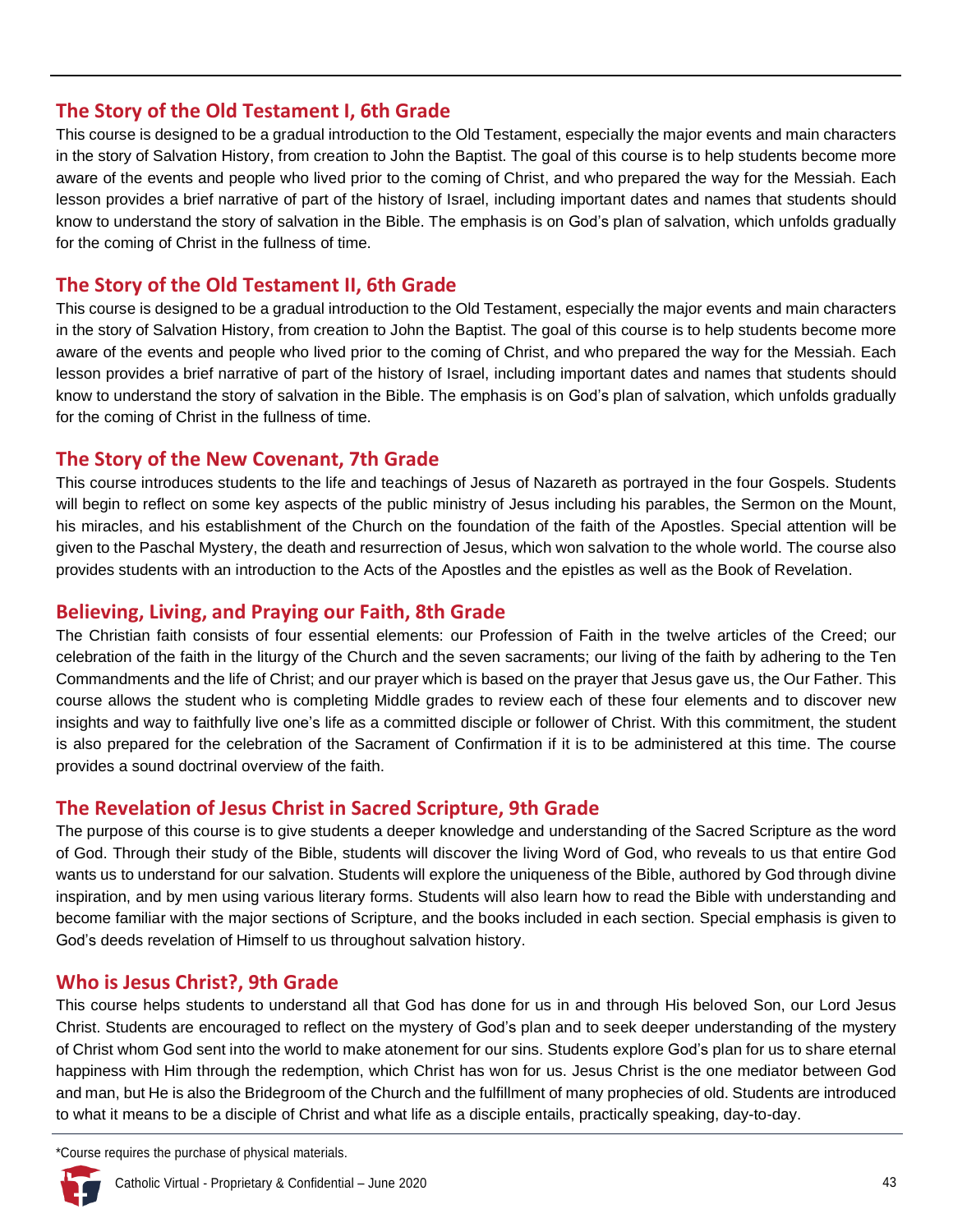#### **The Mission of Jesus Christ, 10th Grade**

The purpose of this course is to help students understand all that God has done for us through his Son, Jesus Christ. Through this course of study, students will learn that from the first moment of creation, God has planned for us to share in Divine life as children of God the Father, sisters and brothers of the Son, united in the Holy Spirit. This is accomplished through the Redemption Christ has won for us. Students will learn how we share in this redemption through Christ and will also be introduced to what it means to be a disciple of Jesus Christ, responding to his call in our lives.

#### **The Mission Continues in the Church, 10th Grade**

This course leads students to discover Christ in and through His Church so that they may know Him and encounter Him there. Christ, through the Apostles, informs students about the founding of the Church and how Christ through the Holy Spirit sustains the Church. Students come to understand the Church as the living Body of Christ today. Special emphasis is given to the four marks and mission of the Church, the hierarchy, consecrated life, and the role of the laity. Students learn about the mission of the Church to advance the Kingdom of God in the world.

### **Sacraments: Privileged Encounters with Christ, 11th Grade**

This course helps students to understand the experience of a privileged encounter with Jesus in a profound way in and through the sacraments of the Church. This is most true in the celebration and reception of the Eucharist in the Church's liturgy. Students examine each of the sacraments in detail to learn how they may both encounter Christ throughout their lives, as well as serve and follow Him by contributing to the growth of His Kingdom in this world. The course encourages students to reflect on their own experience of encountering Christ in and through the Sacraments that they have received. The final chapter focuses on sacraments and their role in the day-to-day lives of Catholics is included.

# **Life in Jesus Christ, 11th Grade**

This course helps students to understand the moral life and the teachings of the Church regarding moral issues. Students discover that it is only through Christ that they can fully live out God's plans for their lives. Students explore moral concepts and the precepts that govern the lives of Christ's disciples, as well as the call to holiness, which is taught by Jesus in the Beatitudes and the Sermon on the Mount. Students will also learn about the formation of conscience and the role of natural law in understanding moral truth.

# **Responding to the Call of Jesus Christ, 9th-12th Grade**

The purpose of this course is to help students to understand the vocations of life and how Christ calls us to live in committed, loving relationships with others. In this course, students discover how all vocations are similar and how they differ. The course is structured around developing a deeper understanding of the nature of marriage with its joys and challenges; life as an unmarried person in the world; a life of priestly service to others in the Church; and consecrated life with the vows of poverty, chastity, and obedience.

# **The History of the Christian Church Part I, 33-1550 A.D., 12th Grade**

This course offers a catechesis of the Church in time: fulfilling its nature and purpose to be a light to the nations. The course seeks to supply students with a general knowledge of the Church's history from apostolic times until the Protestant Reformation. The course begins with an overview of the apostolic age as recorded in the "Acts of the Apostles" and then shows the development of doctrine in the early centuries through the writings and work of the Church Fathers. Special emphasis is given to the formulation of the Creed and other essential dogmas in the early Ecumenical Councils.